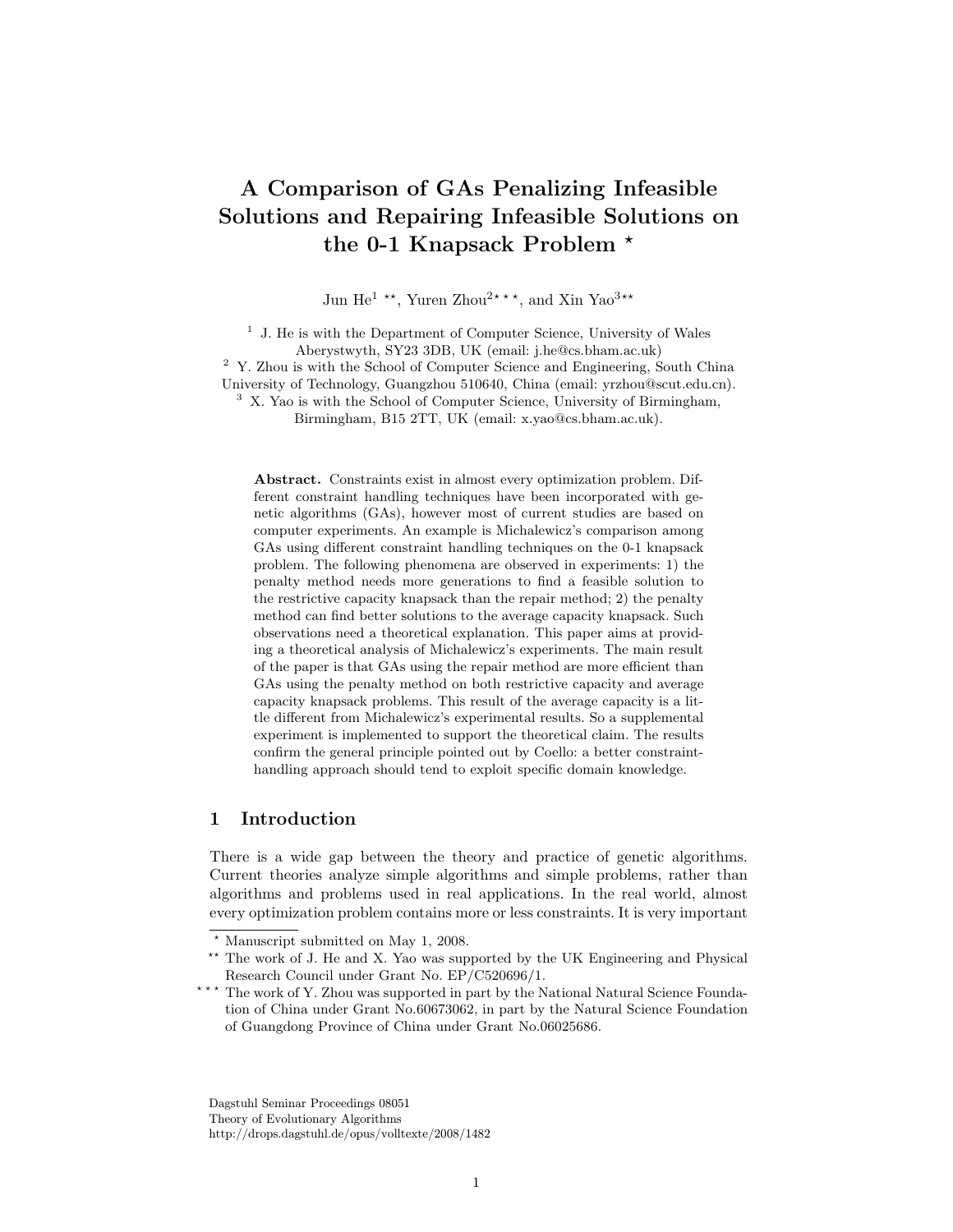to handle constraints when GAs are used in solving optimization problems in practice. Different constraint handling techniques have been incorporated with GAs, and many papers have contributed to this direction, e.g.  $[1-6]$ . Due to its importance in practice, how to deal with constraints is still a hot research in the field of evolutionary computation. Many new constraint handling techniques have been designed in recent years, for example, stochastic ranking [7], co-evolutionary augmented Lagrangian methods [8], multiple Lagrange multiplier method [9], two phase algorithm, [10],  $\alpha$ -constrained method [11], multi-objective approach [12], simple multi-membered evolution strategy [13] etc. However, most current studies are based on computer experiments. Few theoretical contributions have been made towards this research issue.

Through computer experiments, Michalewicz has compared GAs using different constraint handling techniques [14], including the penalty function method, repair method and decode method. The following phenomena were observed in the experiments [14].

- 1. For the average capacity knapsack problem, GAs using the penalty function method cannot get a feasible solution in 500 generations. The GA using the repair method  $A_r[2]$  is better than others.
- 2. For the average capacity knapsack problem, the penalty function algorithm  $A_n[1]$  is the best among five GAs.

However, the above observations are based on computer experiments, and no theoretical analysis has been made. It is necessary to make a theoretical analysis to explain these experimental results. This paper aims at providing such an analysis. Of course, it will be impossible to investigate all constrainthandling techniques in a single paper, so the discussion is restricted to two classical and popular methods introduced in [14]: the methods of penalizing infeasible solutions and repairing infeasible solutions.

The time complexity has been widely used to measure the theoretical performance of genetic algorithms, i.e. how many generations are needed to find a solution [15–19]. There were only a few theoretical analysis of running times of GAs for solving the knapsack problem. In [20], the constraint is handled by a multi-objective optimization technique. Two multi-objective evolutionary algorithms, SEMO and FEMO, are applied for a simple instance of the multiobjective 0/1 knapsack problem and the expected running time is analyzed. In [21], the problem with constraints is also transformed into a two-objective optimization problem. A multi-objective evolutionary algorithm, REMO, is proposed to solve the knapsack problem. The paper formalizes a  $(1+\epsilon)$ -approximate set of the knapsack problem and presents a rigorous running time analysis to obtain the formalized set. The running time on a special bi-objective linear function is analyzed. The paper [22] has analyzed the role of penalty coefficients in GAs. It is shown that in some examples, GAs have benefited greatly from higher penalty coefficients, while in other examples, they benefited from lower penalty coefficients. The runtime of GAs for solving the knapsack problem ranges from a polynomial time to an exponential time when different penalty coefficients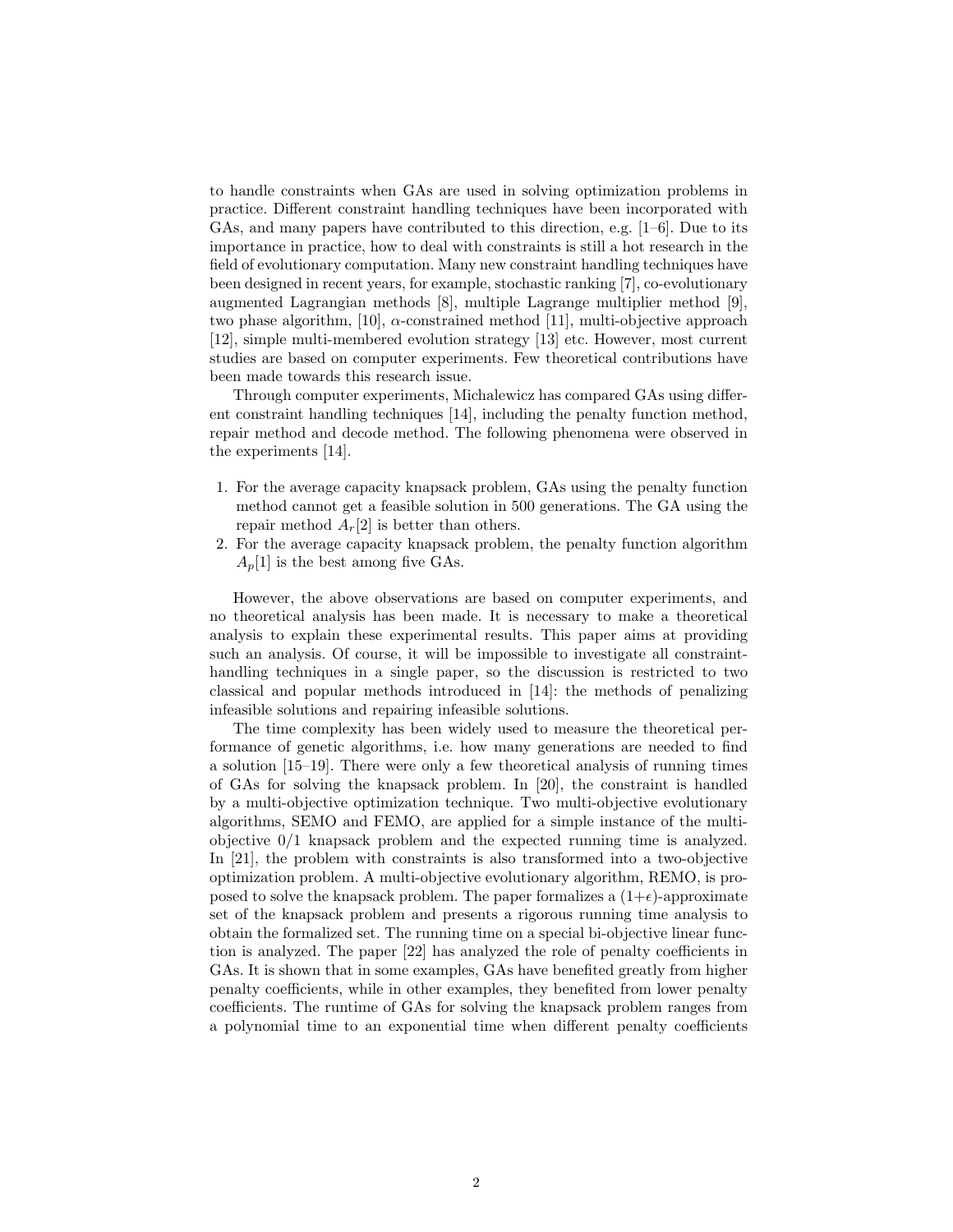are used. Differently from previous research, this paper continues the previous initial study [22] and focuses on a comparison between two constraint-handling techniques and gives a theoretical analysis to the experimental results reported in [14].

The paper is organized as follows: Section 2 introduces the knapsack problem and describes GAs for solving the 0-1 knapsack problem. Section 3 analyzes the restrictive capacity knapsack problem. Section 4 estimates first hitting times of GAs for restrictive capacity problems. Section 5 analyzes the average capacity knapsack problem. Section 6 compares GAs for average capacity problems. Section 7 reports two supplemental experimental results. Section 8 gives conclusions.

# 2 Knapsack Problem and Genetic Algorithms

#### 2.1 Knapsack Problem

The 0-1 knapsack problem is to

maximize 
$$
\sum_{i=1}^{n} p_i x_i,
$$
  
subject to 
$$
\sum_{i=1}^{n} w_i x_i \leq C,
$$

$$
x_i = 0 \text{ or } 1, \quad i = 1, \dots, n,
$$
 (1)

where

$$
x_i = \begin{cases} 1 \text{ if item } i \text{ is selected,} \\ 0 \text{ else,} \end{cases}
$$

and  $p_i$  is the profit of item i,  $w_i$  the weight of item i and C the capacity of the knapsack.

A detailed discussion about the knapsack problem can be referred to [23]. GAs have been applied for solving the knapsack problem [14, 24]. Since this problem is an NP-complete problem, it is hard for GAs to solve.

The difficulty of the problem is greatly affected by the correlation between profits and weights. Three randomly generated data sets are considered in experiments [23, 14]:

- 1. uncorrelated: the  $p_i$  and  $w_i$  are chosen uniformly at random in  $[1, \nu]$ ;
- 2. weakly correlated: the  $w_i$  are chosen uniformly at random in [1,  $\nu$ ] and the  $p_i$ uniformly at random in  $[w_i - r, w_i + r]$  (if for some  $i \, p_i \leq 0$ , then the random generation procedure should be repeated until  $p_i > 0$ ;
- 3. strongly correlated: the  $w_i$  are chosen uniformly at random in [1,  $\nu$ ]; and  $p_i = w_i + r;$

In this paper, the parameters  $\nu$  and r are set to be

$$
\nu = \frac{n}{20}, \quad r = \frac{n}{20}.
$$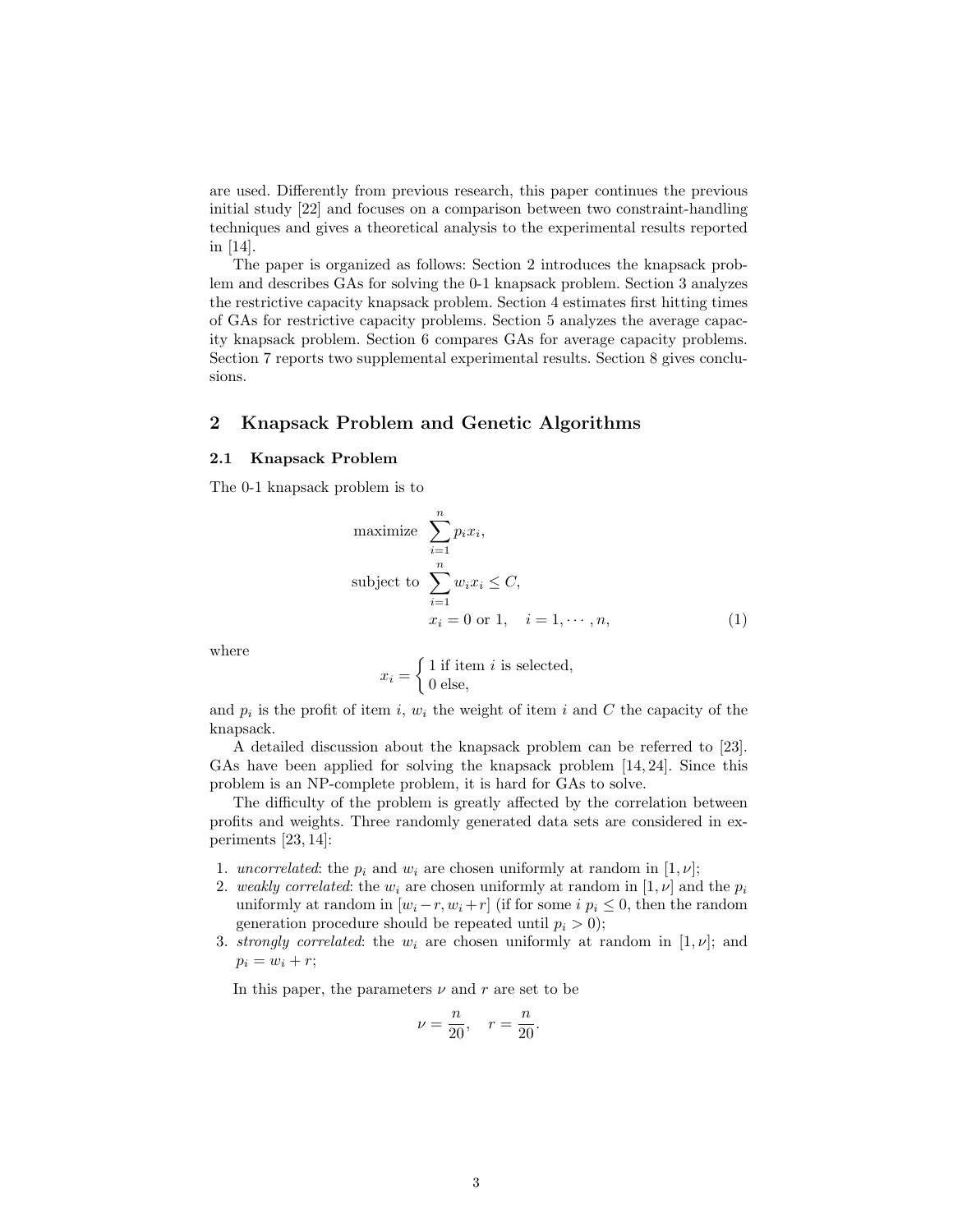Two values of the capacity are considered in [23, 14]:

1. restrictive capacity knapsack: the capacity of the knapsack is small, i.e.

 $C_1 = 2\nu$ .

2. average capacity knapsack: the capacity of the knapsack is large,

$$
C_2 = 0.5 \sum_{i=1}^{n} w_i.
$$

Due to the paper length limitations, this paper only discusses the uncorrelated capacity knapsack and leaves other problems to future work.

#### 2.2 Genetic Algorithms

The GA [14] is described as in Figure 1. The encoding is a binary representation  $(x_1 \cdots x_n)$ , where  $x_i = 1$  if the *i*-th item is chosen in the knapsack,  $x_i = 0$  if the i-th item is not in the knapsack.

```
begin
  t := 0:
   initialize \xi^{(0)};
   evaluate \xi^{(0)};
  while (termination-condition does not hold) do
           mutate \xi^{(t)};
           evaluate \xi^{(t)};
           t := t + 1;select \xi^{(t)} from \xi^{(t-1)};
  od
end
```
Fig. 1. Genetic Algorithm. t is the generation counter;  $\xi^{(t)}$  is the t-th generation population.

The genetic operators used in the GA are bitwise mutation with a mutation rate  $1/n$  and an elitist selection. Crossover is not considered in the GA since the analysis of a crossover is too complex.

The fitness of an individual is dependent on the technique used for handling constraints. A general introduction of constraint-handling techniques incorporated with GAs can be found in many references, e.g. [1, 14, 5].

In this paper, two of them are considered: the methods of penalizing infeasible solutions and repairing infeasible solutions.

For the method using a penalty function, the fitness of an individual consists of two parts:

$$
f(x) = \sum_{i=1}^{n} x_i p_i - g(x),
$$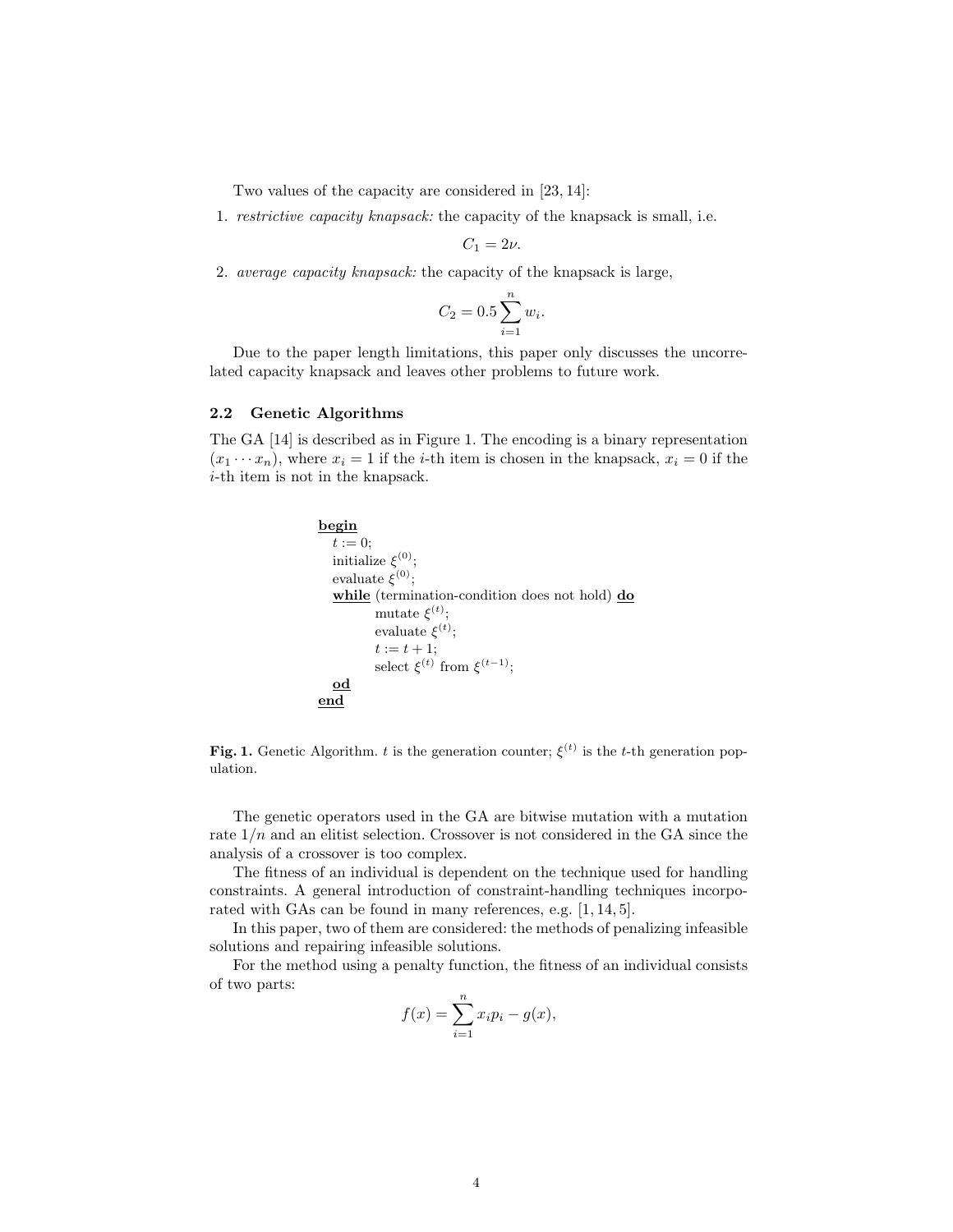where the penalty term  $g(x)$  is set to 0 for all feasible solutions, otherwise it is assigned a positive value.

There are many different ways to assign the penalty value. Michalewicz [14] used three types of penalty functions in experiments.

1.  $A_p[1]$ : the penalty function is

$$
g_1(x) = \ln(1 + \rho(\sum_{i=1}^n x_i w_i - C))
$$
\n(2)

2.  $A_p[2]$ : the penalty function is

$$
g_2(x) = \rho(\sum_{i=1}^n x_i w_i - C)
$$
 (3)

3.  $A_p[2]$ : the penalty function is

$$
g_3(x) = \rho^2 (\sum_{i=1}^n x_i w_i - C))^2
$$
 (4)

where

$$
\rho := \max_{i=1,\cdots,n} \{\frac{p_i}{w_i}\}.
$$

GAs using the repair method are almost the same as GAs using the penalty method. The only difference is at one point: if an infeasible individual is generated, then it will be repaired and then become a feasible solution.

The fitness function is determined as follows [14]:

$$
f(x) = \sum_{i=1}^{n} x_i' p_i,
$$

where  $x'$  is a feasible individual obtained by repairing the infeasible individual x.

The repairing procedure [14] is described in Figure 2.

Two repairing methods are used in [14] which are described as follows:

- 1.  $A_r[1]$ : the algorithm uses a random repairing approach, i.e. the **select** procedure is to choose an item from the knapsack randomly.
- 2.  $A_r[2]$ : the algorithm uses a greedy repairing approach, i.e first the items are sorted according to the order of  $p_i/w_i$ , then the **select** procedure is to choose the smallest item.

# 3 Restrictive Capacity Knapsack

#### 3.1 Initial Solutions and First Hitting Times

Let us consider a GA using a penalty function for the restrictive capacity knapsack problem.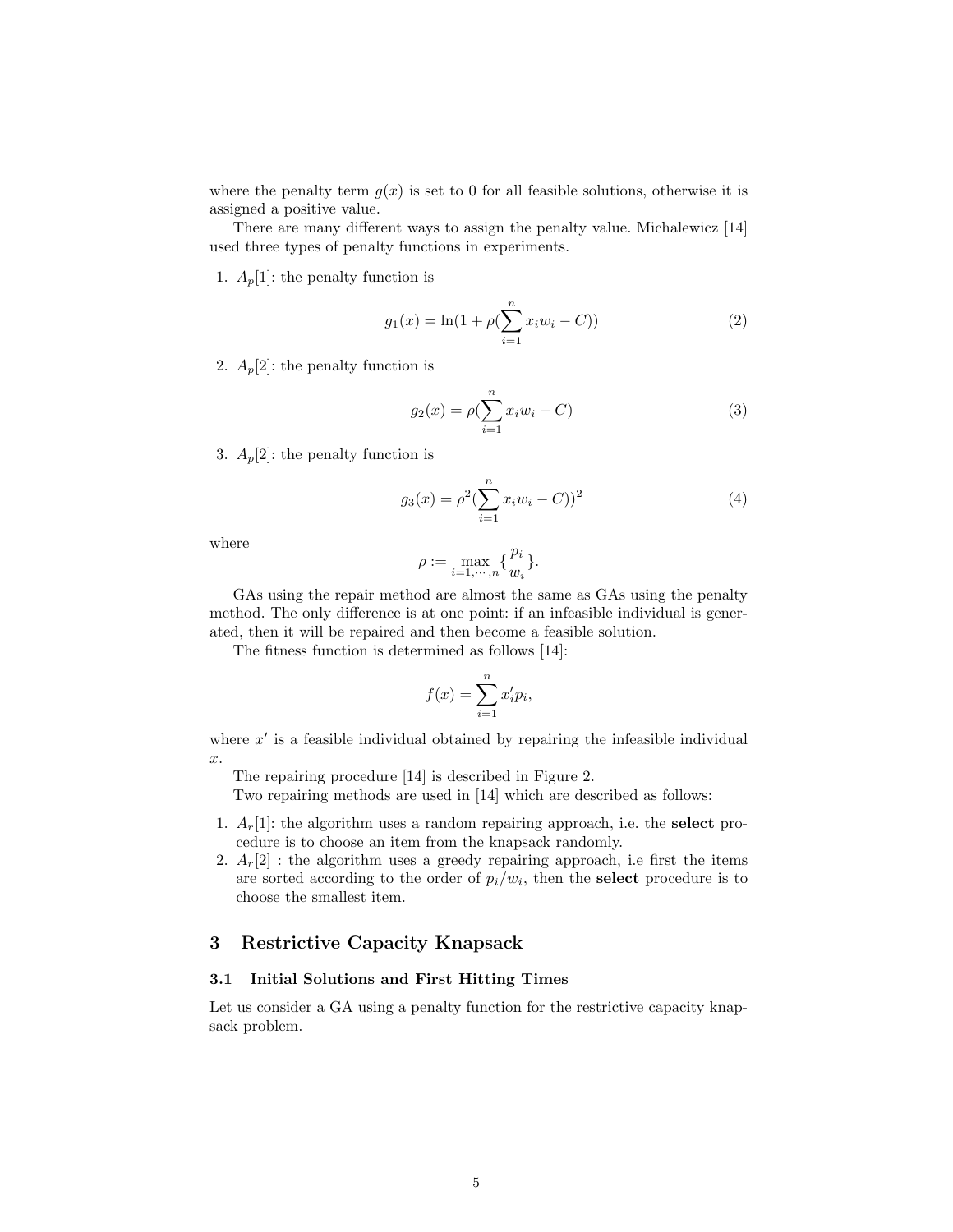```
begin
   knapsack-overfilled:=false;
   x' := x;if \left(\sum_{i=1}^n x_iw_i > C\right)then knapsack-overfilled:=true;
              \ensuremath{\text{while}} (knapsack-overfilled)<br> \underline{\ensuremath{\mathbf{do}}}i =: select an item from the knapsack;
                       set x_i = 0;
                        if (\sum_{i=1}^n x_i' w_i \leq C)then knapsack-overfilled:=false;
                       fi
              od
  fi
end
```
Fig. 2. Repairing Procedure [14].

Lemma 1. If an initial individual is chosen at random, then the probability for the individual of being an infeasible solution is not less than  $1 - e^{-n/16}$ .

**Proof:** Since  $w_i$  is chosen at random in  $[1, \dots, \nu]$ , then  $w_i \ge 1$  and its expectation is

$$
E[w_i] = \nu/2.
$$

Since for each bit in a binary string, the probability of  $x_i = 1$  is 0.5, then its expectation is

$$
E[\sum_{i=1}^{n} x_i] = \frac{n}{2}.
$$

Each bit is chosen independently at random, hence from Chernoff bounds, it is known that

$$
\mathbf{P}\bigg(\sum_{i=1}^n x_i > \frac{n}{4}\bigg) < e^{-n/16}.
$$

This means with no less than a probability  $1 - e^{-n/16}$ ,

$$
\sum_{i=1}^{n} w_i x_i \ge \sum_{i=1}^{n} x_i > \frac{n}{4}.
$$

Since the capacity is set to be

$$
C_1 = \frac{n}{10},
$$

with a probability of  $1 - e^{-n/16}$ , an initial individual satisfies:

$$
\sum_{i=1}^{n} w_i x_i > C_1,
$$

٠

i.e. the individual is an infeasible solution.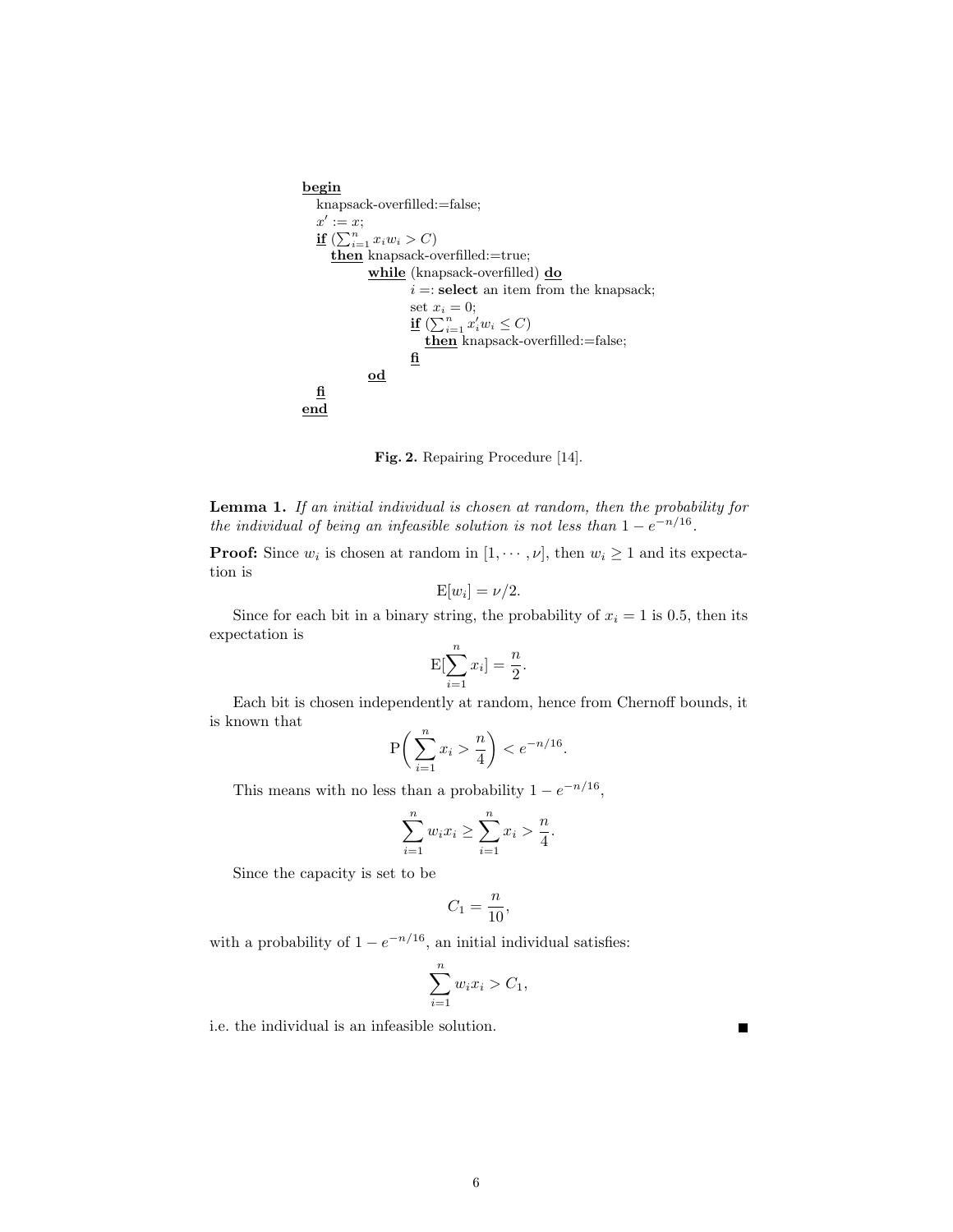**Corollary 1.** Given a population with  $N$  individuals, the probability of all individuals in the initial population of being infeasible is not less than

$$
1 - (1 - e^{-n/16})^N.
$$

This probability is still very small if  $N = O(n)$ .

Based on the above lemma and corollary, is is reasonable to assume that any individual in the initial population is infeasible and

$$
\sum_{i=1}^{n} w_i x_i > \frac{n}{4}.
$$

Denote  $S$  to be the set of all individuals. Let the feasible solution set be

$$
S_f := \{x; \sum_{i=1}^n w_i x_i \le C_1\},\
$$

and the infeasible solution set be

$$
S_i := \{x; \sum_{i=1}^n w_i x_i > C_1\}.
$$

Furthermore, for the population space  $S<sup>N</sup>$ , denote the feasible population set

$$
S_f^N := \{X; \; \exists x \in X : x \in S_f\},\
$$

and the infeasible population set as

as

$$
S_i^N := \{X; \,\forall x \in X : x \in S_i\}.
$$

If an individual is feasible, then it satisfies the condition

$$
\sum_{i=1}^{n} x_i w_i \le C_1 = 2\nu.
$$

Since  $w_i \geq 1$ , so  $\forall x \in S_f$ , it holds that:

$$
\sum_{i=1}^{n} x_i \le \frac{n}{10}.
$$

The population sequence  $\{\xi^{(t)}, t = 0, 1, 2, \cdots\}$  usually is a Markov chain [25, 26]. The first hitting time is a useful concept to measure the computation time of GAs [27, 28]. Several first hitting times are defined in the following.

Let  $\tau_f$  be the mean number of generations for a GA to find a feasible solution. The following number is a first hitting time:

$$
\tau_f := \{ t \ge 0; \ \xi^{(t)} \in S_f^N.\}
$$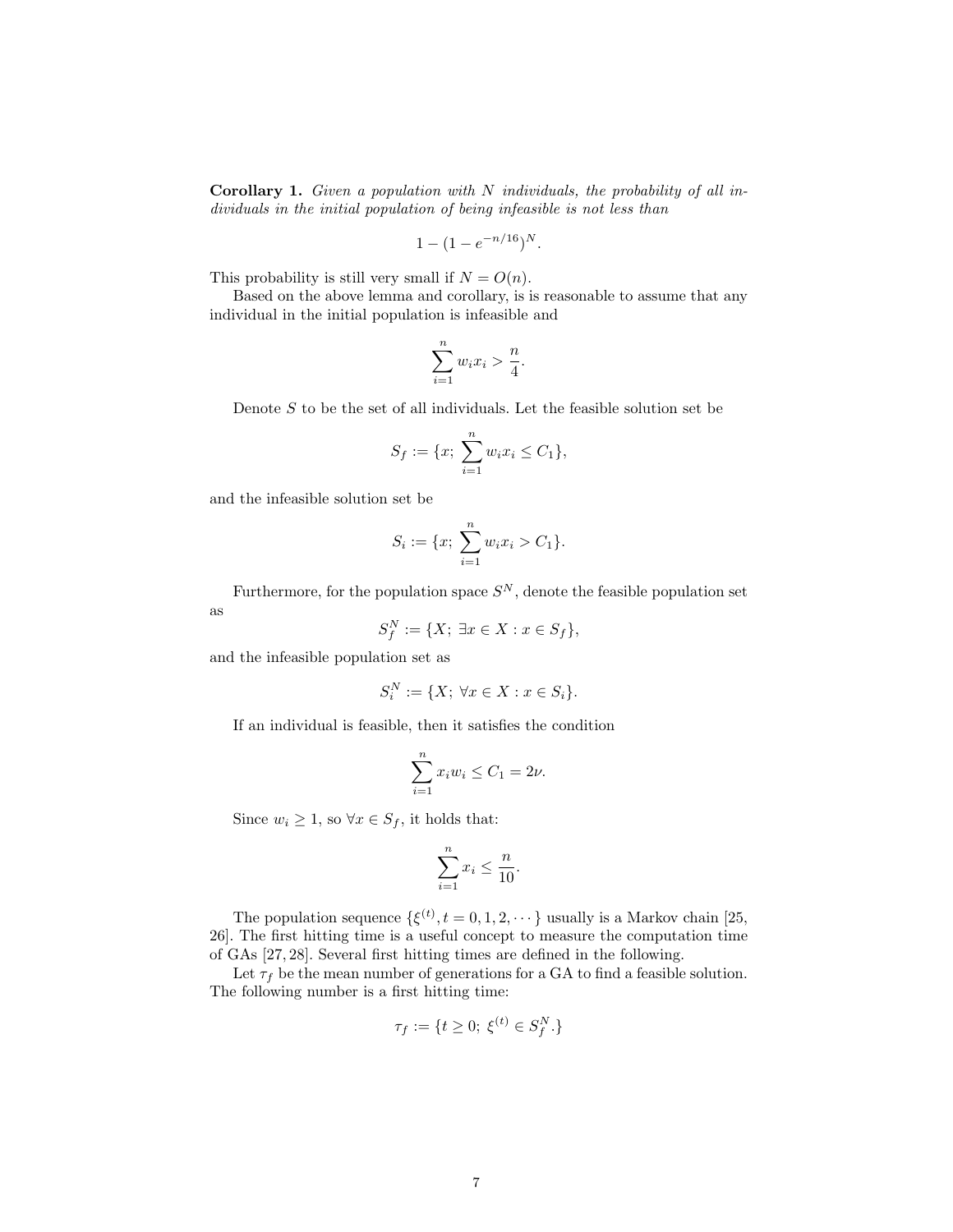Let  $\tau_n$  the number of generations for the GA to find a near-feasible solution to be

$$
\tau_n := \{ t \ge 0; \ H(\xi^{(t)}, S_f) \le 1 \}.
$$

where  $H(x, y)$  is the Hamming distance between x and y, and

$$
H(A, B) := \min\{H(x, y); \ x \in A, y \in B\}.
$$

Furthermore, let  $\tau$ , the first hitting time to optimal solutions, be

$$
\tau := \{ t \ge 0; \ f(\xi^{(t)}) = f_{\max} \}.
$$

where

$$
f_{\max} := \max_{x \in S} \{ f(x) \mid \sum_{i=1}^{n} w_i x_i \le C_1 \}.
$$

#### 3.2 Types of Instances

Given an individual x, define its neighbour with distance  $\delta$  as follows:

 $N(x, \delta) := \{y; H(x, y) \leq \delta\}.$ 

Define its left neighbour with distance  $\delta$  as below:

$$
N_l(x, \delta) := \{ y; H(x, y) \le \delta, |y| \le |x| \}
$$

where  $|x| := \sum_{i=1}^n x_i$ .

For convenience in the analysis, the instances of the knapsack problem are grouped into several types. The idea originates from the classification of narrowgap and wide-gap fitness landscapes appearing in [27, 19], but with a small modification: the distance function here is the Hamming distance.

– T1: non-equivalent narrow-gap problem. A fitness function  $f(x)$  satisfies that  $\exists y \in S_i$ ,

$$
f(y) > f_{\text{max}}.\tag{5}
$$

This means that the problem of maximizing  $f(x)$  is not equivalent to the original knapsack problem. So it is called a non-equivalent problem.

The fitness function  $f(x)$  belongs to a narrow-gap landscape in Hamming distance, defined by:  $\exists \delta$  > where  $\delta = O(1)$  and  $\forall x \in S_i$ :

- $\exists y \in N_l(x, \delta)$ :  $f(y) > f(x)$ .
- or  $\exists y \in N_l(x, \delta)$ :  $y \in S_f$ .
- $-$  T2: non-equivalent wide-gap problem.  $\exists y \in S_i,$

$$
f(y) > f_{\text{max}}.\tag{6}
$$

The fitness function  $f(x)$  belongs to a wide-gap landscape in Hamming distance, defined by some  $\delta = \omega(1)$ 

•  $\exists x \in S_i, \forall y \in N_l(x, \delta) : y \in S_i \text{ and } f(x) > f(y).$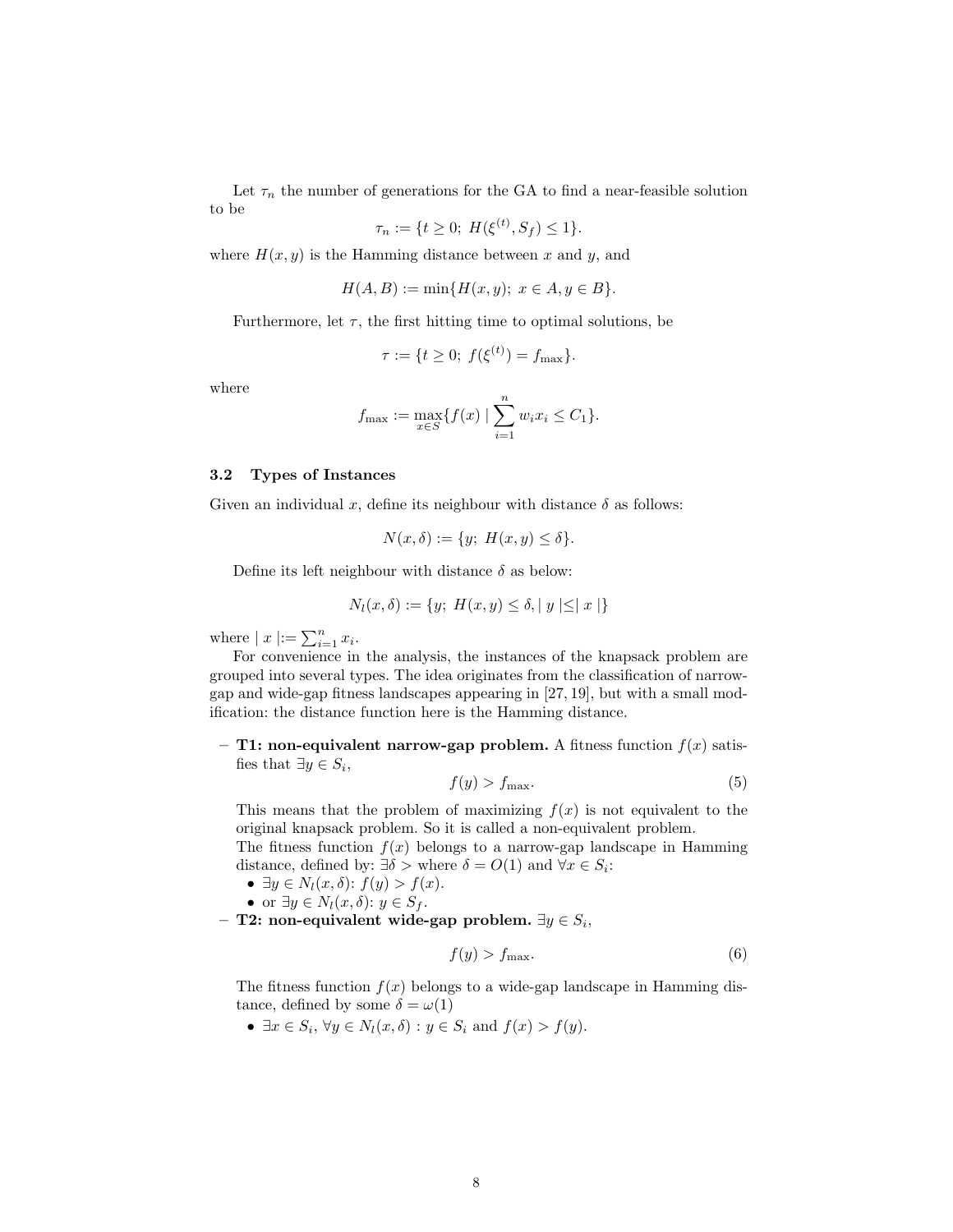A special case is that

- **T2.a:**  $\delta = \epsilon n$ , where  $0 < \epsilon < 1$  is a constant.
- T3: non-equivalent wide-plateau problem: ∃ $y \in S_i$ ,

$$
f(y) > f_{\text{max}}.\tag{7}
$$

The fitness function  $f(x)$  belongs to a wide plateau landscape in Hamming distance, defined by:  $\exists x \in S_i$ ,  $\forall y \in N_l(x, \delta)$  where  $\delta = \omega(1)$ , y satisfies that

- $y \in S_i$ .
- $f(x) \geq f(y)$ .
- $\exists c > 0$  where  $c > 0$  is a constant and  $\forall y \in N_l(x, \delta), \exists z \in N_l(y, c)$ :  $f(z) = f(x)$ .

A special case is that

- **T3.a:**  $\delta = \epsilon n$ , where  $0 < \epsilon < 1$  is a constant.
- $-$  T4: Equivalent narrow-gap problem. For any infeasible solution  $y$ , whose fitness satisfies

$$
f(y) < f_{\max}.
$$

The problem of maximizing  $f(x)$  is equivalent to the original knapsack problem. So it is called an equivalent problem.

The fitness function  $f(x)$  belongs to a narrow-gap landscape in Hamming distance as defined in Type 1. A special case is

- **T4.a:** For any infeasible solution x, flip one of  $|x|$  –1 one-valued bits, the new individual y satisfies  $f(y) > f(x)$ .
- $-$  T5: Wide-gap equivalent problem. For any infeasible solution y, whose fitness satisfies:

 $f(y) < f_{\text{max}}$ .

The fitness function  $f(x)$  belongs to a wide-gap problem in Hamming distance as defined in Type 2. A special case is that

- **T5.a:** there exists some infeasible solution x, and the distance of its neighbour  $N_l(y, \delta)$  satisfies  $\delta = \epsilon n$ , where  $0 < \epsilon < 1$  is a constant.
- T6: Wide-plateau equivalent problem. For all infeasible solutions  $y$ , whose fitness satisfies

$$
f(y) < f_{\max}.
$$

The fitness function  $f(x)$  belongs to a wide-plateau gap problem in Hamming distance as defined in Type 3. A special case is that

• **T6.a:** there exists some infeasible solution  $x$ , and the distance of its neighbour  $N_l(y, \delta)$  is as large as  $\delta = \epsilon n$ , where  $\epsilon$  is a constant.

**Proposition 1.** The fitness function derived from Algorithm  $A_p[1]$  belongs to Type 2.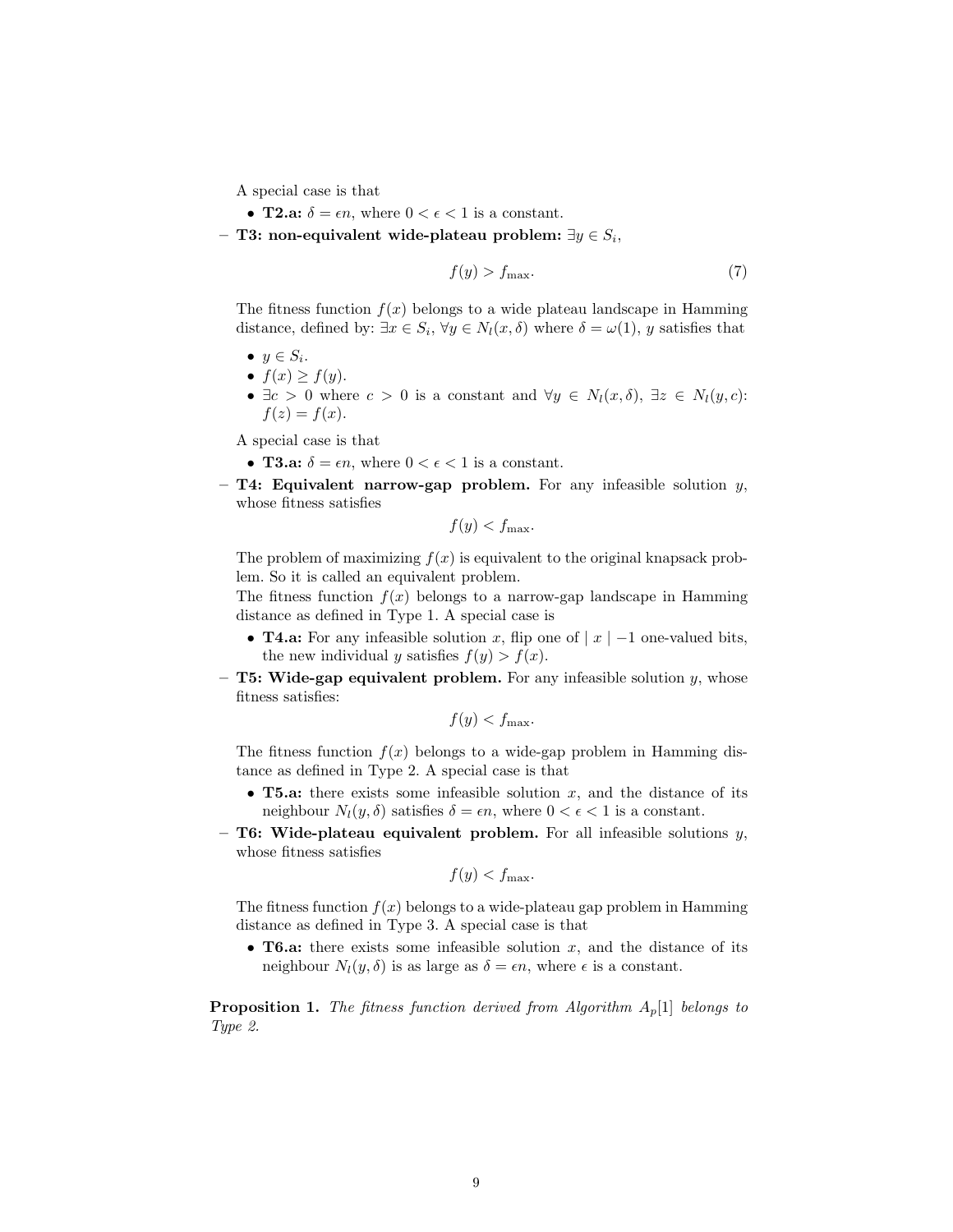**Proof:** For any infeasible solution  $x$ , its penalty is

$$
g_1(x) = \ln(1 + \rho(\sum_{i=1}^n w_i x_i - C_1)),
$$

and its fitness is

$$
f(x) = \sum_{i=1}^{n} p_i x_i - \ln(1 + \rho(\sum_{i=1}^{n} w_i x_i - C_1)).
$$

Let  $\mathbf{1} = (1 \cdots 1)$  which is infeasible, and its fitness is

$$
f(x) = \sum_{i=1}^{n} p_i - \ln(1 + \rho(\sum_{i=1}^{n} w_i - C_1)).
$$

Assume  $x^* = (x_1^* \cdots x_n^*)$  is the optimal solution. Then denote  $I(x^*)$  to be the set of all items in the knapsack, i.e. the subscripts i with  $x_i^* = 1$ .

Since  $x^*$  is feasible, we have

$$
\sum_{i \in I(x^*)} x_1^* w_i \le C_1,
$$

Since  $w_i \in [1, \dots, \nu]$ , we know that the cardinality of  $I(x^*)$  satisfies

$$
|I(x^*)| \leq C_1 = \frac{n}{10}.
$$

Notice that

$$
f(\mathbf{1}) - f(x^*) = \sum_{i=1}^n p_i - \sum_{i \in I(x^*)} p_i - \ln(1 + \rho(\sum_{i=1}^n w_i - C_1))
$$

$$
= \sum_{i \notin I(x^*)} p_i - \ln(1 + \rho(\sum_{i=1}^n w_i - C_1))
$$

Now we want to prove that

$$
f(\mathbf{1}) > f(x^*).
$$

Equivalently,

$$
\exp\left(\sum_{i \notin I(x^*)} p_i\right) \ge 1 + \rho \left(\sum_{i=1}^n w_i - C_1\right)
$$

Since  $p_i \in [1, \dots, \nu]$  and  $w_i \in [1, \dots, \nu]$ , we have

$$
\rho=\max_{i=1,\cdots,n}\{\frac{p_i}{w_i}\}\leq \nu
$$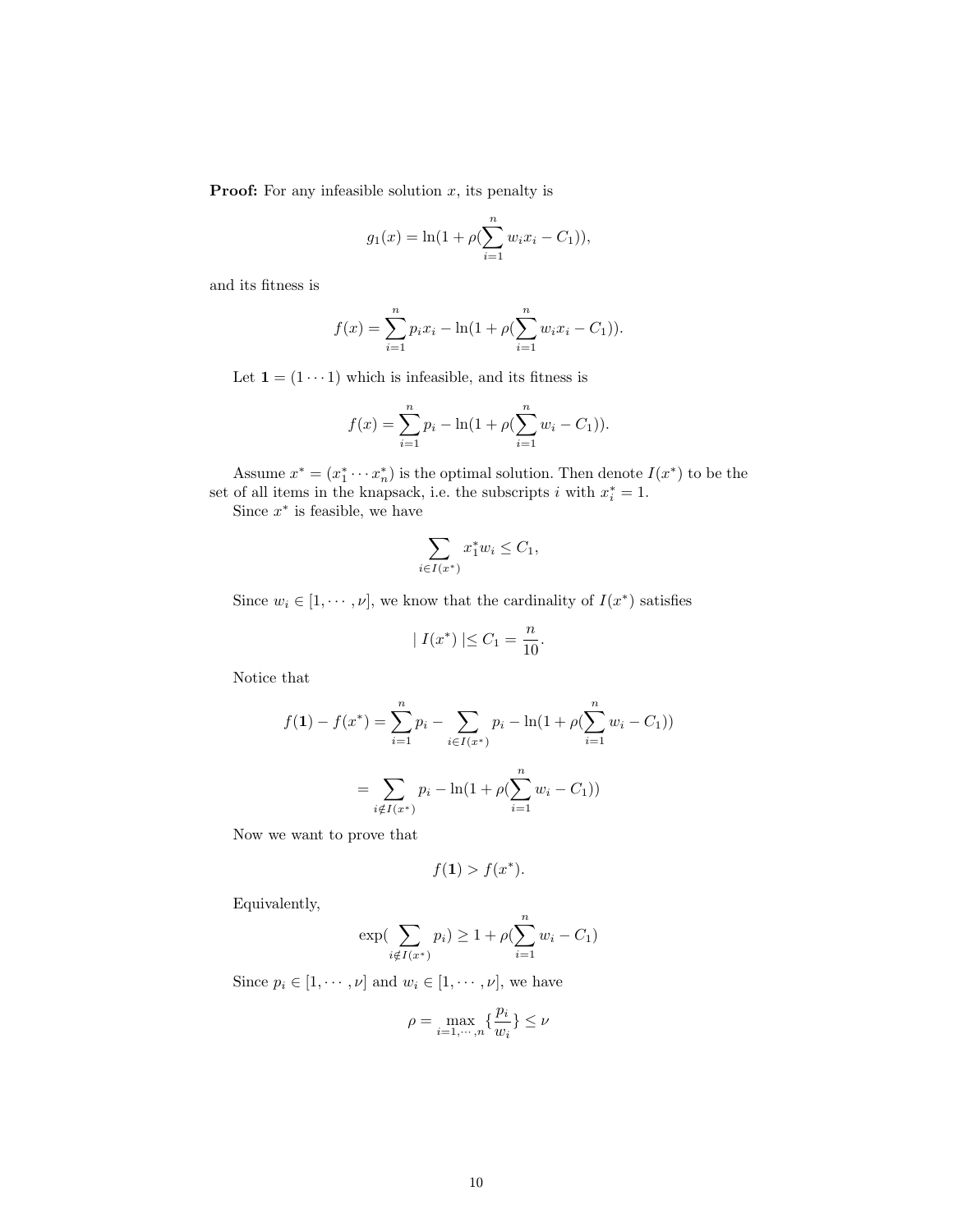From  $C_1 = n/10$ , we get

$$
1 + \rho \left(\sum_{i=1}^{n} w_i - C_1\right) \le 1 + \frac{n^3}{400},
$$

Since  $|I(x^*)| \leq \nu$ , we get

$$
\exp(\sum_{i \notin I(x^*)} p_i) \ge \exp(n/10).
$$

So it is proved that

$$
\exp(\sum_{i \notin I(x^*)} p_i) \ge 1 + \rho(\sum_{i=1}^n w_i - C_1).
$$

In other words,

$$
f(\mathbf{1}) > f(x^*) = f_{\max}.
$$

Since for any y in the neighbourhood  $N_l(1, n/2) := \{y; H(y, 1) < n/2\}$ , it is easy to see that  $f(1) > f(y)$  if  $y \neq 1$ .

So the proposition is proved.

**Proposition 2.** (1) The fitness function derived from the algorithm  $A_p[2]$  belongs to Type 1, 3, 4 or 6, but doesn't belong to Types 2 or 5.

 $(2)$  The probability for the fitness function belonging to Type 3 or 6 is small.

**Proof:** (1) It is possible that  $f(x) > f_{\text{max}}$  for some infeasible solution under a certain condition. Let's see such condition.

Let  $x^* = (x_1 \cdots x_n)$  be the optimal solution, and  $I^*$  be the set of all items in the optimal knapsack. If for some  $j \notin I^*$ , it holds that

$$
-p_j + \rho \left( \sum_{i \in I(x^*)} w_i + w_j - C_1 \right) > 0,
$$

then we can prove  $f(x) > f_{\text{max}}$  under this condition.

Let x' be the solution with  $x_i = 1$  for  $i \in I(x^*) \cup \{j\}$  and  $x_i = 0$  for the other subscripts. Then we have

$$
f(x') - f(x) = -p_j + \rho \left( \sum_{i \in I(x^*)} w_i + w_j - C_1 \right) > 0.
$$

So we have proved that it is possible that  $f(x) > f_{\text{max}}$ . In other words, the problem is a non-equivalent problem.

Now we prove that the fitness function  $f(x)$  is not a wide-gap problem. Notice that the fitness function is

$$
f(x) = \sum_{i=1}^{n} x_i p_i - \rho (\sum_{i=1}^{n} x_i w_i - C_1).
$$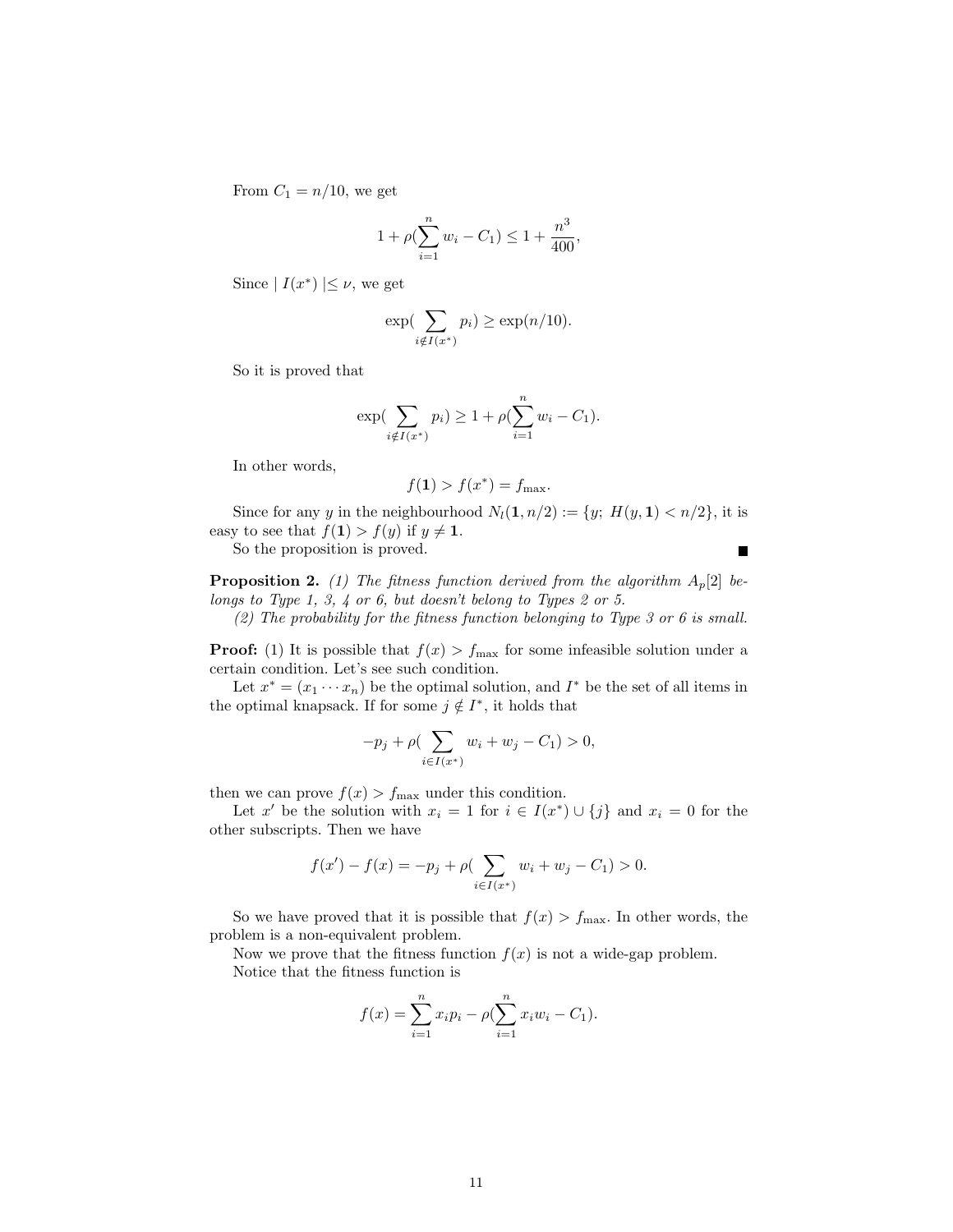Let  $x = (x_1 \cdots x_n)$  be an infeasible solution, i.e.  $\sum_{i=1}^n x_i w_i \ge C$ . Without losing generality, assume that  $x_1 = 1$  and let  $x' = (0x_2 \cdots x_n)$ , then

$$
f(x') - f(x) = -p_1 + \rho w_1 = w_1(-\frac{p_1}{w_1} + \rho).
$$

Since

$$
\rho = \max_{i=1,\cdots,n} \left\{ \frac{p_i}{w_i} \right\},\,
$$

then we know that

- if 
$$
p_1/w_1 = \rho
$$
, then  
\n $f(x') - f(x) = 0$ .  
\n- if  $p_1/w_1 < \rho$ , then  
\n $f(x') - f(x) > 0$ .

This has proved that  $f(x)$  generated by  $A_p[2]$  does not belong to a wide-gap fitness landscape.

(2) Let us consider  $f(x)$  belonging to a wide-plateau fitness landscape (Type 3 or Type 6). Then in this case, as proved above, at least  $\delta$  pairs of  $p_i$  and  $w_i$ satisfy  $p_i/w_i = \rho$ .

For a given  $p_i$ , since  $w_i$  are chosen at random from  $[1, \dots, \nu]$ , the probability of  $p_i/w_i = \rho$  happening is no more than  $1/\nu$ .

And then the probability for  $\delta$  pairs of  $p_i$  and  $w_i$  to satisfy  $p_i/w_i = \rho$  is up to

$$
\left(\frac{1}{\nu}\right)^{\delta}.
$$

Since  $\delta = \omega(1)$  and  $\nu = n/20$ , the above probability is very small.

*Example 1.* In algorithm  $A_p[2]$ , let  $w_i = p_i = c$ ,

For all infeasible solutions, the penalty function is

$$
g_2(x) = \sum_{i=1}^{n} cx_i - C_1,
$$

and the fitness function is

$$
f(x) = C_1.
$$

If c is chosen to make  $f_{\text{max}} > C_1$ , then the fitness function  $f(x)$  is in Type 3. If c is chosen to make  $f_{\text{max}} < C_1$ , then the fitness function  $f(x)$  is in Type 6.

**Proposition 3.** The fitness function derived from Algorithm  $A_p[3]$  belongs to Type 1 or Type 3 (narrow-gap problem).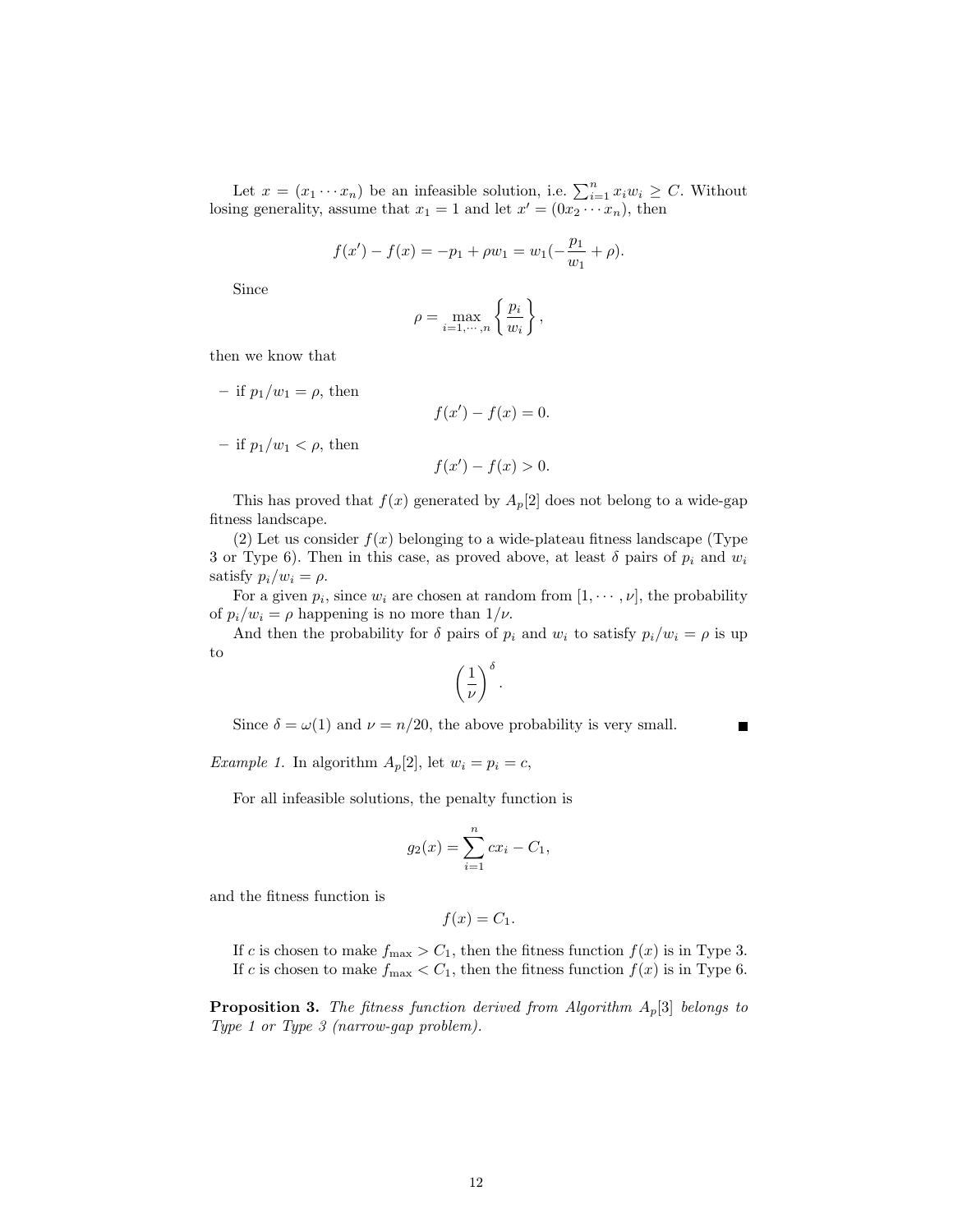**Proof:** It is possible that the function belongs to Type 1. Let  $x^*$  be the optimal solution, and  $I(x^*)$  be the set of subscripts i such that  $x_i = 1$ . If for some  $j \notin I(x^*)$ , it holds that

$$
-p_j + \rho^2 \left( \sum_{i \in I(x^*)} w_i + w_j - C_1 \right)^2 > 0
$$

then we can prove the fitness function belongs to Type 1.

Let x' be the solution with  $x_i = 1$  for  $i \in I(x^*) \cup \{j\}$  and  $x_i = 0$  for the other subscripts. Then we have

$$
f(x') - f(x) = -p_j + \rho^2 \left( \sum_{i \in I^*} w_i + w_j - C_1 \right)^2 > 0.
$$

Now we prove the fitness function doesn't belong to Types 2, 3, 5 and 6.

Let  $x = (x_1 \cdots x_n)$  be an infeasible solution, i.e.  $\sum_{i=1}^n x_i w_i \ge C_1$ . Without losing generality, assume that  $x_1 = 1$  and let  $x' = (0x_2 \cdots x_n)$ . Denote  $I(x)$  to be the set of  $\{i; x_i = 1\}$  and  $I(x')$  the set of  $\{i; x'_i = 1\}$ , then

$$
f(x') - f(x) = -p_1 - \rho^2 \left( \sum_{i \in I(x')} x'_i w_i - C_1 \right)^2 + \rho^2 \left( \sum_{i \in I(x)} x_i w_i - C_1 \right)^2
$$

$$
= -p_1 + \rho^2 \left( \sum_{i \in I(x)} x_i w_i + \sum_{i \in I(x')} x'_i w_i - 2C_1 \right) w_1.
$$
Since  $\sum_{i \in I(x)} x_i w_i - C_1 > 0$  and  $\sum_{i \in I(x')} x'_i w_i - C_1 > 0$ ,

$$
\rho(\sum_{i \in I(x)} x_i w_i + \sum_{i \in I(x')} x'_i w_i - 2C_1) > \rho(\sum_{i \in I(x)} x_i w_i - \sum_{i \in I(x')} x'_i w_i) = \rho w_1 \ge 1.
$$

Then

$$
f(x') - f(x) > -p_1 + \rho w_1 \ge 0.
$$

From the above result it follows that  $f(x') > f(x)$  and we have proved that the fitness function derived from algorithm  $A_p[3]$  doesn't belong to Types 2, 3, 5, and 6. П

Example 2. In algorithm  $A_p[3]$ , let  $w_i = 0.5$  and  $p_i = 1$ , where c is a constant, then  $\rho = 2$ .

For any infeasible solution, its penalty is

$$
g_2(x) = 4(\sum_{i=1}^{n} 0.5x_i - C_1)^2
$$

and its fitness is

$$
f(x) = \sum_{i=1}^{n} x_i - 4(\sum_{i=1}^{n} 0.5x_i - C_1)^2.
$$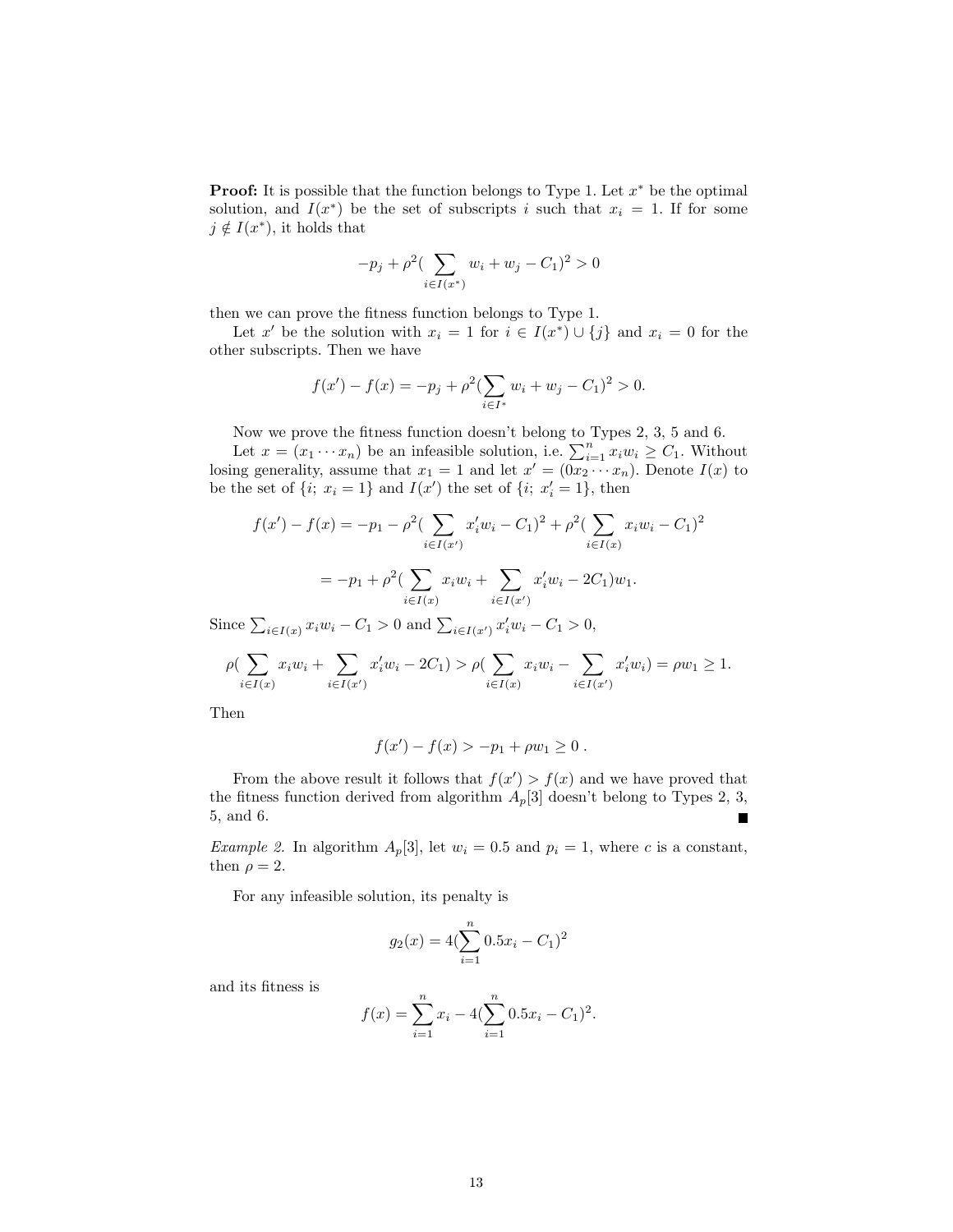Let x and y be two infeasible solutions such that  $|x| > |y|$ .

$$
f(x) - f(y) = |x| - |y| - 4 |x|^2 + 4C_1 |x| + 4 |y|^2 - 4C_2 |y|
$$
  
= (|x| - |y|)(1 + 4C\_1 - 4 |x| - 4 |y|)

Since  $x$  is infeasible, then

$$
0.5 \mid x \mid > C_1,
$$
  
\n
$$
\mid x \mid > 2C_1,
$$
  
\n
$$
(1 + 4C_1 - 4 \mid x \mid -4 \mid y \mid) < 0,
$$
  
\n
$$
f(x) < f(y).
$$

# 4 Analysis of the Restrictive Capacity Knapsack

#### 4.1 Analysis of GAs using Penalty Methods

Since a problem in Type 1, 2 or 3 is not equivalent to the original knapsack problem, it is enough to discuss the first hitting time to the optimal solution only.

**Proposition 4.** When a  $(1+1)$   $A_p[i], i = 1, 2, 3$  is used to solve a problem in Type 1, 2 or 3, the expected first hitting time  $\tau$  in the worst case is  $+\infty$ .

**Proof:** Since the optimal feasible solution may have smaller fitness than some infeasible individual, the optimal individual may not be accepted by the elitist selection used in the  $(1+1)$  GA.

Note: this trouble is caused by the static penalty. It may not exist for other methods, e.g. the method of dynamic penalty, death penalty, repairing infeasible solutions and superiority of feasible solutions etc [5].

If the problem is an equivalent problem, then the population sequence  $\{\xi^{(t)}\}$ is convergent to the optimal solution [25, 26].

**Proposition 5.** When a  $(1+1)$   $A_p[i], i = 1, 2, 3$  is used to solve a problem in Type 4, 5 or 6, the expected first hitting time  $\tau$  in the worst case is finite.

**Proof:** The conclusion is drawn directly from the elitist selection and bitwise mutation used in the GAs.

**Proposition 6.** (1) If a  $(1 + 1)$   $A_p[i], i = 1, 2, 3$  is used to solve a problem in Type 4, the expected first hitting time  $\bar{\tau}_n$  is  $O(n^{\delta+1})$  in the worst case and the expected number of fitness evaluations is  $O(n^{\delta+1})$ .

(2) If a  $(1 + 1)$   $A_p[i], i = 1, 2, 3$  is used to solve any problem in Type 4.a, the expected first hitting time  $\bar{\tau}_n$  in the worst case is  $\Theta(n \ln n)$  and the expected number of fitness evaluations is  $\Theta(n \ln n)$ .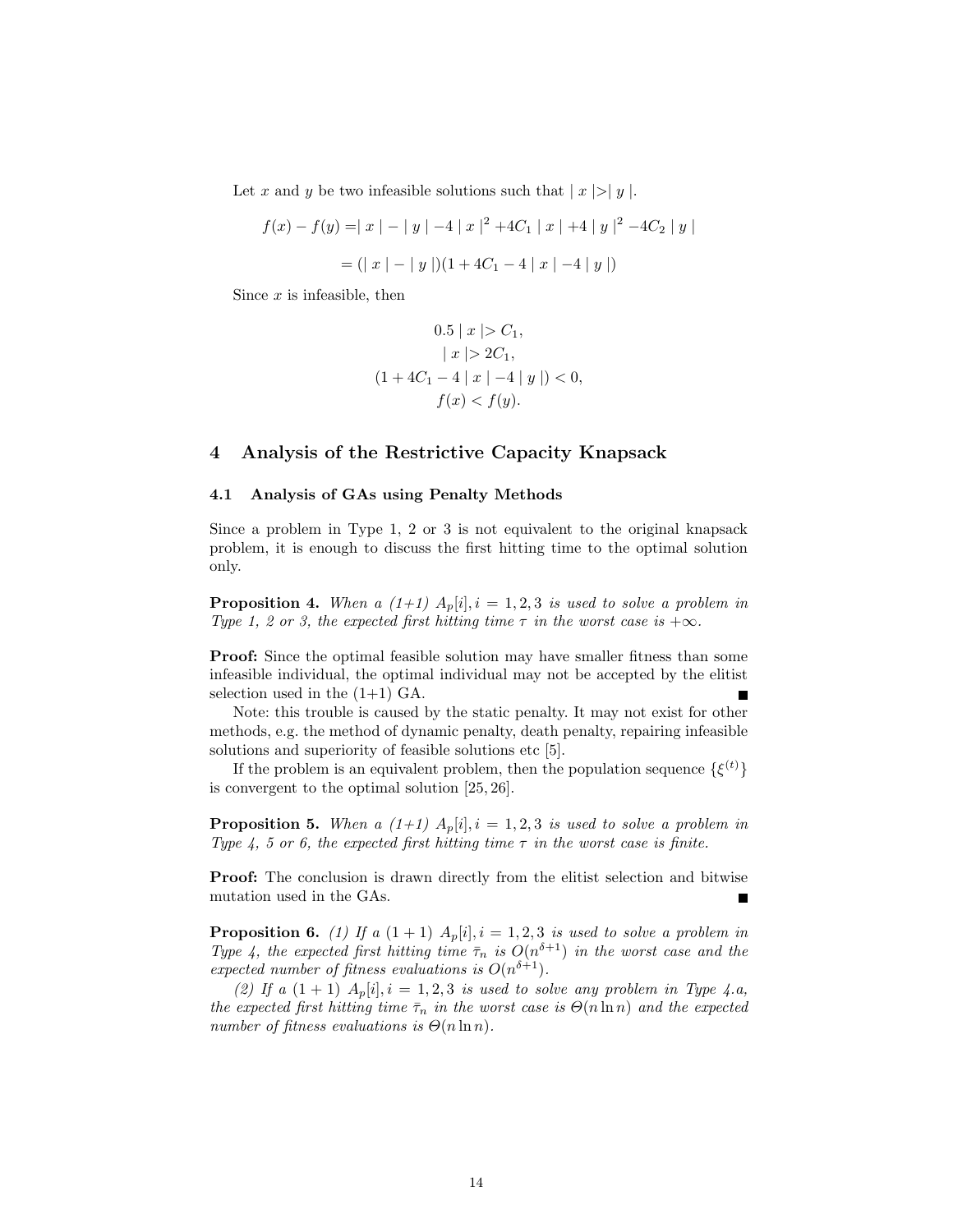**Proof:** (1) The time bound can be drawn by applying drift analysis [27] to estimate the first hitting time.

Define the distance between an individual  $x$  and  $S_a$  to be

$$
d(x) = \min\{H(x, S_n)\}\
$$

A positive drift can happen if  $\delta$  1-valued bits are flipped. The probability this happens is at least

$$
\frac{1}{n^{\delta}}(1-\frac{1}{n})^{n-\delta}
$$

So the drift is at least

$$
\varDelta d(x)\geq \delta \frac{1}{n^\delta}(1-\frac{1}{n})^{n-\delta}
$$

Then the mean first hitting time is

$$
\mathcal{E}[\tau_n] \le \frac{n}{\max \Delta d(x)} = O(n^{\delta+1}).
$$

(2) For Type 4.a, an individual makes a positive drift towards the set  $S_n$  only if at least a 1-valued bit is flipped to 0. Since there are  $|x|$  –1 candidate bits, the first hitting time of the  $(1+1)$  GA to reach the set  $S_n$  on problem 4.a is not faster than for the OneMax problem.

From the result on the OneMax problem, we know the expected first hitting time is  $\Omega(n \ln n)$ .

In the following we prove the bound is tight. Define

$$
l(x) = \min\{H(x, S_n)\}\
$$

and define the distance

$$
d(x) = n \ln l(x).
$$

Then at each generation, a positive drift towards the set  $S_n$  can happen if the following event appears: one 1-valued bit is flipped to 0.

From the definition of Type 4.a, we know that the probability of flipping one 1-valued bit and leading to the positive drift is at least

$$
\binom{|x|-1}{1} \frac{1}{n} (1 - \frac{1}{n})^{n-1},\tag{8}
$$

and the positive drift is at least

$$
\Delta d(x) \ge (n \ln l - n \ln(l - 1)) (|x| - 1) \frac{1}{n} (1 - \frac{1}{n})^{n-1}
$$
  
 
$$
\ge c,
$$

where  $c > 0$  is a constant.

Then the expected first hitting time is no more than

$$
E[\tau] \le \frac{n \ln n}{\min \Delta d(x)} = O(n \ln n).
$$

We have proved that the expected first hitting time to the set  $S_n$  is  $\Theta(n \ln n)$ .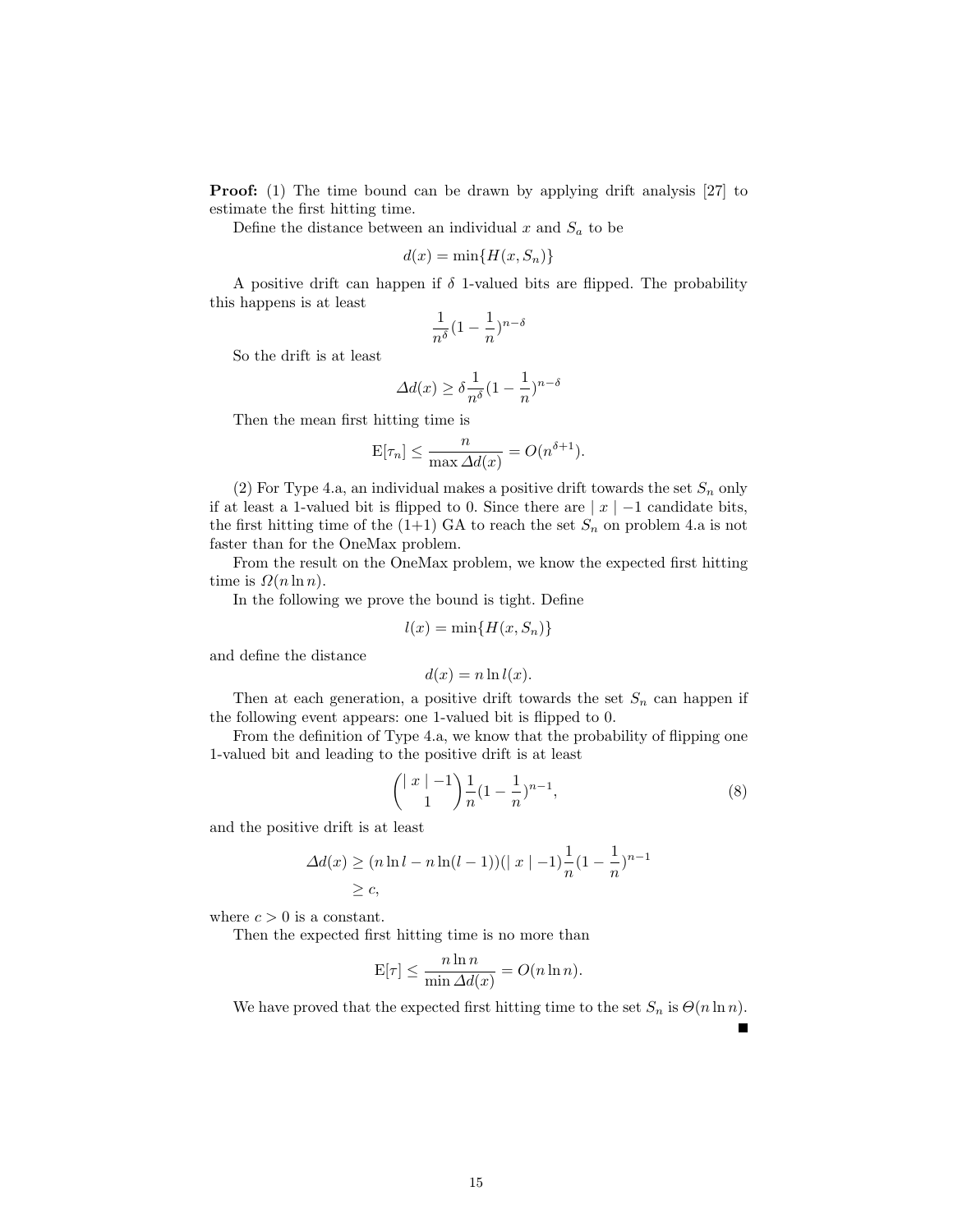If a  $(1 + 1)$  algorithm  $A_p[i], i = 1, 2, 3$  is used to solve problems in Type 6, a trivial lower bound is given as follows.

**Proposition 7.** If a  $(1+1)$  algorithm  $A_p[i], i = 1, 2, 3$  is used to solve problems in Type 6, then the expected first hitting time  $\bar{\tau}_n$  in the worst case is  $\Omega(n \ln n)$ .

Proof: Since the wide-plateau problem is at least harder than the OneMax problem, the time bound for the  $(1+1)$  GA to solve the wide-plateau is at least  $\Omega(n \ln n)$ .

At the end let us makes a short analysis for the population-based  $(N + N)$ GA.

**Proposition 8.** If an  $(N + N)$   $A_p[i], i = 1, 2, 3$  is used to solve a problem in Type 1, 2 or 3, then

- 1. the expected first hitting time  $\bar{\tau}$  in the worst case is  $+\infty$  if the selection strategy is "winner-take-all".
- 2. the expected first hitting time  $\bar{\tau}$  in the worst case is finite if the selection pressure is not too high, i.e. to allow an individual with smaller fitness in the population to survive with a positive probability.

Proof: 1) Since the selection is "winner-take-all", starting from an initial individual  $\xi^{(0)} = x$  with  $f(x) > f_{\text{max}}$ , then the optimal solution is never selected and appears in the next generation through the elitist strategy.

2) Since the bitwise mutation is global, a feasible solution can be generated through mutation; furthermore, since the selection has low pressure, the optimal solution can be kept in the next generation with a positive probability. Therefore,  $E[\tau] < +\infty$ .

**Proposition 9.** If an  $(N + N)$   $A_p[i], i = 1, 2, 3$  is used to solve a problem in Type 4, then the expected first hitting time in the worst case is  $\Omega(n \ln n/N)$  and the expected number of fitness evaluations is  $\Omega(n \ln n/N)$ .

**Proof:** Similar to the above analysis of the  $(1 + 1)$  GA, the behavior of the  $(N + N)$  GA in reaching the set  $S_a$  on Type 2 is similar to the behavior of the  $(N + N)$  GA on the OneMax problem. Since the discussion is only involved in finding a lower bound on the first hitting time  $\tau_f$ , without losing generality, it is enough to consider the case of the OneMax problem.

For a population **x**, define its distance from the set  $S_n$  as

$$
d(\mathbf{x}) = \min\{d(x); \ x \in \mathbf{x}\},\
$$

where  $d(x) = H(x, S_n)$  is the Hamming distance between x and the set  $S_n$ .

Let  $\mathbf{x} = (x_1, \dots, x_N)$  with  $d(x) = k$  (where  $k > 0$ ) be the parent population and  $y = (y_1, \dots, y_N)$  be the offspring population. Since here only the lower bound needs to be estimated, it is enough to consider the case of  $d(x_1) = \cdots =$  $d(x_N) = k$  and estimate the relevant drift. It is easy to see that in the other cases, the drift is less.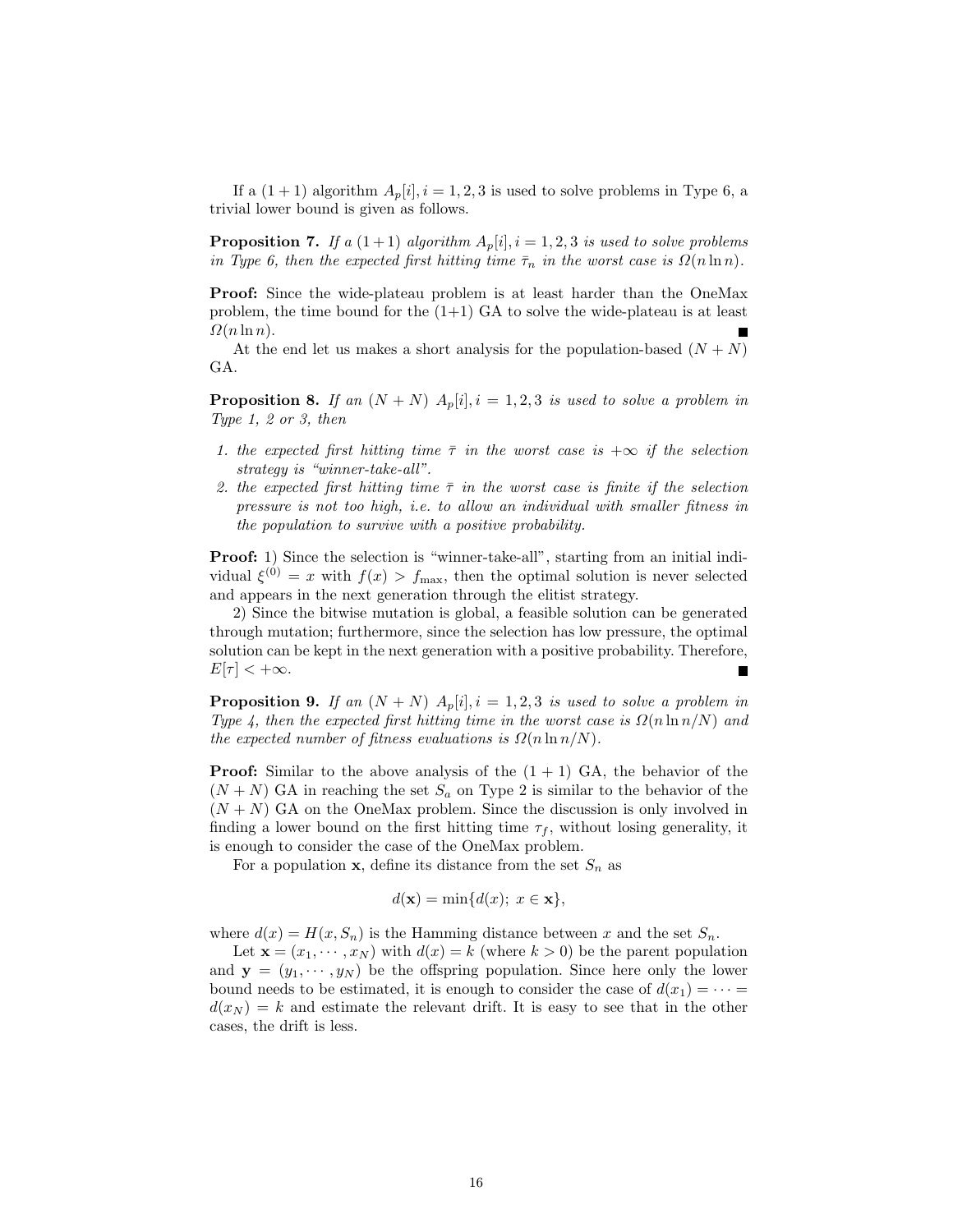Notice that

$$
d(\mathbf{x}) = \min\{d(x_i); i = 1, \cdots, N\}.
$$

Since each individual is mutated independently, the events  $d(x_i) - d(y_i) \geq j$ are independent. For any  $j > 0$ , we know that

$$
P[d(\mathbf{x}) - d(\mathbf{y}) \ge j] = 1 - \prod_{i=1}^{N} (1 - P[d(x_i) - d(y_i) \ge j]),
$$

and get,

$$
P[d(\mathbf{x}) - d(\mathbf{y}) = j] \leq NP[d(x_1) - d(y_1) = j].
$$

Consider the (1+1) GA, i.e. the case  $N = 1$ , and denote by  $\sigma_k$  the first hitting times of the (1+1) GA to the set  $S_n$  if starting from  $d(x) = k$ . Then  $\sigma_k = \Omega(n \ln n)$  if  $k = \Omega(n)$ .

Let  $d(\mathbf{x}) = \sigma_k/N$  if  $D(\mathbf{x}) = k$ , then we have

$$
\Delta_k = \sum_j (d_k - d_{k-j}) \mathbf{P}[d(\mathbf{x}) - d(\mathbf{y}) = j] \leq \sum_j \left(\frac{\sigma_k}{N} - \frac{\sigma_{k-j}}{N}\right) N \mathbf{P}[d(x_1) - d(y_1) = j] = 1.
$$

So by applying drift analysis [19], we obtain that if the initial population satisfies  $d(\xi^{(0)}) = \Omega(n)$ , the first hitting time of the  $(N+N)$  GA satisfies

$$
\mathbf{E}[\tau_a \mid \xi^{(1)}] \ge \frac{\sigma_{\Omega(n)}}{N} = \Omega\left(\frac{n \ln n}{N}\right). \tag{9}
$$

Since at each generation the fitness is evaluated N times, the expected number of fitness evaluations is  $\Omega(n \ln n)$ .

Similar to the above theorem, we have

**Proposition 10.** If an  $(N + N)$   $A_p[i], i = 1, 2, 3$  is used to solve a problem in Type 6, then the expected first hitting time in the worst case is  $\Omega(n \ln n/N)$  and the expected number of fitness evaluations is  $\Omega(n \ln n)$ .

#### 4.2 Algorithms Repairing Infeasible Solutions

**Proposition 11.** When a  $(1+1)$   $A_p[i], i = 1, 2, 3$  is used to solve any knapsack problem, the expected first hitting time  $\tau$  in the worst case is finite.

Proof: The statement is directly drawn from the elitist selection and the bitwise mutation.

**Proposition 12.** If a  $(1+1)$   $A_r[i], i = 1, 2$  is used to solve any knapsack problem, then the expected first hitting time  $\bar{\tau}_f$  is 1 and the expected number of fitness evaluations is  $\Theta(n)$ .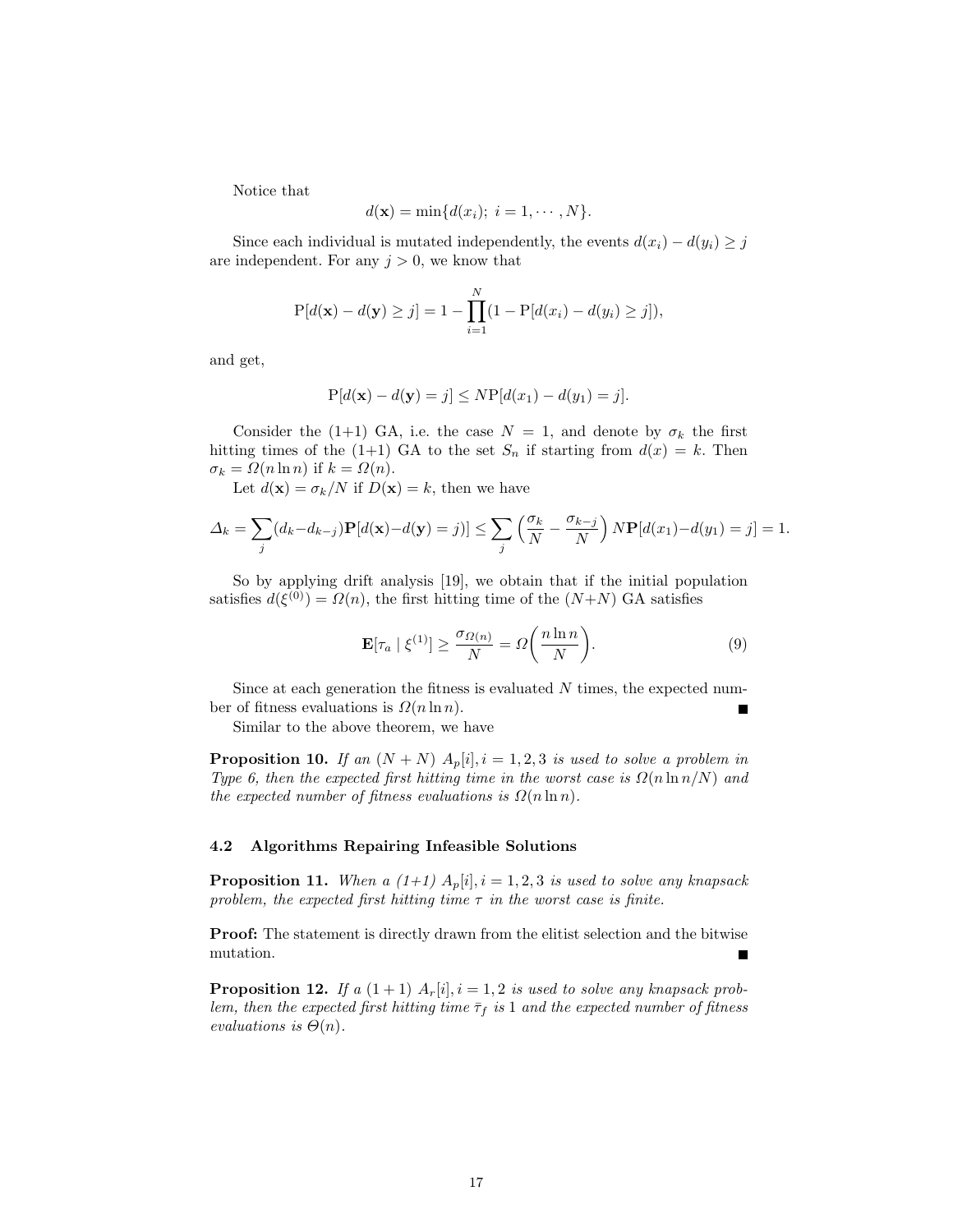**Proof:** At each generation, if x is infeasible, then one item will be removed from the knapsack. This procedure will be repeated until a feasible solution is found. Since at most  $n$  items are in the initial knapsack, then at most  $n$  steps are needed to find a feasible solution. This means the first hitting time  $\tau_f$  is 1.

With a probability not less than  $1 - e^{-n/16}$ , the initial individual has more than  $n/4$  items and it is infeasible. So at least  $n/4-n/10$  fitness evaluations are needed to reach the set  $S_f$  and the number of fitness evaluations is  $\Theta(n)$ . П

**Proposition 13.** When an  $(N+N)$   $A_p[i], i = 1, 2, 3$  is used to solve any knapsack problem, the expected first hitting time  $\tau$  in the worst case is finite.

**Proposition 14.** If an  $(N + N)$   $A_r[i], i = 1, 2$  is used to solve any knapsack problem, then the expected first hitting time  $\bar{\tau}_n$  is 1 and the expected number of fitness evaluations is  $\Theta(Nn)$ .

Proof: Since all individuals in the initial population will be infeasible with probability  $1 - (1 - \exp(-n/16))^N$  and each individual has more than  $n/4$  items, for each individual at least  $\Theta(n)$  items have to be removed before a feasible solution is reached. Since the population size is  $N$ , the number of fitness evaluations is  $\Theta(Nn)$ .

This proposition means that the introduction of a population doesn't bring any benefit towards reducing the number of fitness evaluations.

# 4.3 Comparison Between Repairing Feasible Solutions and Penalizing Feasible Solutions

The results of the above two subsections are summarized in Tables 1 and 2. From the two tables, we can see that

- The approach of repairing infeasible solutions is more efficient in finding a feasible solution. The expected first hitting time  $\bar{\tau}_n$  of  $A_p[i], i = 1, 2, 3$  is larger than that of  $A_r[i], i = 1, 2$ . The expected number of fitness evaluations of  $A_n[i]$  is larger than that of  $A_r[i]$ .
- Since the problems produced by Algorithms  $A_p[2]$  belong to a narrow-gap problem with a high probability and the problems from  $A_p[3]$  are definitely a kind of narrow-gap problem, both algorithms can find a near-feasible solution in polynomial time. This result is not observed from the experiments.

#### 4.4 A Note on the role of Crossover

In the above discussion the crossover is omitted. The analysis of crossover usually is very difficulty. Currently only theoretical analyses of GAs on some artificial functions [29, 30] are available. The paper will not make further investigations on this issue. Here we only give a note.

For the repair algorithms, since the problem is always an equivalent problem, the larger is the fitness, the better is the individual. In this case, a crossover operator may play a positive role, i.e. help GAs to find a better solution.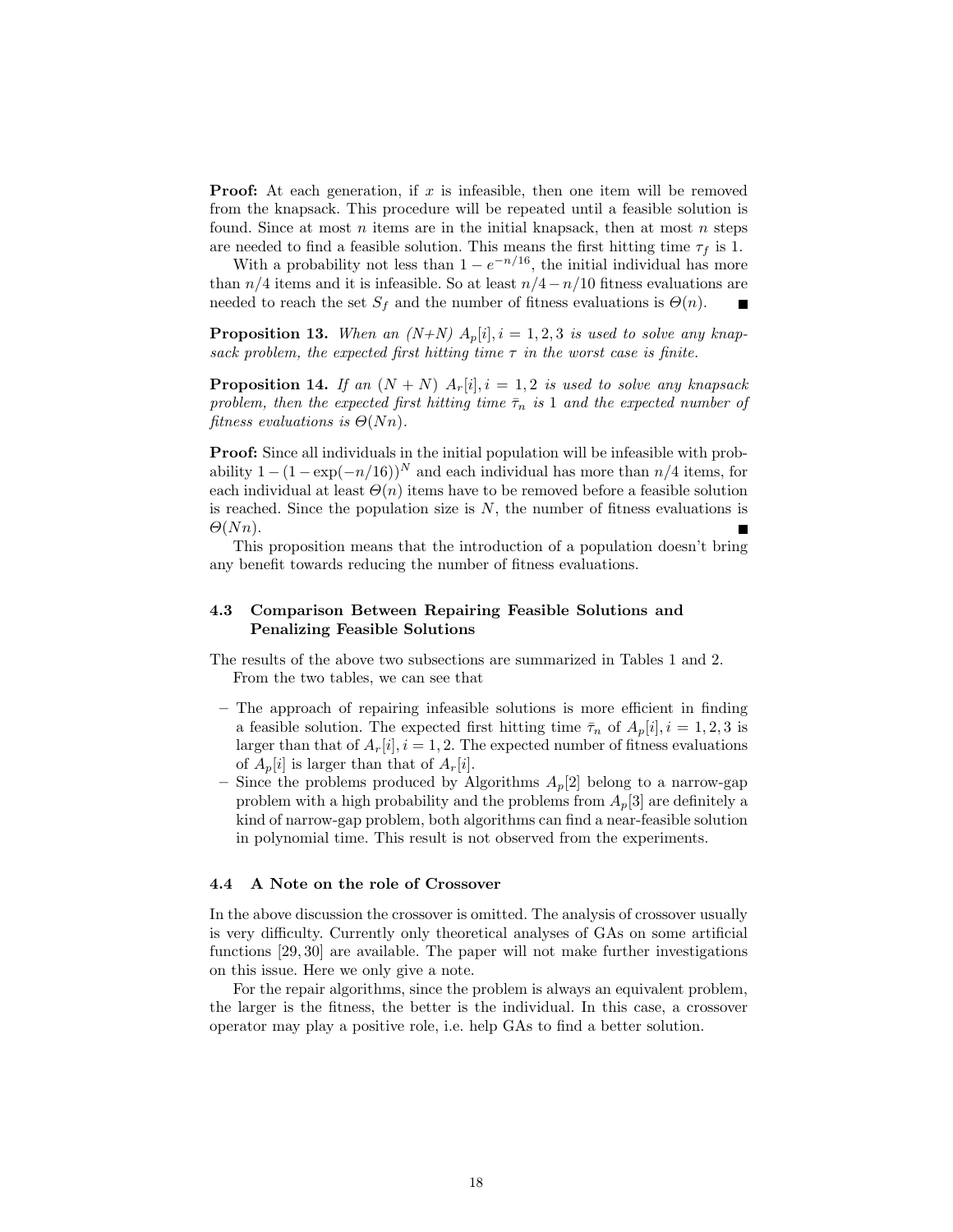**Table 1.** Results of (1+1) GAs using a penalty function.  $\bar{\tau}$ ,  $\bar{\tau}_f$  and  $\bar{\tau}_n$  are the expected first hitting times to an optimal, feasible and near-feasible solution respectively.  $\kappa$  is the number of fitness evaluations. "−" means that no result is given, "∗" means that the algorithm doesn't produce that type.

|                                          |                              | algorithm |                   |                                   |  |  |  |  |
|------------------------------------------|------------------------------|-----------|-------------------|-----------------------------------|--|--|--|--|
| type                                     |                              | $A_p[1]$  | $A_p[2]$          | $A_p[3]$                          |  |  |  |  |
| 1                                        | $\bar{\tau}$                 | $\ast$    | $+\infty$         | $+\infty$                         |  |  |  |  |
|                                          | $\bar{\tau}_f$               | $\ast$    |                   |                                   |  |  |  |  |
|                                          | $\bar{\tau}_n$               | $\ast$    |                   |                                   |  |  |  |  |
|                                          | $\kappa$                     | $\ast$    |                   |                                   |  |  |  |  |
|                                          | $\bar{\tau}$                 | $+\infty$ | $\ast$            | $\ast$                            |  |  |  |  |
| 2                                        | $\bar{\tau}_f$               |           | $\ast$            | $\ast$                            |  |  |  |  |
|                                          | $\bar{\tau}_n$               |           | $\ast$            | $\ast$                            |  |  |  |  |
|                                          | $\kappa$                     |           | $\ast$            | $\ast$                            |  |  |  |  |
|                                          | $\overline{\overline{\tau}}$ | $\ast$    | $+\infty$         | $\ast$                            |  |  |  |  |
| 3                                        | $\bar{\tau}_n$               | $\ast$    |                   | $\ast$                            |  |  |  |  |
|                                          | $\bar{\tau}_f$               | $\ast$    |                   | $\ast$                            |  |  |  |  |
|                                          | $\kappa$                     | $\ast$    |                   | $\ast$                            |  |  |  |  |
|                                          | $\overline{\overline{\tau}}$ | $\ast$    | finite            | finite                            |  |  |  |  |
| $4(a)\stackrel{\bar{\tau}_f}{\lrcorner}$ |                              | $\ast$    |                   |                                   |  |  |  |  |
|                                          |                              | $\ast$    |                   | $\Omega(n \ln n) \Omega(n \ln n)$ |  |  |  |  |
|                                          | $\kappa$                     | $\ast$    |                   | $\Omega(n \ln n) \Omega(n \ln n)$ |  |  |  |  |
| 6(a) $\frac{\bar{\tau}_f}{\bar{\tau}}$   | $\overline{\bar{\tau}}$      | $\ast$    | finite            | $\ast$                            |  |  |  |  |
|                                          |                              | $\ast$    |                   | $\ast$                            |  |  |  |  |
|                                          |                              | $\ast$    | $\Omega(n \ln n)$ | $\ast$                            |  |  |  |  |
|                                          | $\kappa$                     | $\ast$    | $\Omega(n \ln n)$ | $\ast$                            |  |  |  |  |

However, for the penalty algorithms, if the problem is not equivalent to the original knapsack problem, the larger the fitness is, the worse is the individual. In this case crossover may play a negative role.

# 5 Average Capacity Knapsack

Lemma 2. For any average capacity knapsack, if the initial individual is chosen at random, then the probability of an initial individual of being a feasible solution is 0.5.

**Proof:** The result is directly derived from the binomial distribution. Let  $x =$  $(x_1 \cdots x_n)$  be infeasible. Hence it satisfies

$$
\sum_{i=1}^{n} w_i x_i > C_2.
$$

Then let  $\bar{x} = (\bar{x}_1 \cdots \bar{x}_n)$  where  $\bar{x}_i = 1 - x_i$ . If  $x \neq y$ , then  $\bar{x} \neq \bar{y}$ .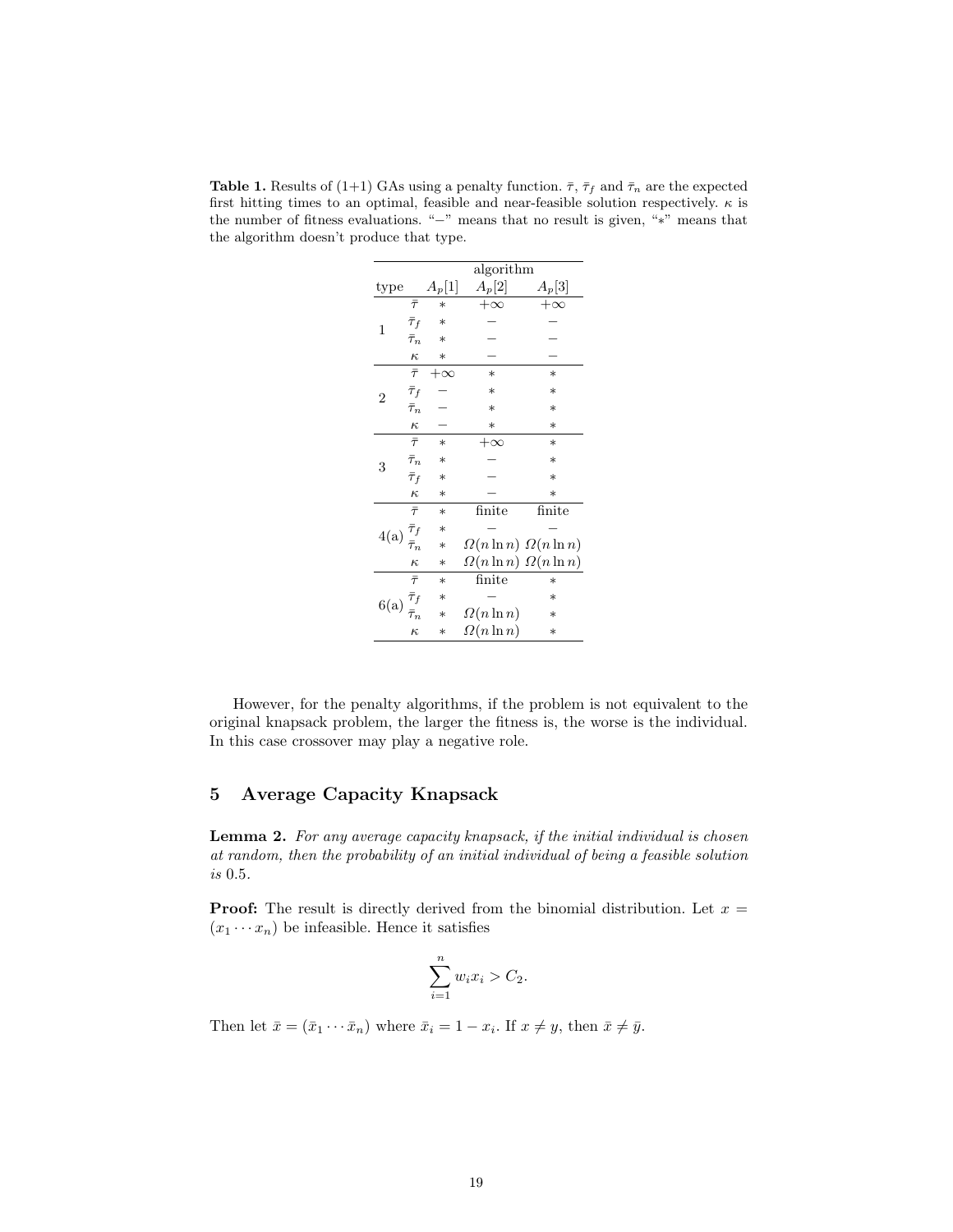**Table 2.** Results of (1+1) GAs using the repair method.  $\bar{\tau}$ ,  $\bar{\tau}_f$  and  $\bar{\tau}_n$  are the expected first hitting times to an optimal, feasible and near-feasible solution respectively.  $\kappa$  is the number of fitness evaluations.

|                | $A_r[1]$ $A_r[2]$       |   |
|----------------|-------------------------|---|
| $\bar{\tau}$   | finite finite           |   |
| $\bar{\tau}_f$ | T.                      |   |
| $\bar{\tau}_n$ | L                       | 1 |
| $\kappa$       | $\Theta(n)$ $\Theta(n)$ |   |

Since

$$
\sum_{i=1}^{n} w_i 1 = 2C_2,
$$

then  $\bar{x} = (\bar{x}_1 \cdots \bar{x}_n)$  satisfies

$$
\sum_{i=1}^{n} w_i \bar{x}_i < C_2.
$$

This means  $\bar{x}$  is feasible. From the above analysis, we see

$$
|S_f|\geq |S_i|.
$$

If we do the calculations vice versa, we get

$$
|S_i| \geq |S_f|.
$$

Combining the above inequalities together, we get

$$
|S_i| = |S_f|.
$$

Since the initial individual is chosen at random, the conclusion is proved.

Corollary 2. For any average capacity knapsack, the initial population of the  $(N+N)$  GA contains a feasible solution with a probability not less than  $1-0.5^N$ .

Based on Lemma 2, it is reasonable to assume that in the initial population  $\xi^{(0)}$ , at least one individual is feasible.

**Definition 1.** A local optimal set  $S_l$  with size  $\delta$  is

$$
S_l := \{x; \,\forall y \in N(x, \delta) : f(x) > f(y)\}.
$$

where  $\delta \geq 1$  is a constant.

Define the global optimal set to be

$$
S_g := \{ x \in S_f; \ \forall y \in S : f(x) \ge f(y) \}.
$$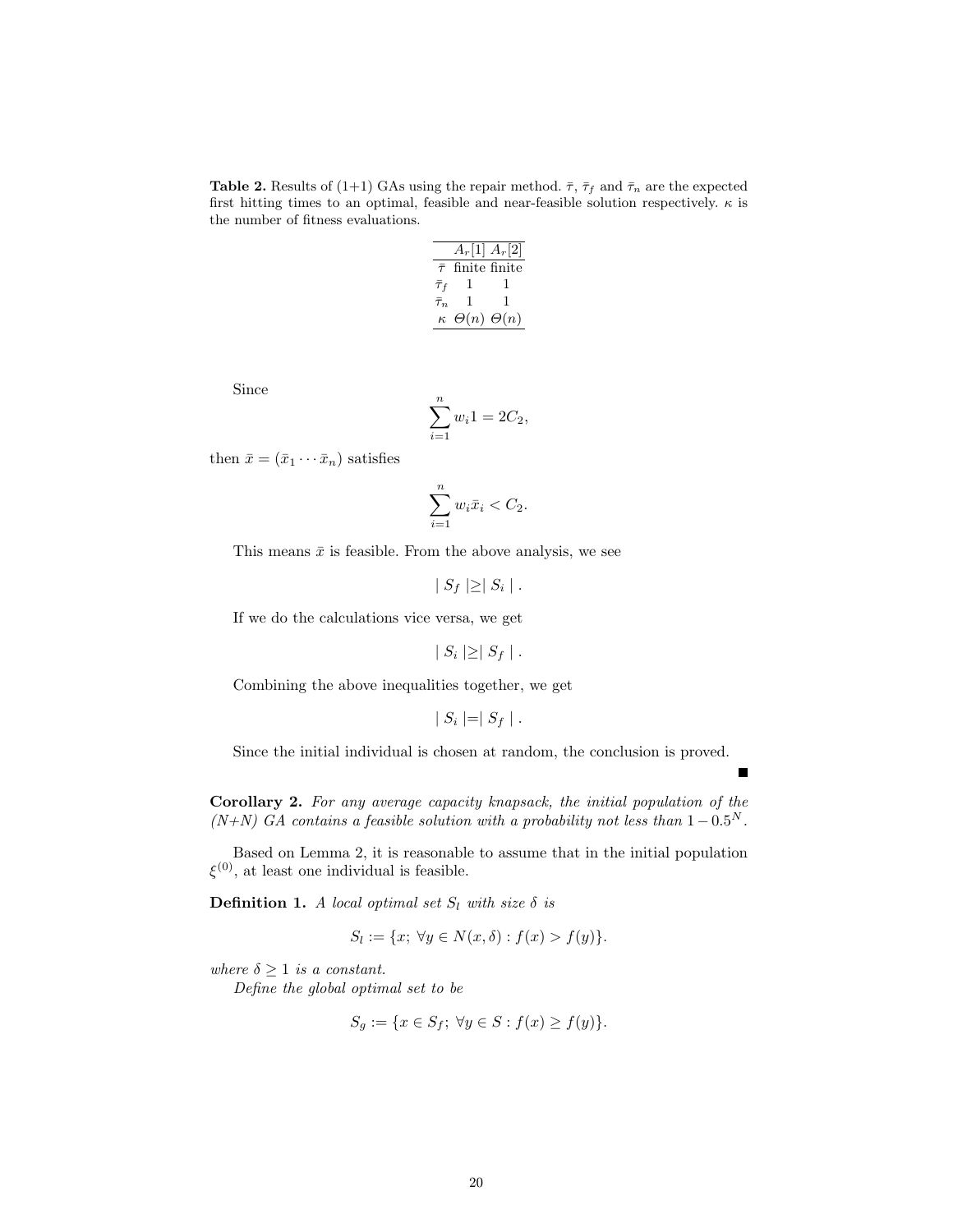**Definition 2.** Assume  $\xi^{(0)} = (x, \dots x)$ , where  $x \in S_l$ . Let  $\tau_b$  be the first hitting time to reach a solution with a better fitness than  $\xi^{(0)}$ :

$$
\tau_b := \min\{t; \ f(\xi^{(t)}) > f(\xi^{(0)})\}.
$$

Similar to the restrictive capacity knapsack, the average capacity knapsack can be classified into the six types too:

– T1': narrow-gap non-equivalent problem.  $\exists x \in S_i$ , it holds

$$
f(x) > f_{\text{max}}.\tag{10}
$$

And  $\forall x \in S$ ,  $\exists y \in N(x, \delta)$   $(\delta = O(1))$  it holds:

$$
f(y) > f(x).
$$

- T2': wide-gap non-equivalent problem.  $\exists x \in S_i$ , it holds

$$
f(x) > f_{\text{max}}.\tag{11}
$$

And  $\exists x \in S, \forall y \in N(x, \delta)$  where  $\delta = \omega(1)$ , it holds:

$$
f(x) > f(y).
$$

– T3': wide-plateau non-equivalent problem.  $\exists x \in S_i$ , it holds

$$
f(x) > f_{\text{max}}.\tag{12}
$$

And

1.  $\exists x \in S, \forall y \in N(x, \delta)$  where  $\delta = \omega(1)$ , it holds:

$$
f(y) \le f(x).
$$

2.  $\forall y \in N(x, \delta), \exists z \in N(y, \delta')$  where  $\delta' = O(1)$ , it holds:

$$
f(z) = f(x).
$$

– T4': narrow-gap equivalent problem.  $\forall y \in S_i$ , it holds

$$
f(y) \le f_{\text{max}}.\tag{13}
$$

And  $\forall x \in S, \exists y \in N(x, \delta)$   $(\delta = O(1))$  it holds:

$$
f(y) > f(x).
$$

– T5': wide-gap equivalent problem:  $\forall y \in S_i$ , it holds

$$
f(y) \le f_{\text{max}}.\tag{14}
$$

And  $\exists x \in S, \forall y \in N(x, \delta)$  where  $\delta = \omega(1)$ , it holds:

$$
f(y) < f(x).
$$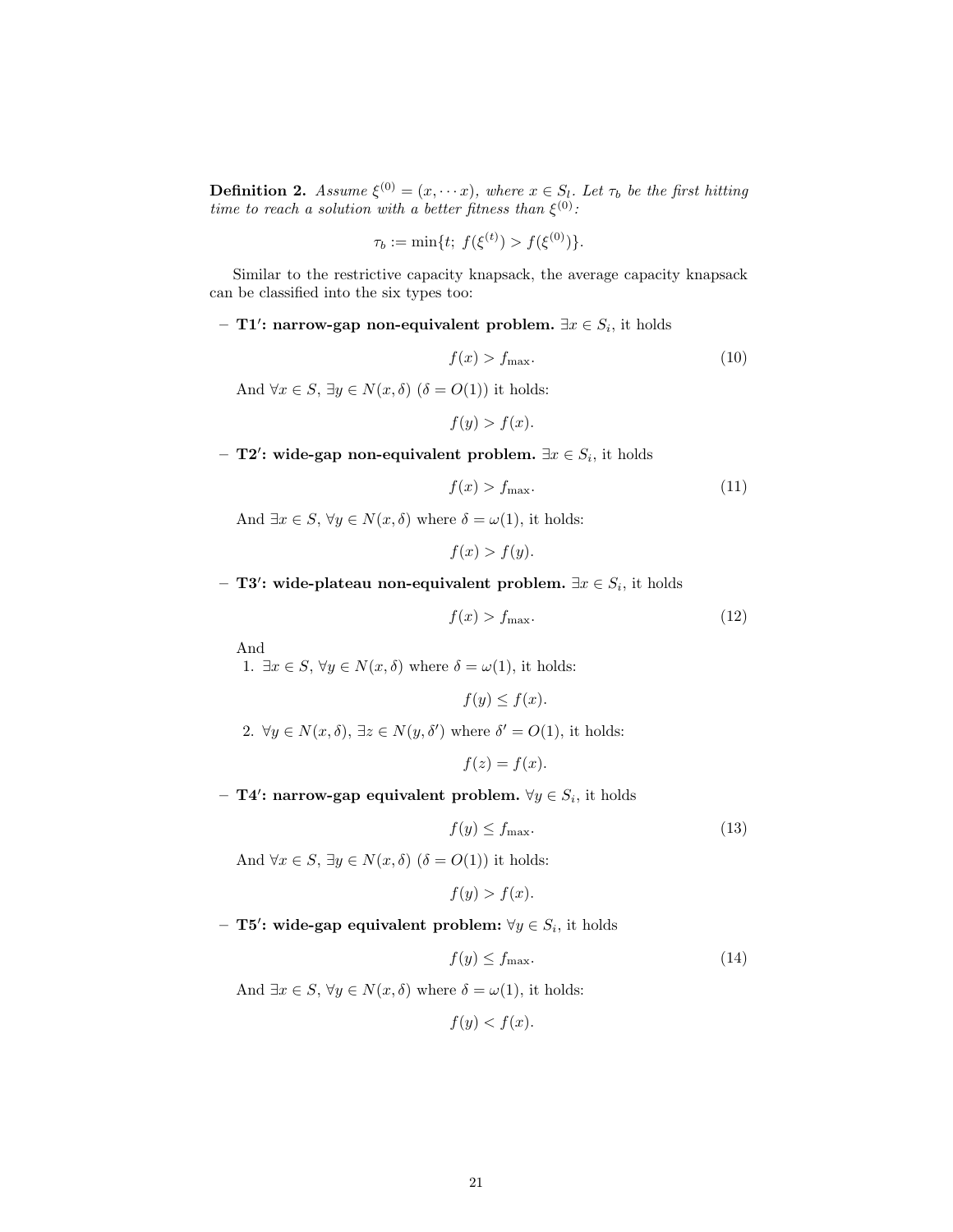– T6': wide-plateau equivalent problem:∀ $y \in S_i$ , it holds

$$
f(y) \le f_{\text{max}}.\tag{15}
$$

And

1.  $\exists x \in S, \forall y \in N(x, \delta)$  where  $\delta = \omega(1)$ , it holds:

$$
f(y) \le f(x).
$$

2.  $\forall y \in N(x, \delta), \exists z \in N(y, \delta')$  where  $\delta' = O(1)$ , it holds:

$$
f(z) = f(x).
$$

**Proposition 15.** For Algorithm  $A_p[1]$ , denote  $x^* = (x_1^* \cdots x^*)$  to be a global optimal solution,  $I(x^*)$  the set of items in the optimal knapsack and  $J(x^*)$  the items outside the optimal knapsack.

1. if the following condition holds:

$$
\exp\left(\sum_{i \notin I(x^*)} p_i\right) > 1 + 0.5\rho\left(\sum_{i=1}^n w_i\right)
$$

then the problem derived from the algorithm is a non-equivalent problem (one of Types  $1', 2', or 3'.$ 

2. if the above condition doesn't hold, then the landscape derived from it is an equivalent problem (one of Types  $4'$ ,  $5'$ , or  $6'$ ).

**Proof:** (1) For any infeasible solution x, its penalty term is

$$
g(x) = \ln(1 + \rho(\sum_{i=1}^{n} w_i x_i - C_1)),
$$

and its fitness is

$$
f(x) = \sum_{i=1}^{n} p_i x_i - \ln(1 + \rho(\sum_{i=1}^{n} w_i x_i - C_1)).
$$

Let  $\mathbf{1} = (1 \cdots 1)$ , whose fitness is

$$
f(x) = \sum_{i=1}^{n} p_i - \ln(1 + \rho(\sum_{i=1}^{n} w_i - C_1)).
$$

Since  $x^*$  is feasible, we have

$$
\sum_{i \in I(x^*)} x_1^* w_i \le C_2,
$$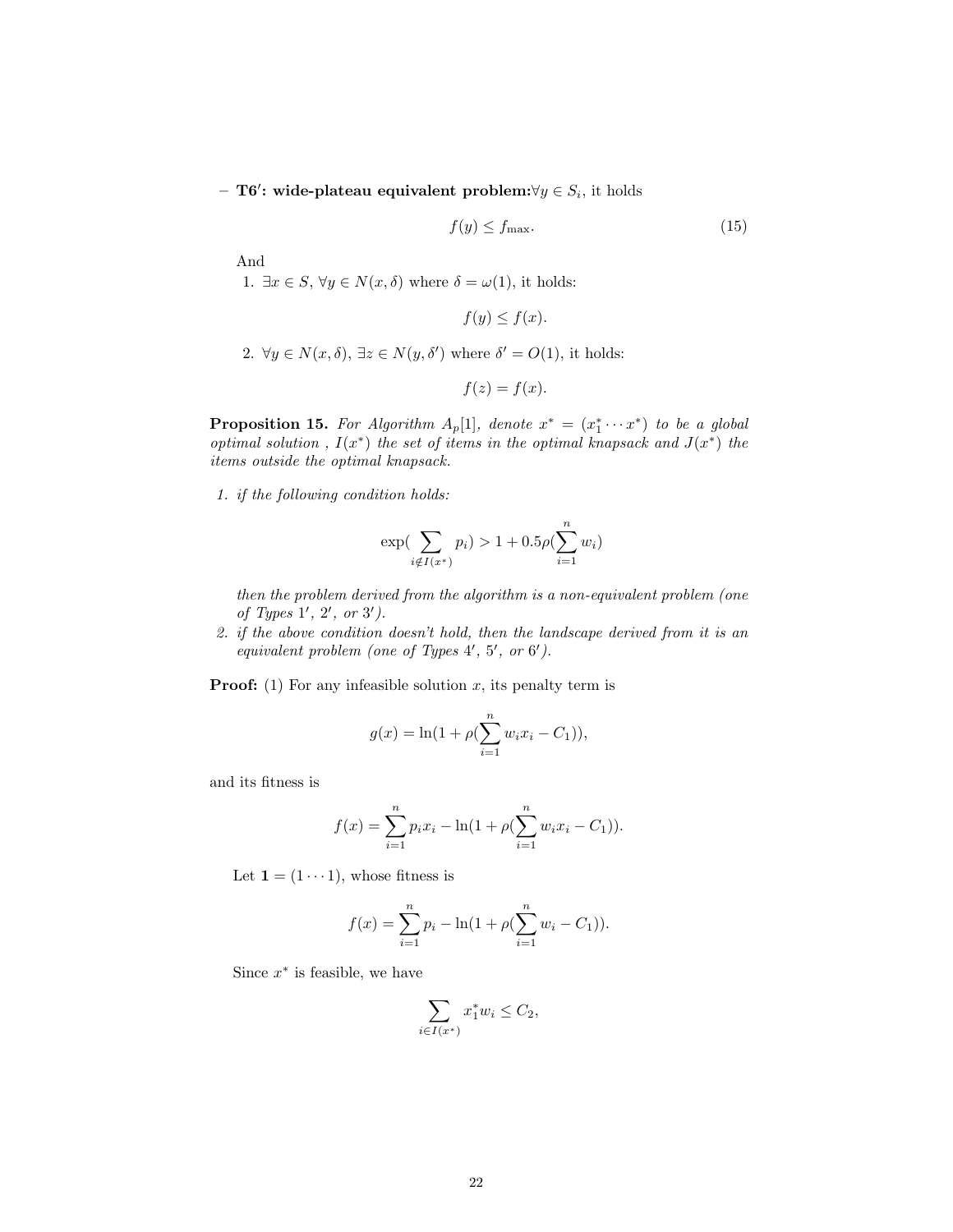Notice that

$$
f(1) - f(x^*) = \sum_{i=1}^n p_i - \sum_{i \in I(x^*)} p_i - \ln(1 + \rho(\sum_{i=1}^n w_i - C_1))
$$

$$
= \sum_{i \notin I(x^*)} p_i - \ln(1 + \rho(\sum_{i=1}^n w_i - C_1))
$$

Because of the condition

$$
\exp(\sum_{i \notin I(x^*)} p_i) \ge 1 + \rho(\sum_{i=1}^n w_i - C_1)
$$

Now we come to

$$
f(\mathbf{1}) > f(x^*).
$$

(2) Notice  $(1 \cdots 1)$  is the infeasible solution with the maximum fitness value among all infeasible solutions. If the condition doesn't hold, then we will have

$$
f(1) \le f_{\max}.
$$

П

Then the problem belongs to an equivalent problem.

**Corollary 3.** For Algorithm  $A_p[1]$ , if the cardinality  $|J(x^*)| \ge 3 \ln n$ , then the problem is a non-equivalent problem.

**Proof:** Since  $p_i \geq 1$ , then

$$
\sum_{j \in J(x^*)} p_i \ge 3 \ln n
$$

and then

$$
\exp\left(\sum_{j\in J(x^*)} p_i\right) \ge n^3.
$$

Since  $w \leq \nu$  and  $\rho \leq n$ , we get

$$
1 + 0.5\rho(\sum_{i=1}^{n} w_i) \le n^2 \nu \le 0.1n^3.
$$

Then we get

$$
\exp(\sum_{j \in J(x^*)} p_i) > 1 + 0.5\rho(\sum_{i=1}^n w_i)
$$

From the above proposition, it is drawn that the fitness landscape derived from the algorithm is that of a non-equivalent problem.

The corollary shows that only when the optimal knapsack includes many items, the problem derived from Algorithm  $A_p[1]$  can belong to an equivalent problem. This event may happen with a small probability. The estimation of such probability needs further investigations.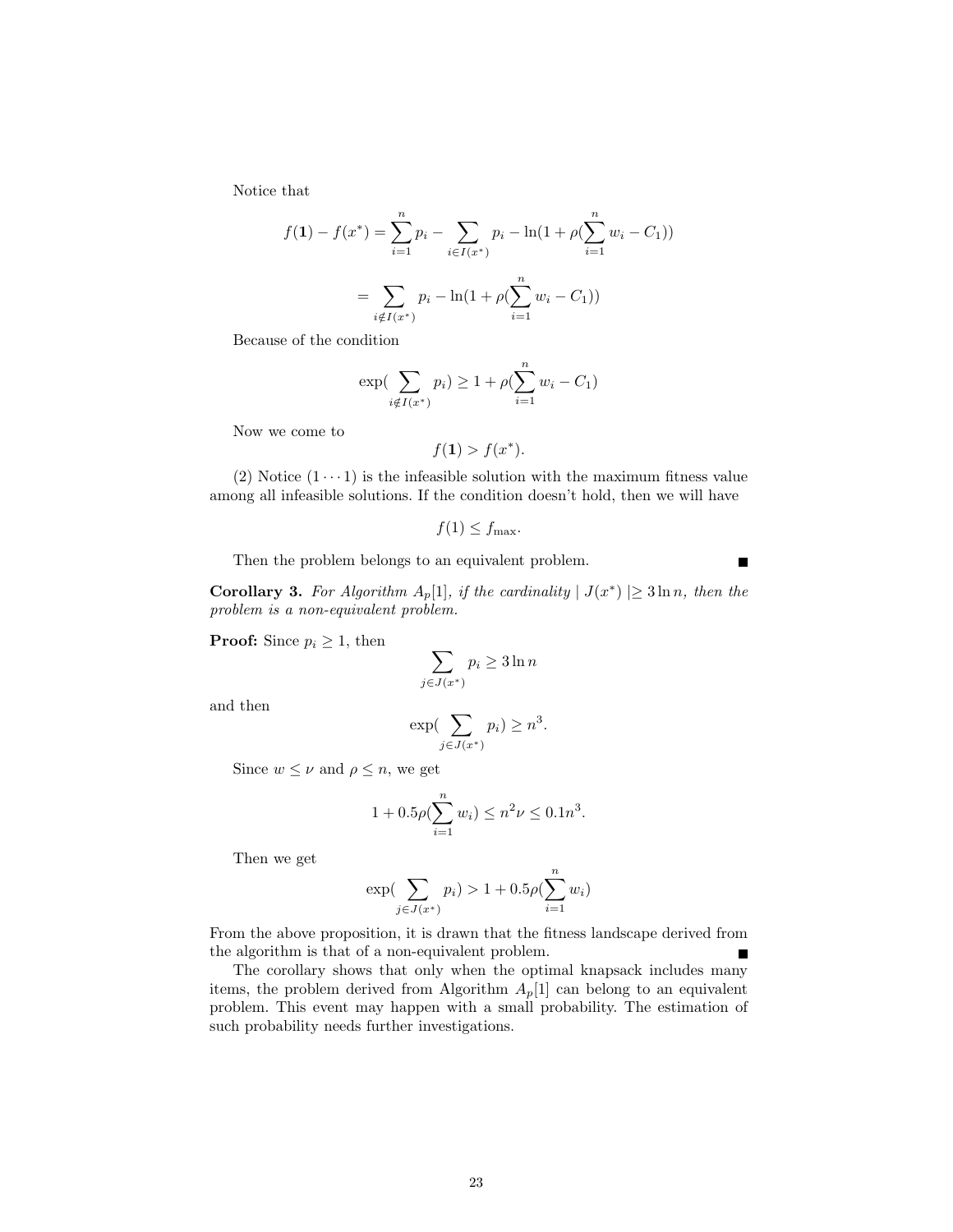**Proposition 16.** The problem derived from Algorithm  $A_p[2]$  can belong to Type  $1', 2', 3', 4', 5'$  and  $6'.$ 

Denote  $x^* = (x_1 \cdots x_n)$  to be the optimal solution,  $I(x^*)$  the set of items in  $x^*$  and  $J(x^*)$  outside  $x^*$ . If for some  $j \notin I(x^*)$ , it holds that

$$
-p_j + \rho \left( \sum_{i \in I(x^*)} w_i + w_j - C_2 \right) > 0,
$$

then the problem derived from the algorithm is a non-equivalent problem.

**Proof:** It is enough to prove  $f(x) > f_{\text{max}}$  for some infeasible solution x. Let  $x^* = (x_1 \cdots x_n)$  be the optimal solution. Then

$$
f(x^*) = \sum_{i \in I(x^*)} p_i.
$$

Let x' be the solution with  $x_i = 1$  for  $i \in I^* \cup \{j\}$  and  $x_i = 0$  for other subscripts.

$$
f(x') = \sum_{i \in I^* \cup \{j\}} p_i - \rho(\sum_{i=1}^n w_i x_i - C_2).
$$

Then

$$
f(x') - f(x^*) = p_j - \rho \left( \sum_{i \in I} w_i + w_j - C_2 \right) > 0.
$$

Since for some  $j \in J(x^*)$ , it holds that

$$
p_j - \rho(\sum_{i \in I(x^*)} w_i + w_j - C_2) > 0,
$$

then

$$
f(x') > f_{\max}
$$

for the infeasible solution  $x'$ .

Example 3. A non-equivalent problem. In  $A_p[2]$ , let  $w_i = p_i = 1$  and n an odd number.

For all infeasible solutions, the penalty function is

$$
g_2(x) = \sum_{i=1}^{n} x_i - C_1,
$$

where  $C_1=0.5n$  and the fitness function is

$$
f(x) = \sum_{i=1}^{n} x_i - g_2(x) = C_1.
$$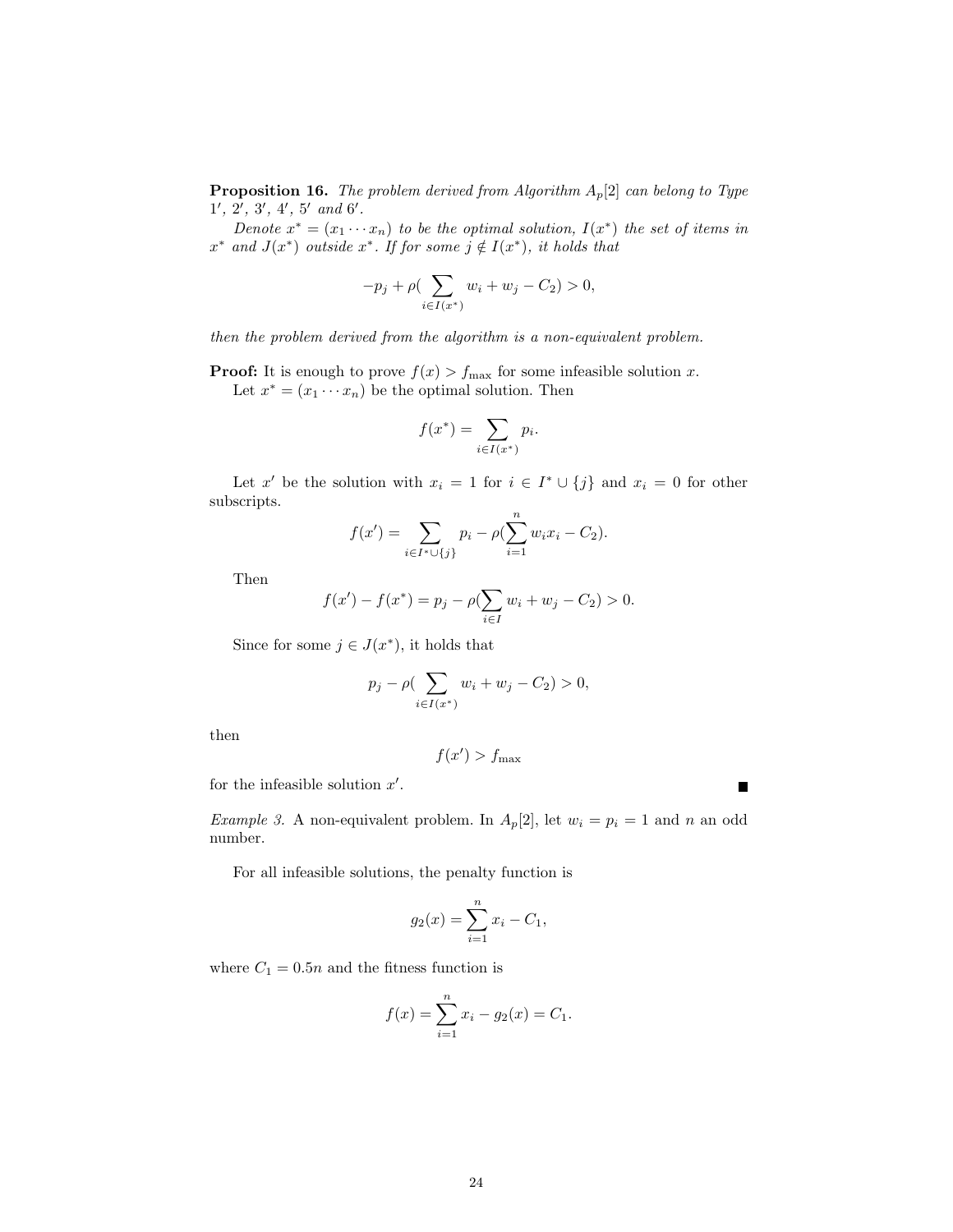Since  $n$  is an odd number, then a feasible solution satisfies:

$$
\sum_{i=1}^{n} x_i \le 0.5n
$$

and we have

$$
f_{\max} = \frac{n-1}{2}
$$

But

$$
f(\mathbf{1})=0.5n
$$

and then we have

$$
f(\mathbf{1}) > f_{\max}.
$$

Example 4. A wide-gap equivalent problem.

$$
w_1 = n - 1, w_2 = \cdots w_n = 1,
$$
  
 $p_1 = 10^n, p_2 = \cdots = p_n = 1.$ 

Then  $(10 \cdots 0)$  is the only optimal point.

Let  $x = (01 \cdots 1)$  which is a feasible solution. And for any feasible solution y in its neighbourhood  $N(x, n-2)$ , it holds:

$$
f(y) < f(x).
$$

**Proposition 17.** For  $A_p[3]$ , denote  $x^*$  to be the optimal solution, and  $I(x^*)$ and  $J(x^*)$  as in the previous propositions. If for some  $j \in J(x^*)$ , it holds that

$$
p_j - \rho^2 \left( \sum_{i \in I(x^*)} w_i + w_j - C_2 \right)^2 > 0
$$

then the problem derived from Algorithm  $A_p[3]$  belongs to the non-equivalent problem.

**Proof:** The proof is similar to that of the above proposition. Let  $x'$  be the solution with  $x_i = 1$  for  $i \in I(x^*) \cup \{j\}$  and  $x_i = 0$  for other subscripts. Then

$$
f(x') - f(x^*) = p_j - \rho^2 \left( \sum_{i \in I^*} w_i + w_j - C_1 \right)^2 > 0.
$$

In other words,  $f(x') > f(x^*)$  where x' is infeasible.

 $\blacksquare$ 

# 6 Analysis of GAs for Average Capacity Knapsack

# 6.1 GAs of Penalizing Infeasible Solutions

Proposition 18. Given an average capacity knapsack,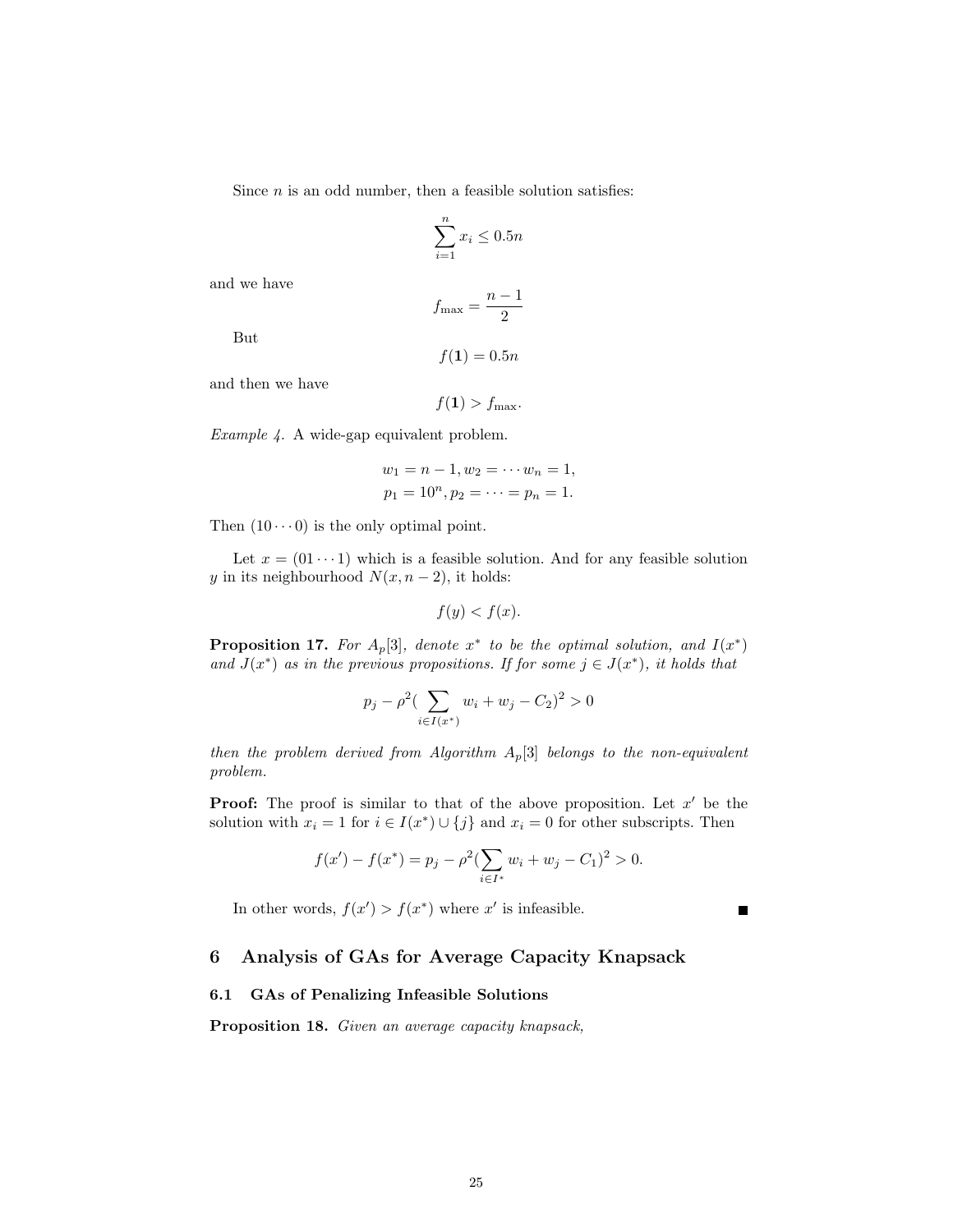- 1. if the fitness function derived from Algorithms  $A_p[i], i = 1, 2, 3$  is an equivalent problem, then Algorithms  $A_p[i], i = 1, 2, 3$  may need an exponential time to find the optimal solution in the worst case.
- 2. If the fitness function derived from Algorithms  $A_p[i], i = 1, 2, 3$  is an equivalent problem, then the  $(1+1)$  Algorithms  $A_p[i], i = 1, 2, 3$  cannot find the optimal feasible solution.

**Proof:** (1) Notice that the example of wide-gap problem 4 is a kind of deceptive problem. Such deceptive problem is hard for genetic algorithms. So Algorithms  $A_p[i], i = 1, 2, 3$  need exponential time to find the optimal solution to the problem.

(2) If the GA starts with an infeasible solution whose fitness is greater than  $f_{\text{max}}$ , then it cannot find the optimal solution due to the elitism of the selection operator. П

Proposition 19. Given an equivalent problem, if the fitness of all feasible solutions is better than that of all infeasible solutions, then Algorithms  $A_p[i], i = 2, 3$ start from a feasible solution and the first hitting time to a local optima  $S_l$  with neighbour size 1 is

$$
E[\tau_l] = O(n^2).
$$

**Proof:** Notice that if an individual x is not on a local optima with neighbourhood size 1, then there is some y such that  $f(x) < f(y)$  and  $H(x, y) = 1$ . The probability for x to mutate into y is  $\Omega(1/n)$ , and the procedure can last up to  $O(n)$  steps, so only  $O(n^2)$  generations are needed for a feasible solution x to reach a local optima with neighbourhood size 1.

**Proposition 20.** For the narrow-gap equivalent problem, a  $(1 + 1)$   $A_n[i], i =$ 1, 2, 3 can find a better solution in  $O(n^{\delta})$  generations.

**Proof:** Given an individual  $x$ , the Hamming distance from  $x$  to a better solution y is only  $H(x, y) = \delta$ . The probability for x to generate a better offspring y with  $f(y) > f(x)$  and  $H(x, y) = \delta$  is not less than

$$
\frac{1}{n^{\delta}}(1-\frac{1}{n})^{n-\delta} = \Omega(\frac{1}{n^{\delta}}).
$$

And the drift is not less than

$$
\varDelta(x)=\varOmega(\frac{1}{n^\delta})
$$

So the expected first hitting time  $\tau_b$  is

$$
E[\tau_b] = \frac{n}{\max \Delta(x)} = O(n^{\delta+1}).
$$

This means the GA can find a better solution quickly if  $\delta = O(1)$ .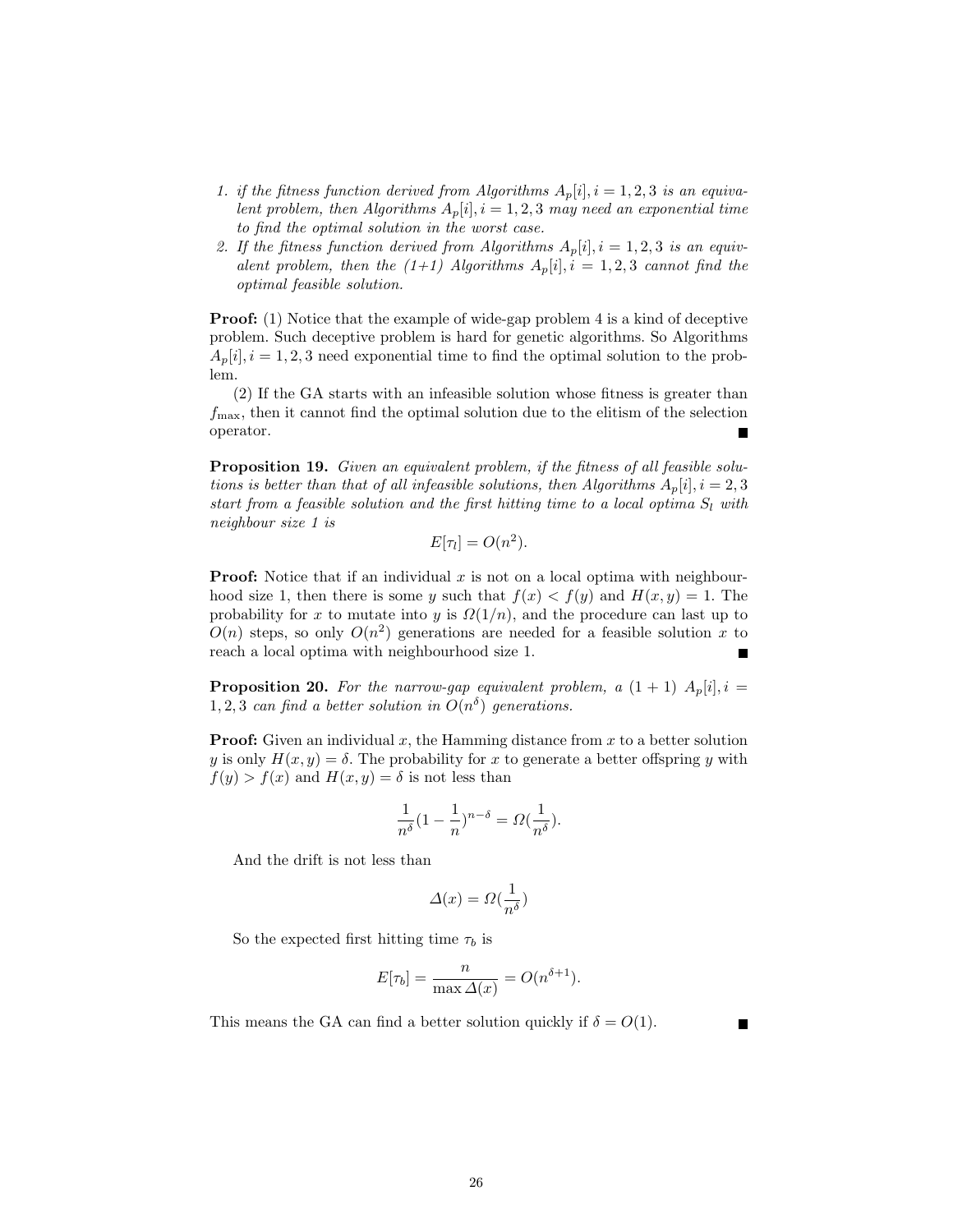**Proposition 21.** For the wide-gap or wide-plateau equivalent problem, starting from the feasible solution x, a  $(1 + 1)$   $A_p[i], i = 1, 2, 3$  can find a better solution in  $O(n^{\delta})$  generations.

Proof: The proof is similar to that of the above proposition. The only difference is that:  $\delta = \omega(1)$ .

The above propositions give some general but rough upper bounds. More accurate upper bounds are dependent on the instance.

#### 6.2 GAs Repairing Infeasible Solutions

Similar to the analysis of the GAs penalizing feasible solutions, we have the following results about the GAs using the repair method. The only difference is that all the problems derived from the repair method algorithms are a kind of equivalent problem.

**Proposition 22.** Given an average capacity knapsack, algorithms  $A_r[i], i = 1, 2$ may need exponential time to find the optimal solution in the worst case.

**Proposition 23.** Given any average capacity knapsack, algorithms  $A_r[i], i =$ 1,2 can find a local optima with neighbourhood size 1 in  $O(n^2)$  generations.

**Proposition 24.** For a narrow-gap problem, the  $(1 + 1)$   $A_r[i], i = 1, 2, 3$  can find a better solution in  $O(n^{\delta+1})$  generations, where  $\delta = O(1)$ .

Proposition 25. For the wide-gap or wide-plateau problem, starting from a feasible solution x, a  $(1+1)$   $A_r[i], i = 1,2$  can find a better solution in  $O(n^{\delta+1})$ generations, where  $\delta = \omega(1)$ .

# 6.3 A Comparison Between Repairing Infeasible Solutions and Penalizing Infeasible Solutions

Given an average capacity knapsack, the genetic operators and the fitness function of algorithms  $A_p$  and  $A_r$  are the same in the feasible solution area. So if the search is restricted to the feasible solution area, then the behavior of these two algorithms are equivalent.

The behavior of algorithms  $A_p$  and  $A_r$  are different only in the infeasible solution area. In the following it is assumed that an infeasible solution is generated.

Let's investigate the event of algorithms  $A_p$  and  $A_r$  generating an infeasible solution. Given an individual  $x$ , denote the items in the knapsack by

$$
I(x) = \{i \mid x_i = 1\}
$$

and the items outside the knapsack by

$$
J(x) = \{ j \mid x_j = 0 \}.
$$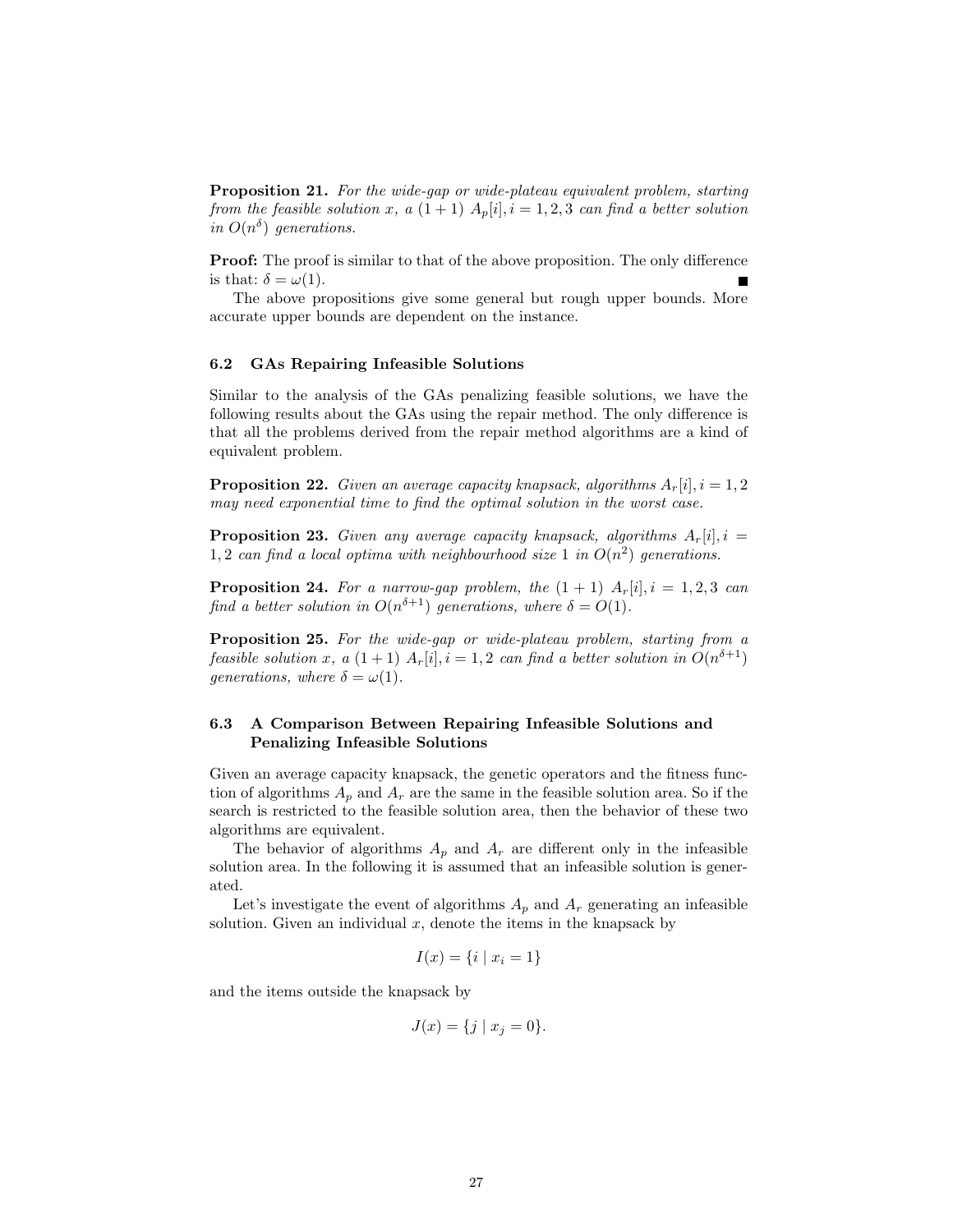The individual  $x$  is mutated into an infeasible solution only when at least one item from  $J(x)$  is added, (where the added items are denoted by  $A(x)$ ), several (or null) items are removed from  $I(x)$  (where the removed items are denoted by  $R(x)$ , and the constraint is violated:

$$
\sum_{i \in I(x)} w_i - \sum_{i' \in R(x)} w_{i'} + \sum_{j \in A(x)} w_j > C_2.
$$

In practice, the maximum generation T is always fixed, for example,  $T = 500$  in Michalewicz's experiment when  $n = 100, 250, 500$  [14]. Therefore it is reasonable to assume that  $T \leq 5n$  in the paper.

Let k be the number of items in  $J(x)$  added into x simultaneously. The probability of adding k items is no more than

$$
\binom{n}{k}\left(\frac{1}{n}\right)^k
$$

If k is beyond a constant, for example,  $k = \ln n$ , then the above probability is very small, so it may seldom happen if the maximum generation is  $T \leq 5n$ .

The analysis of a population-based GA is usually very complex. Here a simple idea is followed: if a better offspring  $x''$  appears after a few generations, then the individual should come from some parent  $x$  (due to no crossover). It is necessary to trace how the individual x generates  $x''$ . The individual x is mutated to an infeasible solution  $x'$  first.

 $-$  With the penalty method,  $x'$  survives in the selection phase and enters the next generation with some probability. In the next generation, it is possibly mutated into the individual  $x''$  with a better fitness  $f(x'') > f(x)$ , or in more longer generations,  $x'$  is mutated to  $x''$ .

From the above analysis, it is seen that at least two generations are needed with the penalty method to generate a better offspring: first an infeasible individual is generated, and then in the next generation or longer, the infeasible individual is mutated into a feasible solution.

– With the repair method,  $x'$  is repaired to generate a feasible solution  $x''$ within the same generation.

This idea shows that it is possible to analyze the behavior of populations by analyzing that of individuals.

Let's start the discussion from the event of adding one item into the individual x.

Event 1 Given an individual x, one item j from  $J(x)$  is added into x (x' is an infeasible solution); then an item i is removed from  $x'$ , and a better offspring  $x''$ is generated.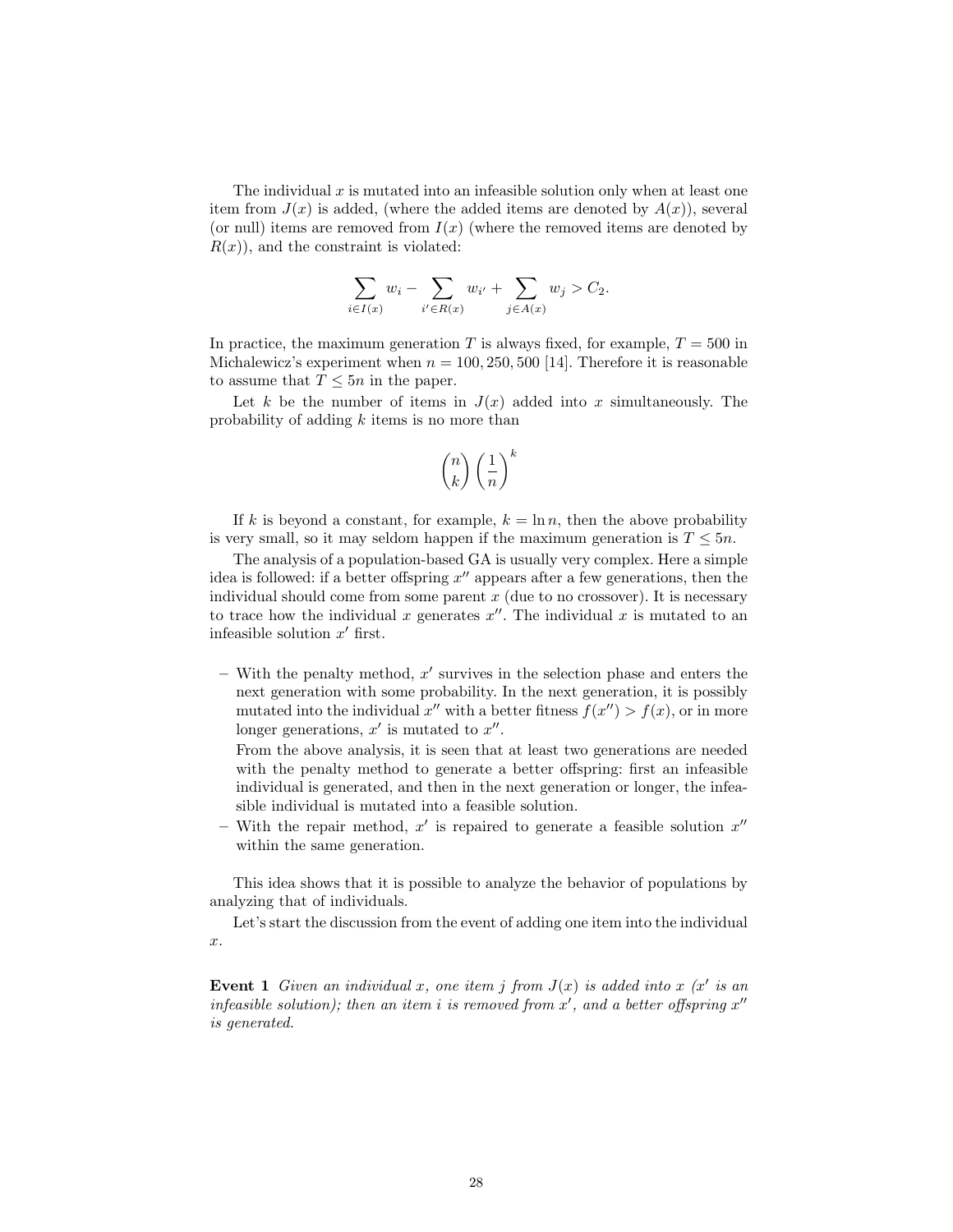Analysis of algorithm  $A_r[2]$ . Let's see when the above event will happen: let the item  $i_{\min} \in I(x)$  be the item such that

$$
\arg\min_{i\in I(x)} \left\{\frac{p_i}{w_i}\right\}.
$$

There exists some item  $j \in J(x)$  which satisfies,

$$
p_j > p_{i_{\min}},\tag{16}
$$

$$
\frac{p_j}{w_j} \ge \frac{p_{i_{\min}}}{w_{i_{\min}}}.\tag{17}
$$

Denote  $J_a(x)$  to be the set of all items  $j \in J(x)$  satisfying the above conditions.

Starting from the individual x, the repair method  $A_r[2]$  chooses an item j from  $J_a(x)$  with a probability not less than

$$
c\binom{|J_a(x)|}{1}\frac{1}{n} = \Omega\left(\frac{|J_a(x)|}{n}\right).
$$

where c is a constant. Then the repair method removes the minimum item  $i_{\min}$ and finds a better solution with probability 1.

So if  $J_a(x)$  is not empty the probability for  $A_r[2]$  of producing a better solution is at least

$$
\Omega\left(\frac{|J_a(x)|}{n}\right). \tag{18}
$$

Note: if the set  $J_a(x)$  is empty, the above probability is 0, and the repair procedure plays no role in handling infeasible solutions.

However since the discussion here is restricted to the early search phase, i.e.  $T \leq 5n$ , the event of  $J_a(x)$  being empty may seldom happen, especially in the initial population or very early phase populations.

From the above analysis, Algorithm  $A_r[1]$  can find a better solution x quickly until the condition holds: for all  $j \in J(x)$ ,

$$
\frac{p_j}{w_j} < \frac{p_{i_{\min}}}{w_{i_{\min}}}.
$$

Analysis of algorithm  $A_r[1]$ . Let's see when Event 1 will happen: there exists some item  $j \in J(x)$ , and j satisfies for some  $i \in I(x)$ ,

$$
p_j > p_i \tag{19}
$$

Denote  $J_b(x)$  to be the set of all item  $j \in J(x)$  satisfying the above condition. It is obvious that  $J_a(x) \subset J_b(x)$ .

Given an item  $j \in J_b(x)$ , denote the items i with  $p_i \leq p_j$  by  $I_b(x, j)$ .

Starting from individual x, Algorithm  $A_r[1]$  first adds one item j from  $J_b(x)$ with some probability and then an infeasible solution may be generated. The probability of such event happening is not less than

$$
c\binom{|J_b(x)|}{1}\frac{1}{n} = \Omega\left(\frac{|J_b(x)|}{n}\right),\,
$$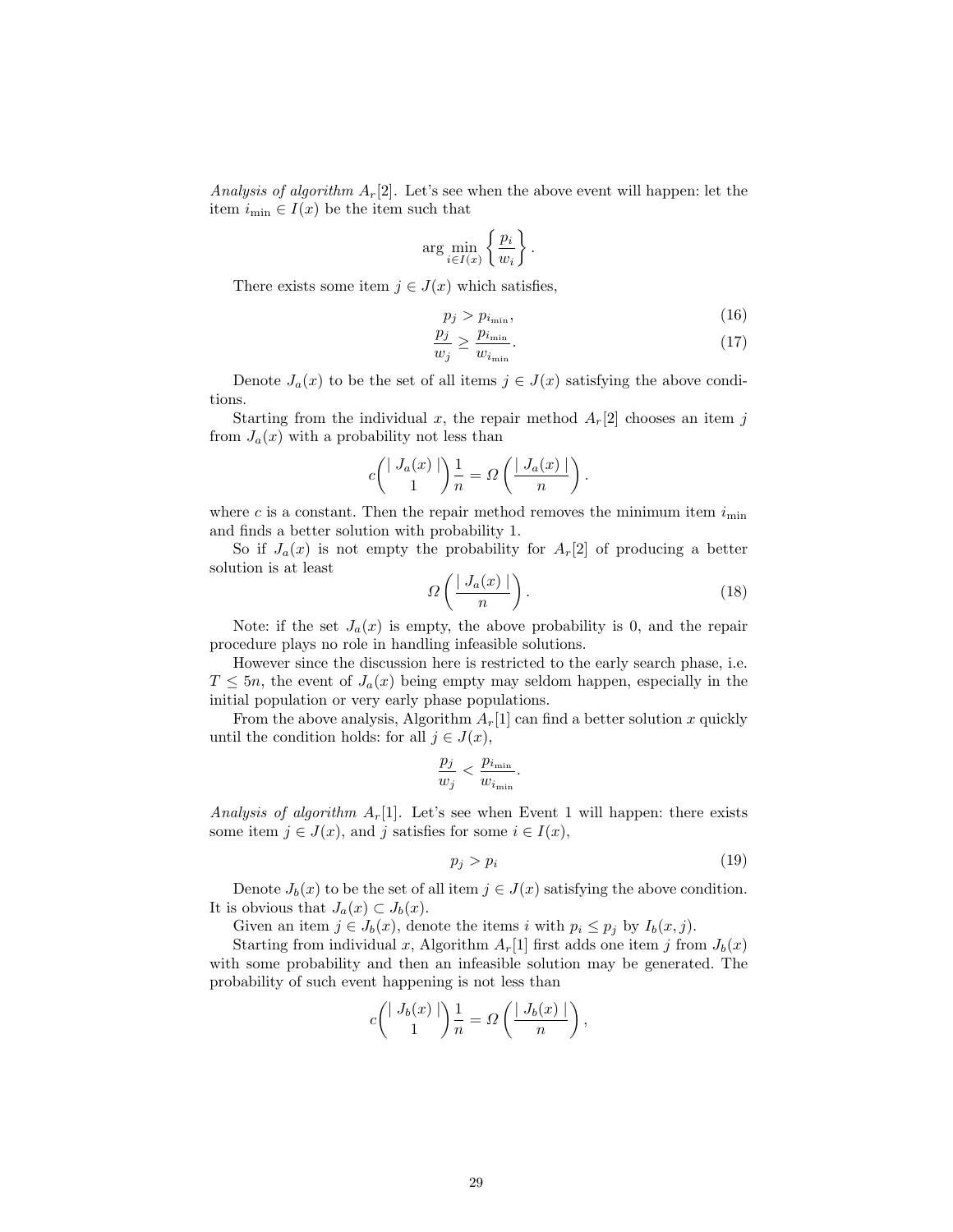where  $c$  is a constant.

Assume one item  $j \in J_b(x)$  is added. Then the algorithm repairs the infeasible solution by removing one item from  $I(x)$  at random. It will remove an item  $i \in I_b(x, j)$  with a probability

$$
\frac{\mid I_b(x,j)\mid}{\mid I(x)\mid}
$$

So the probability of generating a better solution is

$$
\Omega\left(\sum_{j\in J_b(x)}\frac{1}{n}\frac{|I_0(x,j)|}{|I(x)|}\right) \tag{20}
$$

Analysis of algorithm  $A_p$ . It is similar to the analysis of Algorithm  $A_r[1]$ . Let's see when Event 1 will happen: there exists some  $j \in J(x)$ , and j satisfies for some  $i \in I(x)$ ,

$$
p_j > p_i \tag{21}
$$

Still denote  $J_b(x)$  to be the same set of all items  $j \in J(x)$  satisfying the above condition. Given an item  $j \in J_b(x)$ , denote the items i with  $p_i \leq p_j$  by  $I_b(x, j)$ .

Starting from  $x$ , the probability of  $x$  generating an infeasible solution by adding one item  $j \in J_b(x)$  is no more than

$$
c\binom{\mid J_b(x)\mid}{1}\frac{1}{n} = O\left(\frac{\mid J_b(x)\mid}{n}\right).
$$

Then the individual survives the selection phase with some probability, denoted by  $q(x') (q(x') < 1)$ . This probability is dependent on the selection pressure and the fitness of the other individuals in the population.

In the next generation, one item  $i \in I_b(x, j)$  is removed and a better individual is generated with a probability not higher than

$$
c \binom{\mid I_b(x,j) \mid}{1} \frac{1}{n}.
$$

If the above three events are considered together, the probability of generating a better individual in two generations is

$$
O\left(q\sum_{j\in J_b(x)}\frac{1}{n}\frac{|I_b(x,j)|}{n}\right).
$$
\n(22)

However sometimes no better individual is generated in the second generation, so we should investigate the probability of generating a better individual in the third generation.

Similar to the above analysis, the probability is no more than

$$
O\left(q^2 \sum_{j \in J_b(x)} \frac{1}{n} \frac{|I_b(x,j)|}{n}\right).
$$
 (23)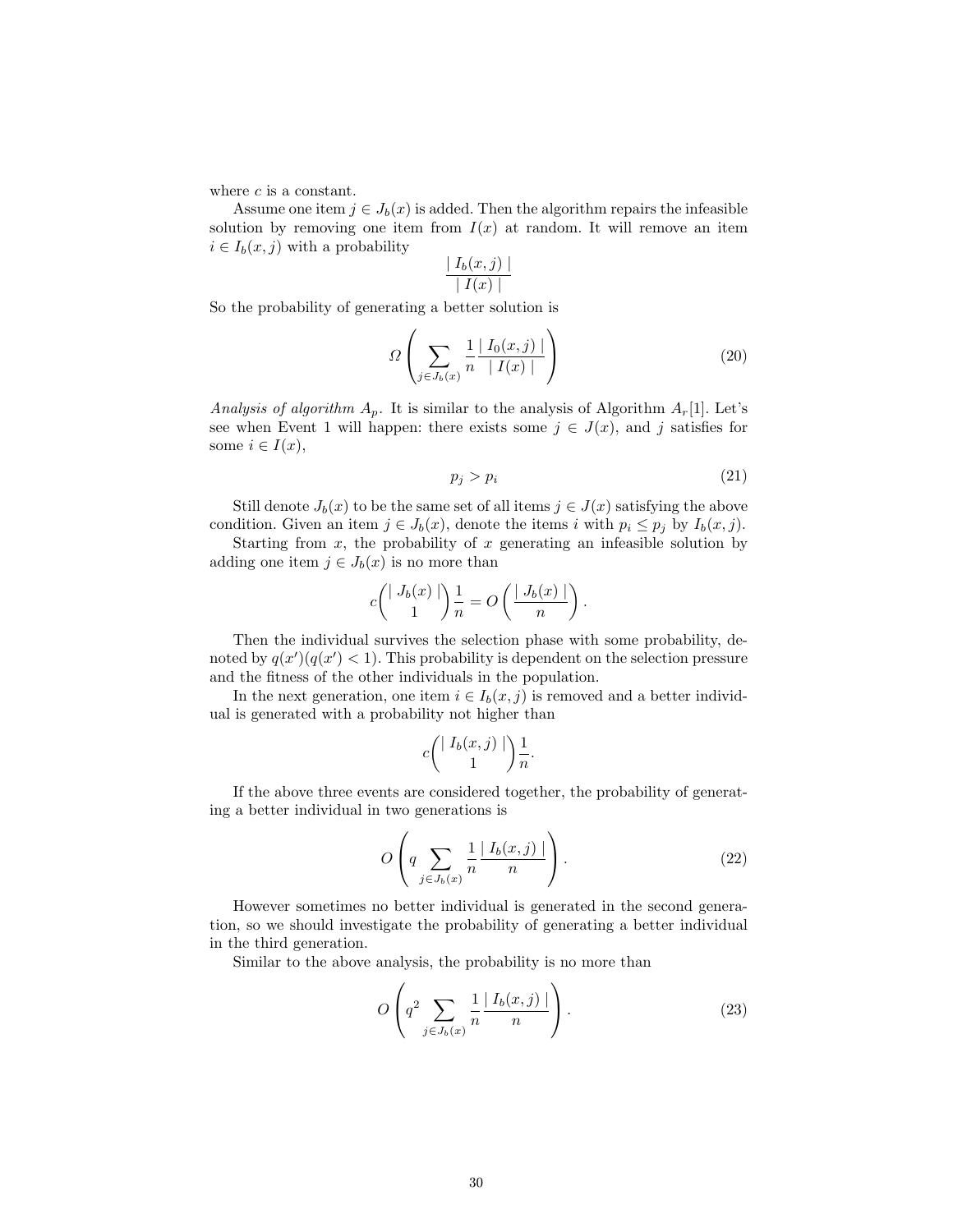By deduction, the total probability of  $x$  generating a better individual in up to T generations is

$$
O\left((q+q+\cdots+q^{T})\sum_{j\in J_{b}(x)}\frac{1}{n}\frac{|I_{b}(x,j)|}{n}\right),\tag{24}
$$

$$
= O\left(\frac{q(1-q^{T+1})}{1-q} \sum_{j \in J_b(x)} \frac{1}{n} \frac{|I_b(x,j)|}{n}\right),\tag{25}
$$

This means the probability of algorithm  $A_p[i], i = 1, 2, 3$  producing a better offspring is smaller than that of the algorithm  $A_r[1]$ .

From the above upper bound, it is seen that if the selection pressure is smaller, i.e.  $q$  is bigger, then the upper bound on the probability of generating a better individual may be larger under Event 1. This means that among the three algorithms  $A_p[1], A_p[2], A_p[3], A_p[1]$  may have the biggest probability to generate a better offspring.

However, this needs a precondition, i.e. the fitness of all feasible solutions is better than that of infeasible solutions. As proved before, for Algorithm  $A_p[1]$ , if the cardinality  $|J(x^*)| \geq 3 \ln n$ , then the problem to maximize the fitness function is not equivalent to the knapsack problem. Since for many instances, it holds that  $|J(x^*)| \geq 3 \ln n$ , Algorithm  $A_p[1]$  may find some infeasible solution with a large fitness rather than a feasible solution. So it may be the worst among the three penalty algorithms.

By using the same analysis, we consider the event of adding one item and removing two items.

**Event 2** Given an individual x, one item j from  $J(x)$  is added into x, and the offspring x' is an infeasible solution. Then two items  $i_1, i_2 \in I(x)$  are removed from  $x'$ , and a better offspring  $x''$  is generated.

This event can happen when there exists one item  $j \in J(x)$  and for this item j, there are two items  $i_1, i_2 \in I(x)$ ,

$$
p_j > p_{i_2} + p_{i_1} \tag{26}
$$

$$
p_j < p_{i_1}, \quad p_j < p_{i_2}, \tag{27}
$$

$$
\sum_{i \in I(x)} w_i - w_{i_1} - w_{i_2} + w_j \le C_2. \tag{28}
$$

Denote the set of all items j satisfying the above condition by  $J_c(x)$ . And for the given item  $j \in J_c(x)$ , denote the items  $i_1, i_2$  that satisfy the above conditions to be  $I_c(x, j)$ .

Analysis of algorithm  $A_r[2]$ . Let's see when the event will happen: let  $i_{\min 1} \in$  $I(x)$  be the item such that

$$
\arg\min_{i \in I(x)} \frac{p_i}{w_i}
$$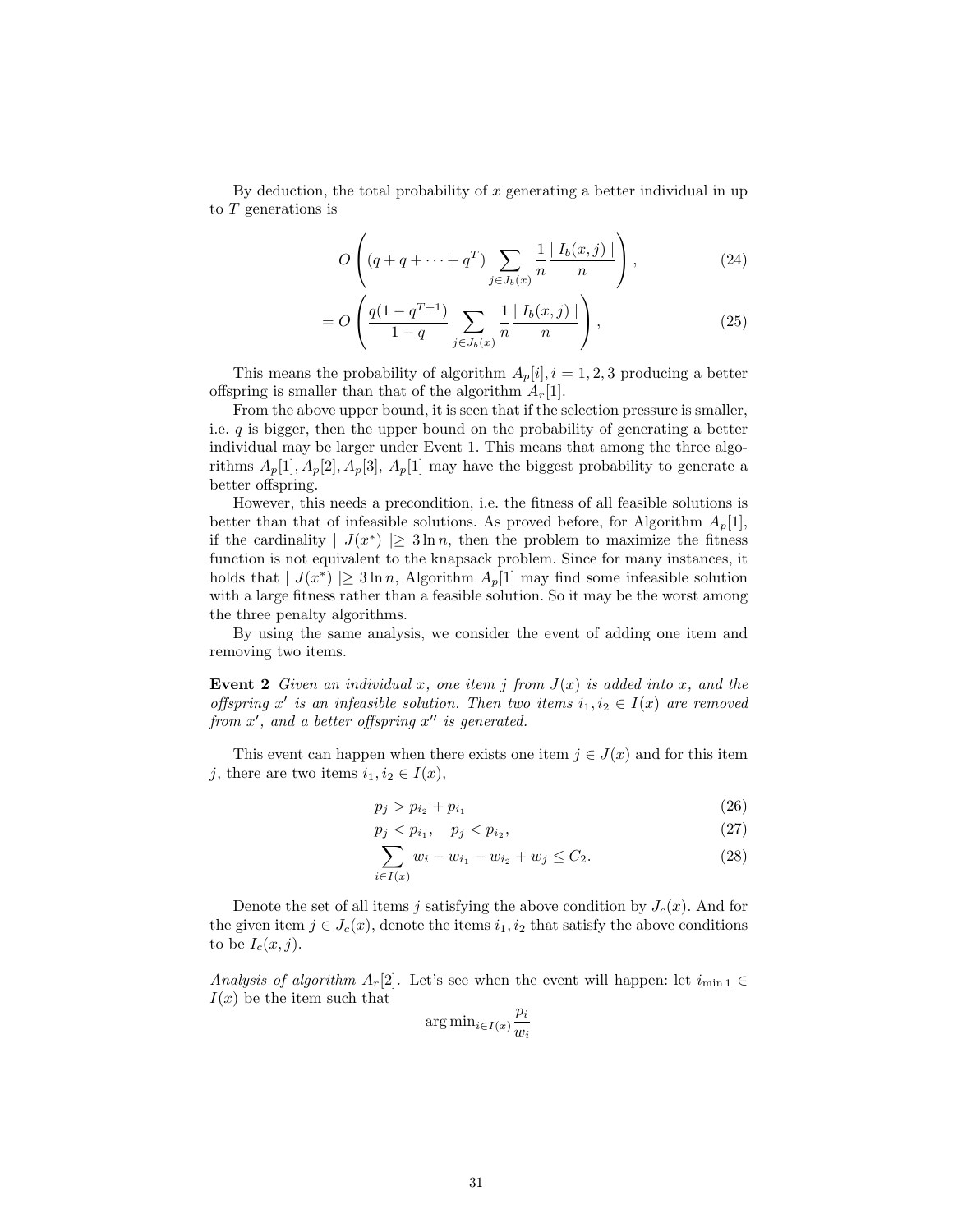and  $i_{\min 2} \in I(x)$  the item such that

$$
\arg\min_{i\in I(x)\backslash\{i_{\min 1}\}}\frac{p_i}{w_i}.
$$

There is one item  $j \in J_c(x)$  and for the above two items  $i_{\min 1}, i_{\min 2} \in I(x)$ ,

$$
\frac{p_j}{w_j} \ge \frac{p_{i_{\min 1}}}{w_{i_{\min 1}}}, \quad \frac{p_j}{w_j} \ge \frac{p_{i_{\min 2}}}{w_{i_{\min 2}}}
$$
\n
$$
(29)
$$

Denote  $J_d(x)$  to be the set of all the above  $j \in J_c(x)$  satisfying the above condition.

Starting from individual x, Algorithm  $A_r[2]$  first adds one item  $j \in J_d(x)$  in  $x$  and an infeasible solution is generated. The probability of this event is not less than

$$
c\binom{|J_d(x)|}{1}\frac{1}{n} = \Omega\left(\frac{|J_d(x)|}{n}\right). \tag{30}
$$

where  $c$  is a constant.

Then the repair method removes two items  $i_{\min 1}$  and  $i_{\min 2}$  with probability 1.

So the probability of Algorithm  $A_r[2]$  of finding a better solution is

$$
\Omega\left(\frac{|J_d(x)|}{n}\right). \tag{31}
$$

Note: if the set  $J_d(x)$  is empty, the above probability is 0, and the repair procedure plays no role in handling infeasible solutions.

Analysis of algorithm  $A_r[1]$ . Starting from x, Algorithm  $A_r[1]$  first adds one item j from  $J_c(x)$ , then an infeasible solution is generated. The probability of this event happening is no less than

$$
c\binom{|J_c(x)|}{1}\frac{1}{n} = \Omega\left(\frac{|J_c(x)|}{n}\right),\,
$$

where  $c$  is a constant.

The algorithm then repairs the infeasible solution by removing two items from  $I_c(x, j)$  at random. The probability is not less than

$$
\left(\frac{\mid I_c(x,j)\mid}{\mid I(x)\mid}\right)^2
$$

So the probability for the algorithm to generate a better solution is

$$
\Omega\left(\sum_{j\in J_c(x)} \frac{1}{n} \frac{|I_0(x,j)|^2}{|I(x)|^2}\right) \tag{32}
$$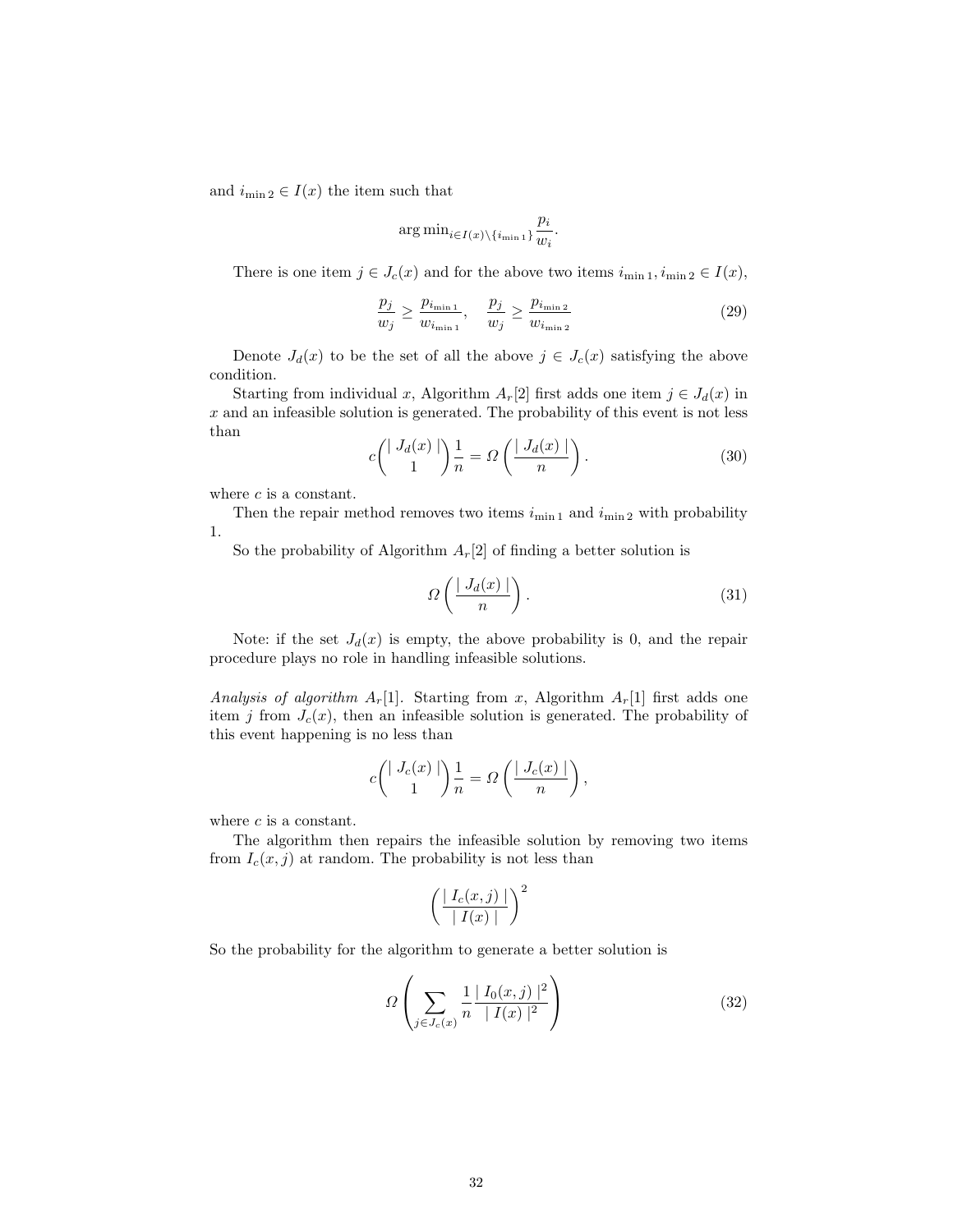Analysis of algorithm  $A_p$ . Starting from x, one item is added to individual x. Then an infeasible  $x'$  is generated. This event happens with a probability no more than

$$
c \binom{|J_c(x)|}{1} \frac{1}{n} = O \left( \frac{|J_c(x)|}{n} \right)
$$

And then the individual  $x'$  survives in the selection phase with a probability  $q(x') (q(x') < 1)$  and the total probability is no more than

$$
O\left(q\frac{\mid J_c(x)\mid}{n}\right).
$$

In the next generation, two items  $j_1, j_2 \in I_c(x, j)$  are removed with a probability no more than

$$
c\binom{\mid I_c(x,j)\mid}{2}\frac{1}{n^2},
$$

where  $c$  is a constant.

If the above three events are considered together, then the event will happen with a probability no more than

$$
O\left(q \sum_{j \in J_c(x)} \frac{1}{n} \frac{|I_c(x,j)|^2}{n^2}\right).
$$
 (33)

.

If no better individual is generated in the second generation, then in the next or more generations, two items  $i_1, i_2 \in I_c(x, j)$  are removed. This event happens with a probability no more than

$$
\Omega \left( q^2 \sum_{j \in J(x)} \frac{1}{n} \frac{|I_c(x,j)|^2}{n^2} \right). \tag{34}
$$

By deduction, the probability for Algorithm  $A_p$  to generate a better solution in up to  $T$  generations is

$$
O\left(q\frac{1-q^T}{1-q}\sum_{j\in J_c(x)}\frac{1}{n}\frac{|I_c(x,j)|^2}{n^2}\right).
$$
 (35)

This means that the probability of algorithm  $A_p[i], i = 1, 2, 3$  producing a better offspring is smaller than that of the algorithm  $A_r[1]$  for Event 2.

A similar analysis can be applied to other more complex events, for example,

Event 3 add two items  $j_1, j_2 \in J(x)$  to generate a new infeasible individual x' first; then remove one item i from  $I(x)$  to generate a better individual.

The following condition holds

$$
p_{j_1} + p_{j_2} > \min_{i \in I(x)} \{p_i\}
$$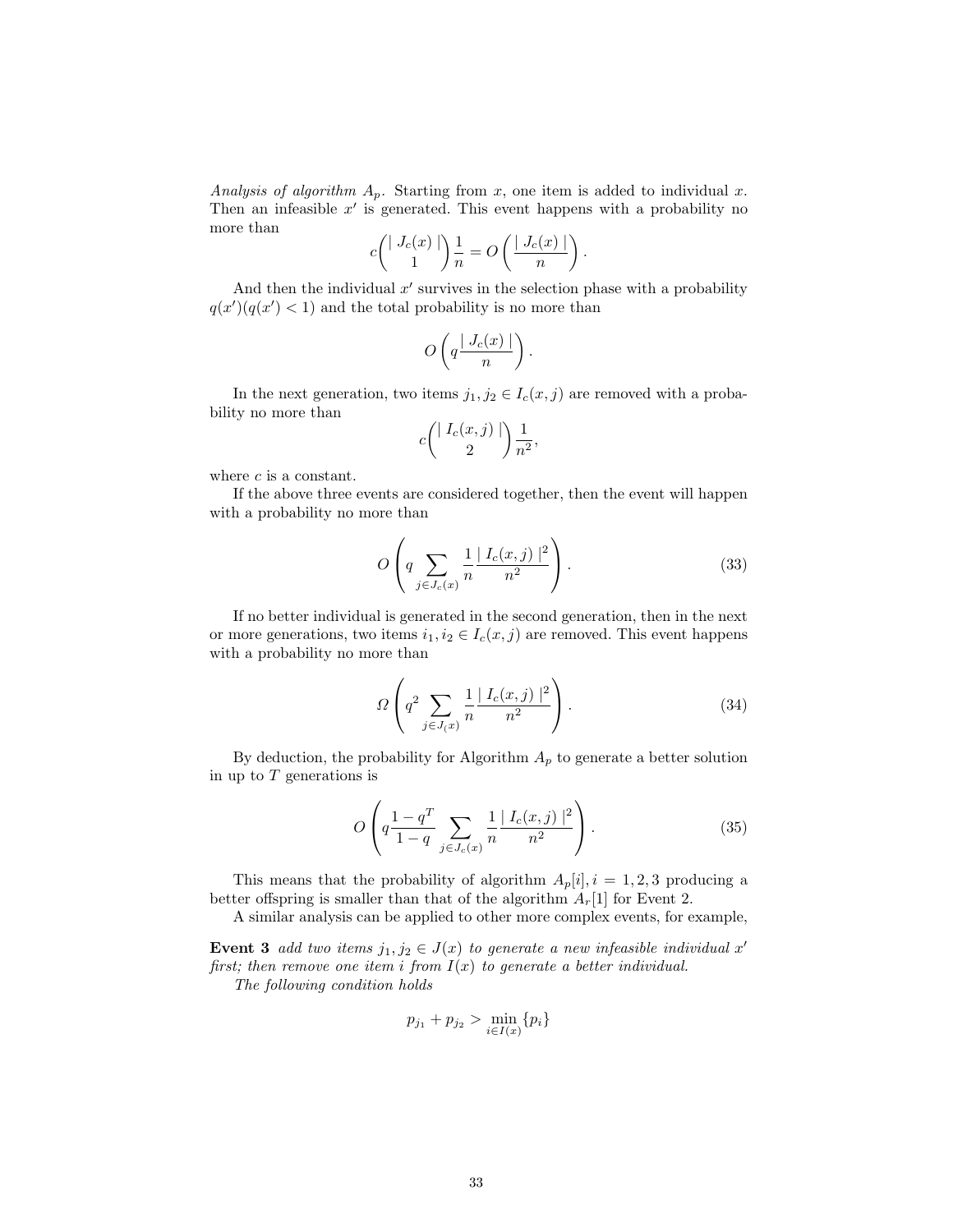$$
p_{j_1} < \min_{i \in I(x)} \{p_i\}
$$
\n
$$
p_{j_2} < \min_{i \in I(x)} \{p_i\}
$$
\n
$$
\sum_{i \in I(x)} w_i + w_{j_1} + w_{j_2} - \sum_{k \in R(x)} w_k < C_2
$$

The analysis is the same as before, but we will not do it again.

The following example shows the repairing method  $A_r$  may be much better than the penalty method  $A_p$  and the repairing algorithm  $A_r[1]$ .

Example 5. Example of a wide-gap equivalent problem 4.

Let  $x = (01 \cdots 1)$  be the local optimum. Algorithm  $A_r[1]$  or  $A_r[2]$  will add the first item into the knapsack with a probability  $\Omega(1/n)$ , and through the greedy repairing or random repairing, the global optima  $(10 \cdots 0)$  then is generated.

However, for any penalty method, if the first item is added, then the probability of removing all other items and keeping the first item at the same time is very small.

This shows that the repair algorithm  $A_r$  is much better than the penalty algorithm  $A_p$  on this example.

# 7 Experiments

The above theoretical explanation has shown that GAs using the repair method are more efficient than GAs using the penalty method, at least in the early search phase. Due to the following two reasons, it is necessary to implement a comparative experiment among the five GAs  $A_p[i], i = 1, 2, 3$  and  $A_r[i] = 1, 2$ .

- 1. The result about the average capacity knapsack is different from the experimental observations reported in [14]. It will be useful to find out whether Algorithm  $A_p[1]$  has the best performance as claimed in [14] or Algorithm  $A_p[1]$  has a worse performance as predicted in this paper.
- 2. The GAs considered in this paper don't employ a crossover operator. It is necessary to implement computer experiments for both GAs using crossover and not, although it is believed the introduction of crossover will not change the theoretical claim.

The experimental setting is given as follows: the profits and weights in the knapsack are initialized at random; the initial population is generated at random.  $\nu = r = n/20$ . Bitwise mutation with rate  $p_m = 0.05$  is the same as in [14]. The crossover rate is  $p_c = 0.65$ . The repairing algorithms  $A_r[1]$  and  $A_r[2]$  use repairing rate 1. The maximum number of generation is set to be 500. For both the tests on GAs with crossover and without crossover, the experiment includes 45 instances of restrictive capacity knapsacks and 45 average capacity knapsacks, where 15

but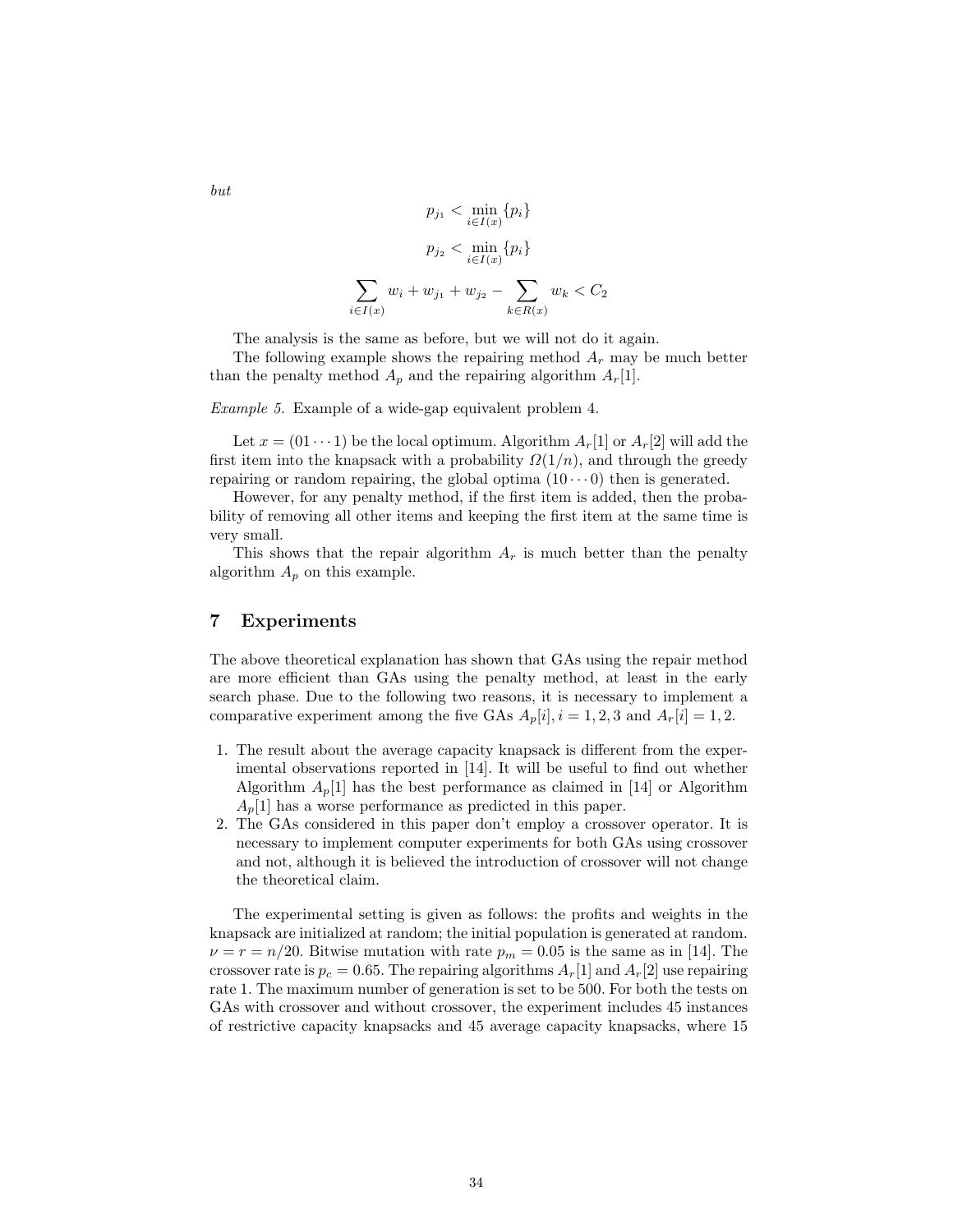instances are assigned for each item size 100, 250, 500. The result is averaged over 10 independent runs. The program is coded in Java and implemented on a SUN AMD 64 Opteron desktop computer. The total time for GAs without crossover is 291 minutes 19 seconds and the total time for GAs with uniform crossover is 4,756 minutes 10 seconds.

Table 3 shows the number of instances in which a GA has produced the best solution among five GAs. From the table, we see that for GAs without crossover,  $A_r[2]$  is always the best one on 90 instances. However, if crossover is introduced in the GAs, for 6 instances the performance of algorithm  $A_r[2]$  is worse than that of  $A_p[2]$  or  $A_p[3]$ . So further theoretical explanations of the role of crossover are needed as indicated in the previous section.

Table 3. The number of instances which a GA has produced the best solution among five GAs.

|                | $A_p[1]$ $A_p[2]$ $A_p[3]$ $A_r[1]$ $A_r[2]$ |  |  |
|----------------|----------------------------------------------|--|--|
| no crossover   |                                              |  |  |
| with crossover |                                              |  |  |

Table 4 gives typical experimental results of the five GAs  $A_p[i], i = 1, 2, 3$ and  $A_r[i], i = 1, 2$  without using a crossover operator.

Table 5 lists typical experimental results of the five GAs using a uniform crossover operator.

From both tables, it is seen that the experimental results have supported the theoretical claims of the previous sections:

- Algorithm  $A_r[2]$  is the best among five algorithms for solving both restrictive capacity and average capacity knapsack problems, no matter whether crossover is used or not.
- Algorithm  $A_p[1]$  sometimes cannot find a feasible solution to average capacity knapsack problems and is worse than others.
- Among three GAs using the penalty method,  $A_p[2]$  is best.

# 8 Conclusions and Discussions

There exists a wide gap between the theory and practice of GAs. It is necessary to bridge the gap between them. The paper has provided a good example to demonstrate how a theoretical analysis can play an important role in explaining experimental results of GAs.

Different constraint handling techniques have been incorporated with GAs, however most of current studies are based on computer experiments. An example is Michalewicz's comparison of GAs using different constraint handling techniques on the 0-1 knapsack problem [14]. The following phenomena are observed in the experiments: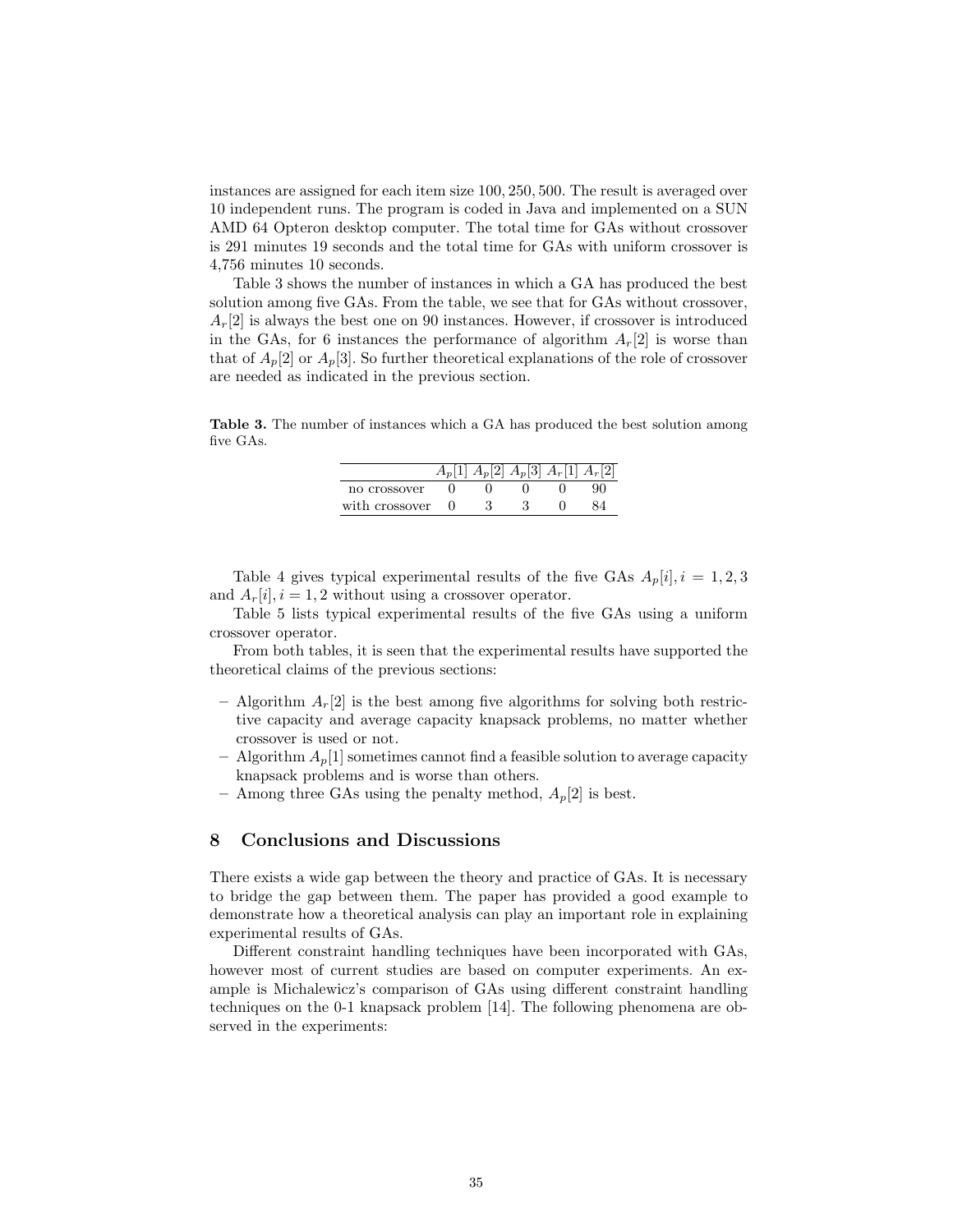|        | Correlation No. of items Capacity $A_p[1]$ |                |        | $A_p[2]$                    | $A_p[3]$             | $A_r[1]$                    | $A_r[2]$                            |
|--------|--------------------------------------------|----------------|--------|-----------------------------|----------------------|-----------------------------|-------------------------------------|
|        | 100                                        | $C_1$          | $\ast$ | 9.99                        | 13.7                 | 15.9                        | 28.5                                |
|        |                                            | $C_2$          | 76.1   | 138.7                       | 135.5                | 152.9                       | 184.9                               |
|        | 250                                        | $C_1$          | $*$    | 50.7                        | 54.2                 | 73.8                        | 132.6                               |
| none   |                                            | $C_2$          | 476.9  | 962.8                       | 930.1                | 995.4                       | 1289.9                              |
|        | 500                                        | $C_1$          | $\ast$ | 130.9                       | 156.7                | 223.3                       | 491.0                               |
|        |                                            | C <sub>2</sub> |        |                             |                      | 1491.3 3602.3 3533.2 3703.9 | 5081.8                              |
|        | 100                                        | $C_1$          | $\ast$ | $\ast$                      | $\ast$               | 12.3                        | 27.0                                |
|        |                                            | C <sub>2</sub> | $\ast$ | 240.8                       | 230.8                | 244.8                       | 306.1                               |
| weak   | 250                                        | $C_1$          | $\ast$ | $\ast$                      | $\ast$               | 34.1                        | 122.4                               |
|        |                                            | C <sub>2</sub> |        | 1093.8 1308.3 1282.9 1370.6 |                      |                             | 1809.9                              |
|        | 500                                        | $C_1$          | $*$    | $\ast$                      | $\ast$               | 66.4                        | 414.6                               |
|        |                                            | C <sub>2</sub> |        | 2439.2 5219.2 5172.5 5473.9 |                      |                             | 7462.3                              |
| strong | 100                                        | $C_1$          | $\ast$ | $\ast$                      | $\ast$               | 23.4                        | 46.4                                |
|        |                                            | C <sub>2</sub> | 403.4  | 411.0                       | 406.7                | 409.6                       | 441.9                               |
|        | 250                                        | $C_1$          | $\ast$ | $\ast$                      | $\ast$               | 65.8                        | 222.2                               |
|        |                                            | $C_2$          | $\ast$ |                             | 2316.9 2292.3 2355.9 |                             | 2830.1                              |
|        | 500                                        | $C_1$          | $\ast$ | $\ast$                      | $\ast$               | 131.2                       | 706.5                               |
|        |                                            | C <sub>2</sub> |        |                             |                      |                             | 6968.5 9658.7 9568.6 9836.9 11704.7 |

**Table 4.** The experiments results of five GAs without crossover.  $C_1$  restrictive capacity knapsack, C<sup>2</sup> average capacity knapsack. "∗" means no feasible solution is found during 500 generations.

- 1. On one hand, the penalty method needs more generations to find a feasible solution to the restrictive capacity knapsack than the repair method.
- 2. On the other hand, the penalty method can find better solutions to the average capacity knapsack than the repair method.

Such observations need a theoretical explanation. This paper has provided such a theoretical analysis for Michalewicz's experiments [14]. The main result of the paper is that GAs using the repair method are more efficient than GAs using the penalty method on both restrictive capacity and average capacity knapsack problems. The theoretical result about the average capacity knapsack is a little bit different from Michalewicz's experimental results. So supplemental experiments have been implemented to support the theoretical claim in the paper.

Since the repair method has used some kind of knowledge about the knapsack problem, this theoretical study has confirmed a general principle used in practice: a problem-specific constraint-handling technique (here the repair method) performs better than general-purpose techniques (here the penalty method). A good and efficient constraint-handling technique must exploit domain specific knowledge. In combinatorial optimization, the repair method may be regarded as the best choice in handling constraints [5].

There are many constraint-handling techniques incorporated in GAs. This paper only makes an initial analysis of two of them: the penalty method and the repair method. In the future, it is possible to discuss other constraint handling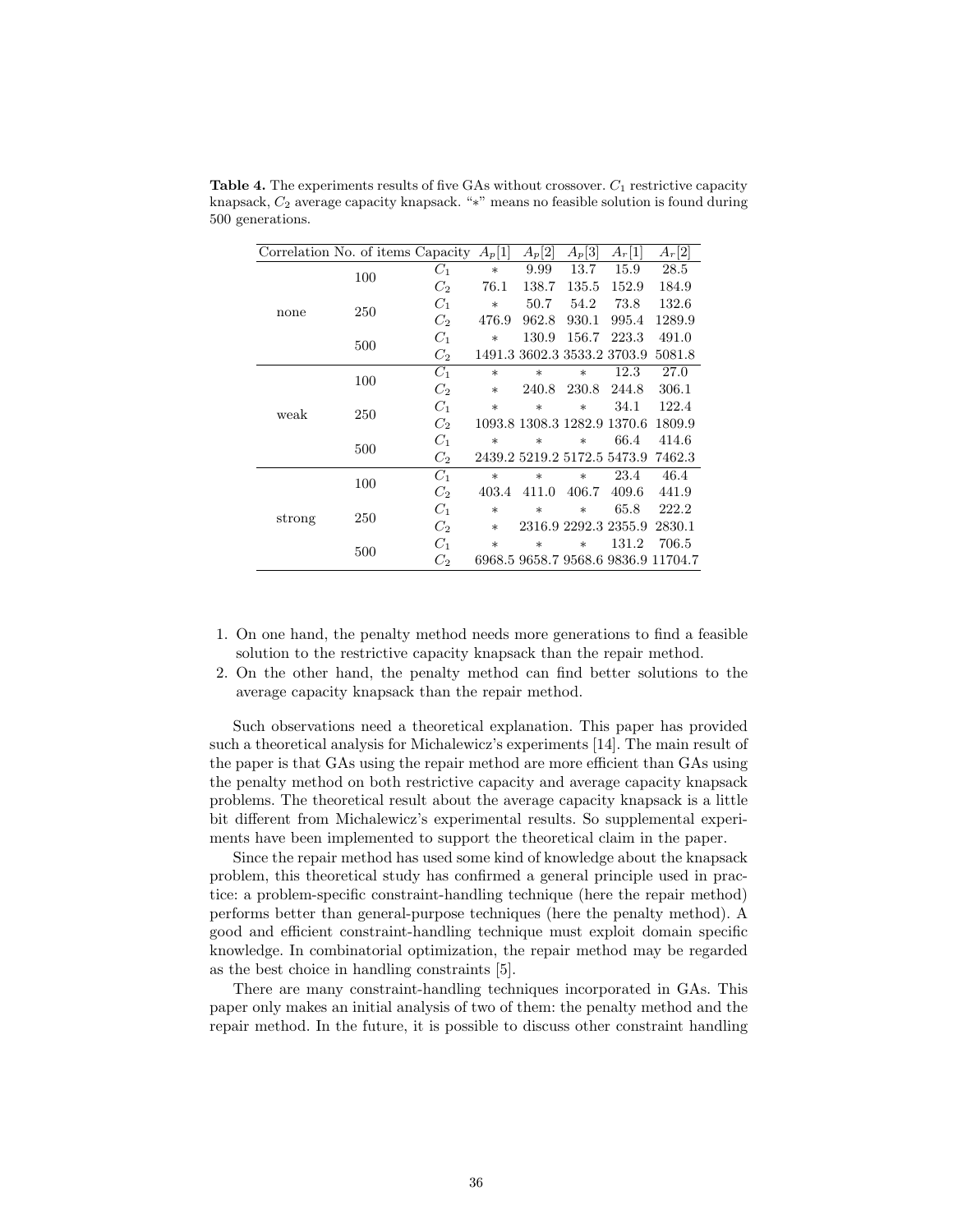|        | Correlation No. of items Capacity |                    | $A_p[1]$ | $A_p[2]$                    | $A_p[3]$ | $A_r[1]$                    | $A_r[2]$                            |
|--------|-----------------------------------|--------------------|----------|-----------------------------|----------|-----------------------------|-------------------------------------|
| none   | 100                               | $C_1$              | $\ast$   | $\ast$                      | $\ast$   | 10.1                        | 23.4                                |
|        |                                   | $C_2$              | 129.3    | 157.8                       | 159.5    | 165.5                       | 194.5                               |
|        | 250                               | $C_1$              | $\ast$   | $\ast$                      | $\ast$   | 26.0                        | 108.6                               |
|        |                                   | $C_2$              | 221.9    | 929.0                       | 922.9    | 978.9                       | 1279.9                              |
|        |                                   | $C_1$              | $\ast$   | $\ast$                      | $\ast$   | 78.0                        | 486.4                               |
|        | 500                               | C <sub>2</sub>     |          |                             |          | 3161.5 3661.3 3620.1 3755.2 | 5015.1                              |
|        | 100                               | $C_1$              | $\ast$   | $\ast$                      | $\ast$   | 12.6                        | 29.9                                |
|        |                                   | C <sub>2</sub>     | 103.4    | 207.3                       | 194.0    | 212.7                       | 262.6                               |
| weak   | 250                               | $C_1$              | $\ast$   | $\ast$                      | $\ast$   | 38.9                        | 138.5                               |
|        |                                   | $C_2$              | 200.6    | 1245.8 1161.0 1335.5        |          |                             | 1771.6                              |
|        | 500                               | $C_1$              | $\ast$   | $\ast$                      | $\ast$   | 85.1                        | 461.8                               |
|        |                                   | $C_2$              |          | 3244.5 5185.1 5120.1 5391.1 |          |                             | 7276.6                              |
|        | 100                               | $C_1$              | $\ast$   | $\ast$                      | $\ast$   | 24.0                        | 41.9                                |
| strong |                                   | $C_2$              | 155.6    | 359.4                       | 335.8    | 389.2                       | 444.0                               |
|        | 250                               | $C_1$              | $\ast$   | $\ast$                      | $\ast$   | 62.7                        | 204.0                               |
|        |                                   | $C_2$              |          | 1506.7 2370.0 2368.8 2479.2 |          |                             | 2857.6                              |
|        | 500                               | $C_1$              | $\ast$   | $*$                         | $\ast$   | 128.1                       | 710.6                               |
|        |                                   | $\scriptstyle C_2$ |          |                             |          |                             | 4881.0 9709.2 9588.6 9977.5 11709.4 |

**Table 5.** The experiments results of five GAs with crossover.  $C_1$  restrictive capacity knapsack, C<sup>2</sup> average capacity knapsack. "∗" means no feasible solution is found during 500 generations.

methods. But it must be kept in mind that none of the constraint-handling techniques can be superior to the others over all problems [5].

#### Acknowledgment

The authors would like to thank Prof. Z. Michalewicz and P.S. Oliveto for their valuable comments on the draft of the paper.

# References

- 1. Z. Michalewicz and M. Schoenauer, "Evolutionary computation for constrainted parameter optimization problem," Evolutionary Computation, vol. 4, no. 1, pp. 1–32, 1996.
- 2. Z. Michalewicz and C. Z. Janikow, "Genocop: A genetic algorithm for numerical optimization problems with linear constraints." Commun. ACM, vol. 39, no. 12es, pp. 175–201, 1996.
- 3. S. Koziel and Z. Michalewicz, "Evolutionary algorithms, homomorphous mappings, and constrained parameter optimization." Evolutionary Computation, vol. 7, no. 1, pp. 19–44, 1999.
- 4. K. Deb, "An efficient constraint handling method for genetic algorithms," Computer Methods in Applied Mechanics and Engineering, vol. 186, no. 2-4, pp. 311– 338, 2000.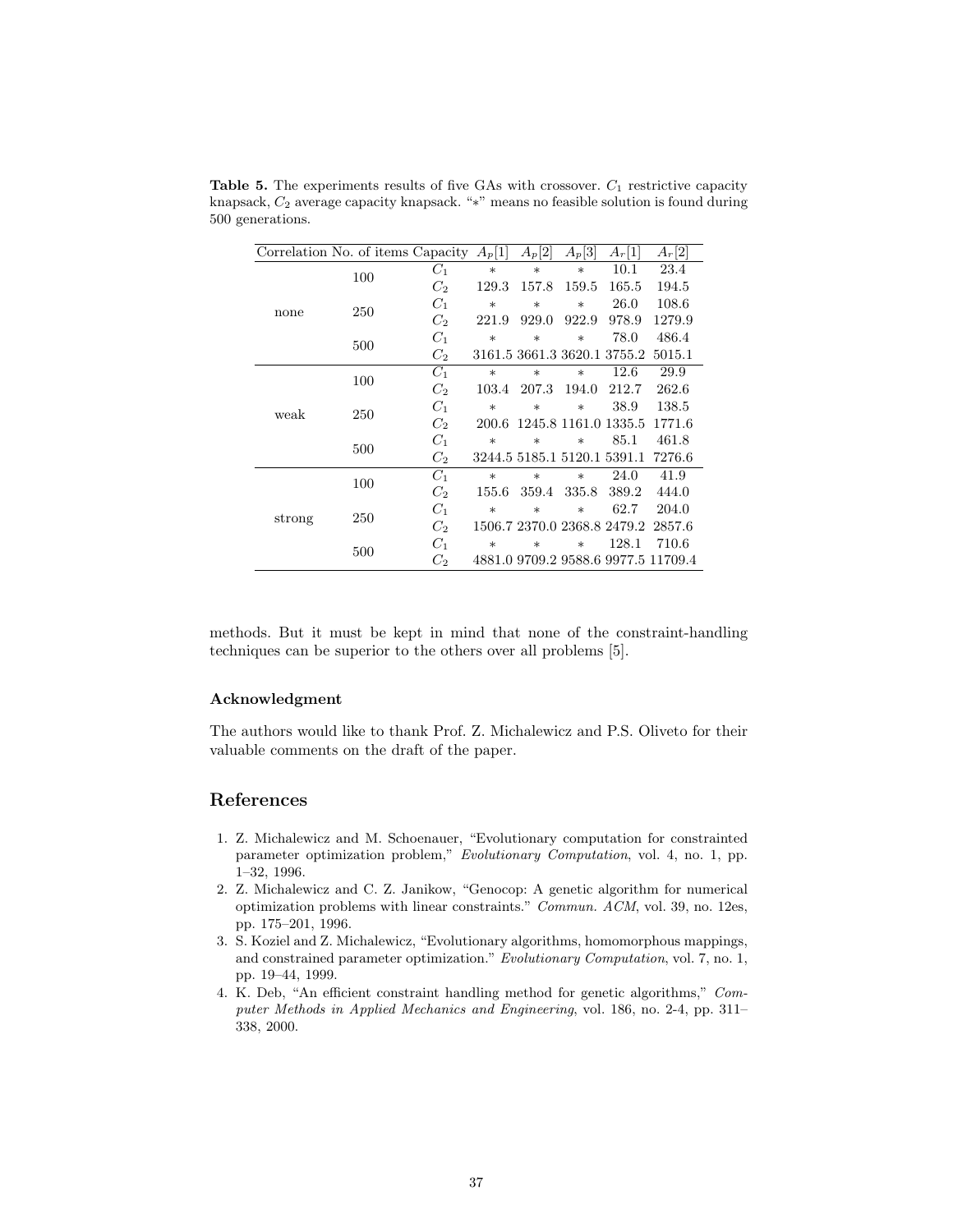- 5. C. A. C. Coello, "Theoretical and numerical constraint-handling techniques used with evolutionary algorithms: a survey of the state of the art," Computer Methods in Applied Mechanics and Engineering, vol. 191, no. 11, pp. 1245–1287, 2002.
- 6. B. G. W. Craenen, A. E. Eiben, and J. I. van Hemert, "Comparing evolutionary algorithms on binary constraint satisfaction problems." IEEE Trans. Evolutionary Computation, vol. 7, no. 5, pp. 424–444, 2003.
- 7. T. P. Runarsson and X. Yao, "Stochastic ranking for constrained evolutionary optimization." IEEE Trans. Evolutionary Computation, vol. 4, no. 3, pp. 284–294, 2000.
- 8. M.-J. Tahk and B.-C. Sun, "Coevolutionary augmented lagrangian methods for constrained optimization." IEEE Trans. Evolutionary Computation, vol. 4, no. 2, pp. 114–124, 2000.
- 9. H. Myung and J.-H. Kim, "Multiple lagrange multiplier method for constrained evolutionary optimization." Journal of Advanced Computational Intelligence and Intelligent Informatics, vol. 4, no. 2, pp. 158–163, 2000.
- 10. S. Venkatraman and G. G. Yen, "A generic framework for constrained optimization using genetic algorithms." IEEE Trans. Evolutionary Computation, vol. 9, no. 4, pp. 424–435, 2005.
- 11. T. Takahama and S. Sakai, "Constrained optimization by applying the alpha constrained method to the nonlinear simplex method with mutations." IEEE Trans. Evolutionary Computation, vol. 9, no. 5, pp. 437–451, 2005.
- 12. T. P. Runarsson and X. Yao, "Search biases in constrained evolutionary optimization." IEEE Transactions on Systems, Man, and Cybernetics, Part C, vol. 35, no. 2, pp. 233–243, 2005.
- 13. E. Mezura-Montes and C. A. C. Coello, "A simple multimembered evolution strategy to solve constrained optimization problems." IEEE Trans. Evolutionary Computation, vol. 9, no. 1, pp. 1–17, 2005.
- 14. Z. Michalewicz, Genetic Algorithms + Data Structure = Evolution Program, 3rd ed. New York: Springer Verlag, 1996.
- 15. S. Droste, T. Jansen, and I. Wegener, "On the analysis of the (1 + 1) evolutionary algorithms," Theoretical Computer Science, vol. 276, no. 1-2, pp. 51–81, 2002.
- 16. I. Wegener, "Methods for the analysis of evolutionary algorithms on pseudo-Boolean functions," in Evolutionary Optimisation, R. Sarker, M. Mohammadian, and X. Yao, Eds. Boston: Kluwer Academic Publisher, 2002, chapter 14, pp. 349–370.
- 17. H.-G. Beyer, H.-P. Schwefel, and I. Wegener, "How to analyse evolutionary algorithms," Theoretical Computer Science, vol. 287, no. 1, pp. 101–130, 2002.
- 18. J. He and X. Yao, "Towards an analytic framework for analysing the computation time of evolutionary algorithms," Artificial Intelligence, vol. 145, no. 1-2, pp. 59–97, 2003.
- 19. ——, "A study of drift analysis for estimating computation time of evolutionary algorithms," Natural Computing, vol. 3, no. 1, pp. 21–35, 2004.
- 20. M. Laumanns, L. Thiele, and E. Zitzler, "Running time analysis of evolutionary algorithms on a simplified multiobjective knapsack problem." Natural Computing, vol. 3, no. 1, pp. 37–51, 2004.
- 21. R. Kumar and N. Banerjee, "Analysis of a multiobjective evolutionary algorithm on the 0-1 knapsack problem." Theor. Comput. Sci., vol. 358, no. 1, pp. 104–120, 2006.
- 22. Y. Zhou and J. He, "A runtime analysis of evolutionary algorithms for constrained optimization problems," IEEE Transactions on Evolutionary Computation, (accepted).